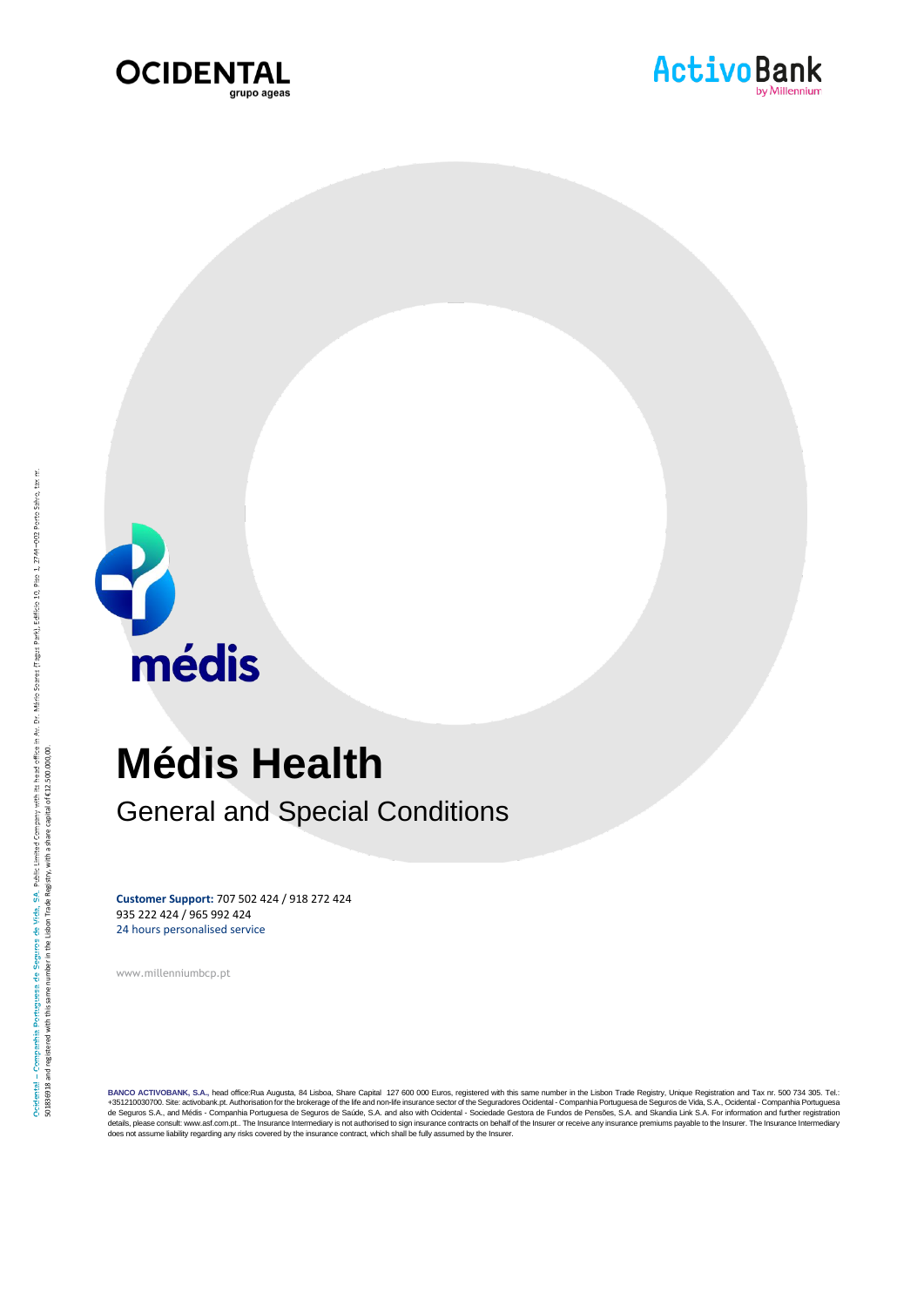



#### **INDEX**

#### **General Conditions**

- Clause 1 DEFINITIONS
- Clause 2 OBJECT
- Clause 3 BASIS OF THE CONTRACT
- Clause 4 –DUTY OF INITIAL STATEMENT OF RISK
- Clause 5 WILFUL NON-COMPLIANCE OF THE DUTY OF INITIAL STATEMENT OF RISK
- Clause 6 NEGLIGENT NON-COMPLIANCE OF THE DUTY OF INITIAL STATEMENT OF RISK
- Clause 7– TERRITORIAL SCOPE
- Clause 8 INSURED PEOPLE
- Clause 9 COVERAGE AND MODALITIES
- Clause 10 APPROVED PROVISION
- Clause 11 REFUND PAYMENTS
- Clause 12 ASSISTANCE
- Clause 13 EXCLUSIONS
- Clause 14 GRACE PERIODS
- Clause 15 BEGINNING AND DURATION OF THE CONTRACT
- Clause 16 TERMINATION OF THE CONTRACT
- Clause 17 PREMIUM PAYMENT CONDITIONS
- Clause 18 NOTICE OF PAYMENT OF THE PREMIUM
- Clause 19 FAILURE TO PAY THE PREMIUM
- Clause 20 ACCESS, PROCEDURES AND BENEFIT PAYMENTS
- Clause 21 SUBROGATION
- Clause 22 AMENDMENTS TO THE TERMS OF THE CONTRACT
- Clause 23 CO-ORDINATION OF PAYMENTS
- Clause 24 ARBITRATION
- Clause 25 COMMUNICATIONS AND NOTICES
- Clause 26 PERSONAL DATA
- Clause 27 APPLICABLE LAW AND JURISDICTION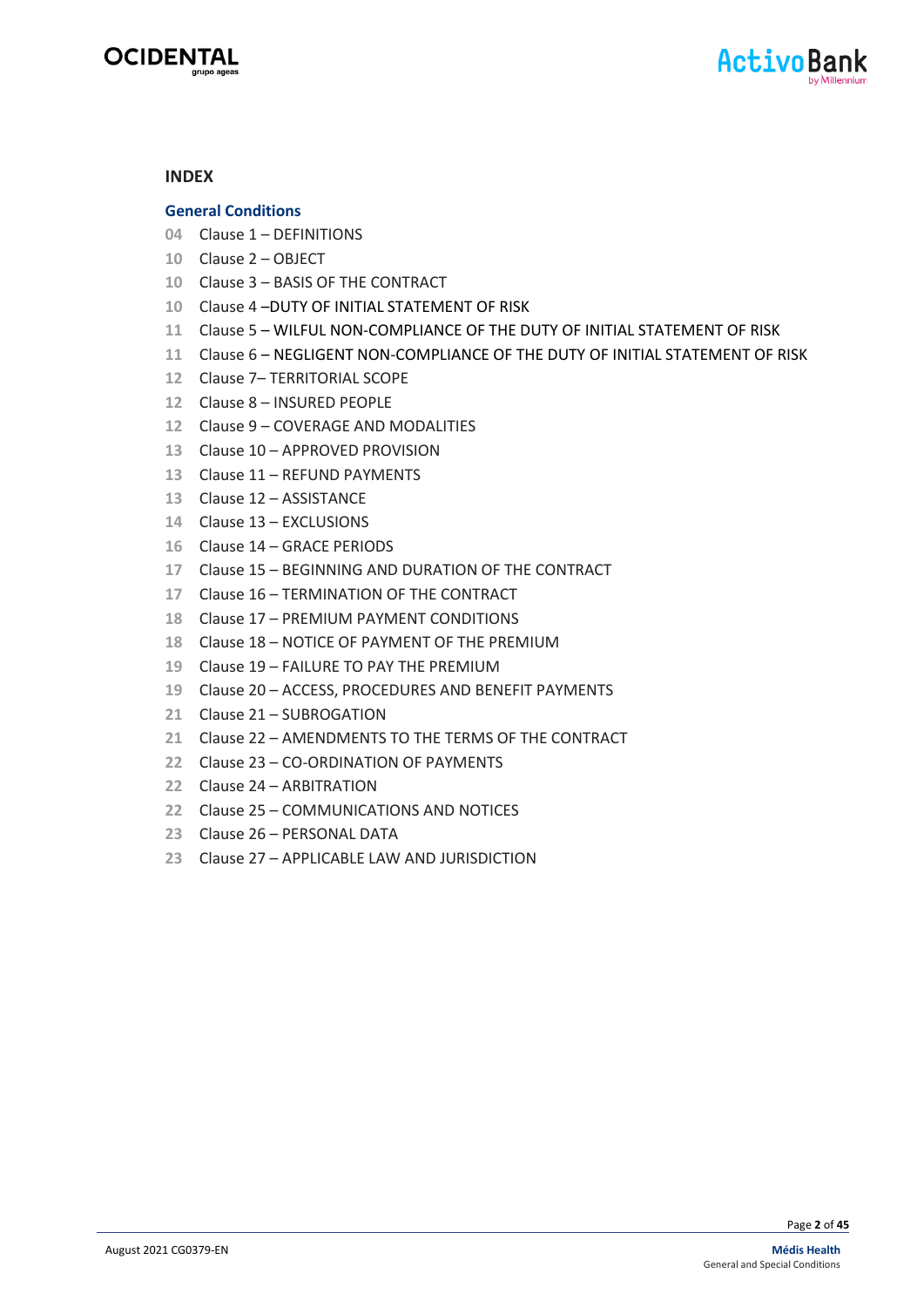



#### **Special Conditions**

- IN-PATIENT MEDICAL CARE
- OUTPATIENT MEDICAL CARE
- REINFORCED ONCOLOGICAL PROTECTION
- STOMATOLOGY AND DENTAL MEDICINE
- MEDICATION
- CHILDBIRTH
- PROSTHETIC DEVICES AND ORTHOSIS
- MEDICAL ASSISTANCE WHILST ABROAD
- SERIOUS ILLNESS
- FLU VACINE
- VINTAGE ASSISTANCE SERVICE
- HOME ASSISTANCE
- ASSISTANCE FOR EXPATRIATES
- ONCOLOGY IN NAVARRA
- 2 nd OPINION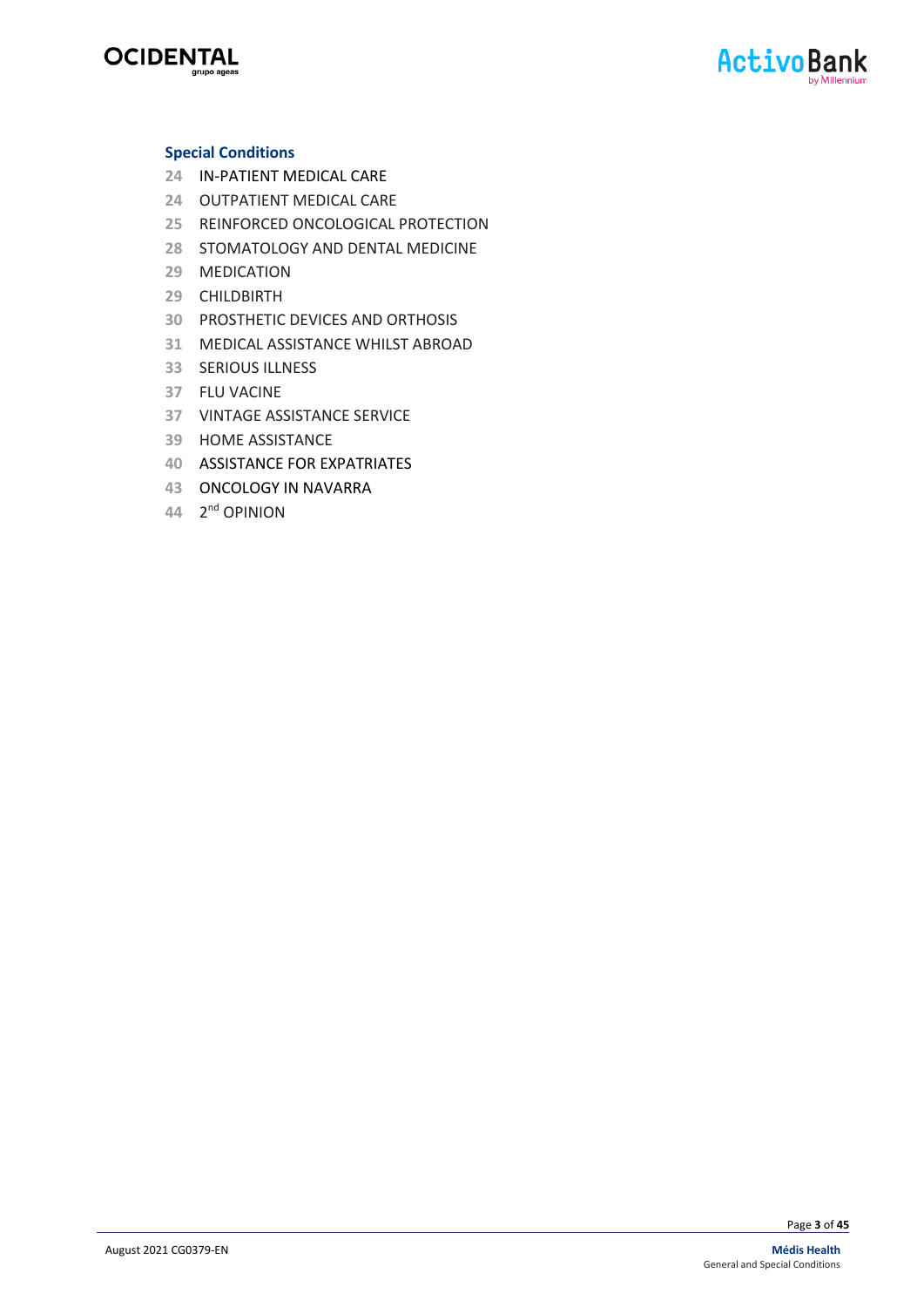# **GENERAL CONDITIONS**

**OCIDENT** 

#### **Clause 1 – DEFINITIONS**

Definitions of useful terms and expressions for a better understanding of the concepts and contents of the contractual conditions of this insurance contract:

#### 1. Regarding the entities involved in the health insurance contract:

#### INSURANCE COMPANY

Entity that is legally authorised to conduct the insurance business and that takes out an insurance policy with the Policyholder.

#### MÉDIS

Exclusive trademark of the products developed by Médis – Companhia de Seguros de Saúde, S.A., insurer, reinsurer and manager of a healthcare insurance integrated system, covering: Health, Assistance and Accidents, through policies issued by itself or by other authorised Insurance Companies with its consent.

#### **POLICYHOLDER**

Entity that concludes the insurance contract with the Insurance Company and that is responsible for payment of the Premium.

#### INSURED PERSON

The Person identified in the Special Conditions who holds an Individual Insurance Certificate, whose health or physical integrity is hereby insured, and who is entitled to the benefits covered by the policy.

#### **HOUSEHOLD**

Group of people identified in the Special Conditions or in the Individual Certificate, who live together in shared economy, which includes, besides the 'Insurance Holder' in the case of individual insurance policies, and besides the 'Member' in the case of group policies – his/her spouse, or the person who lives with him/her in non-marital partnership for over two years, as well as his/her descendents or ascendants, whether directly related or up to a second degree, and who are economically dependant of the Insurance Holder or the Member.

#### **2. Regarding the documents that regulate and are part of this contract:**

#### **POLICY**

Document representing the contract between the Insurance Holder and the Insurance Company, which includes the agreed General, Special, and Specific Conditions, as well as the additional proceedings to the contract.

#### GENERAL CONDITIONS

Clauses that define and regulate the general and common obligations covered by the insurance contract.

#### SPECIAL CONDITIONS

Clauses that – whether complementing or specifying the General Conditions –, are generally applicable to certain coverage, whenever those have been contracted.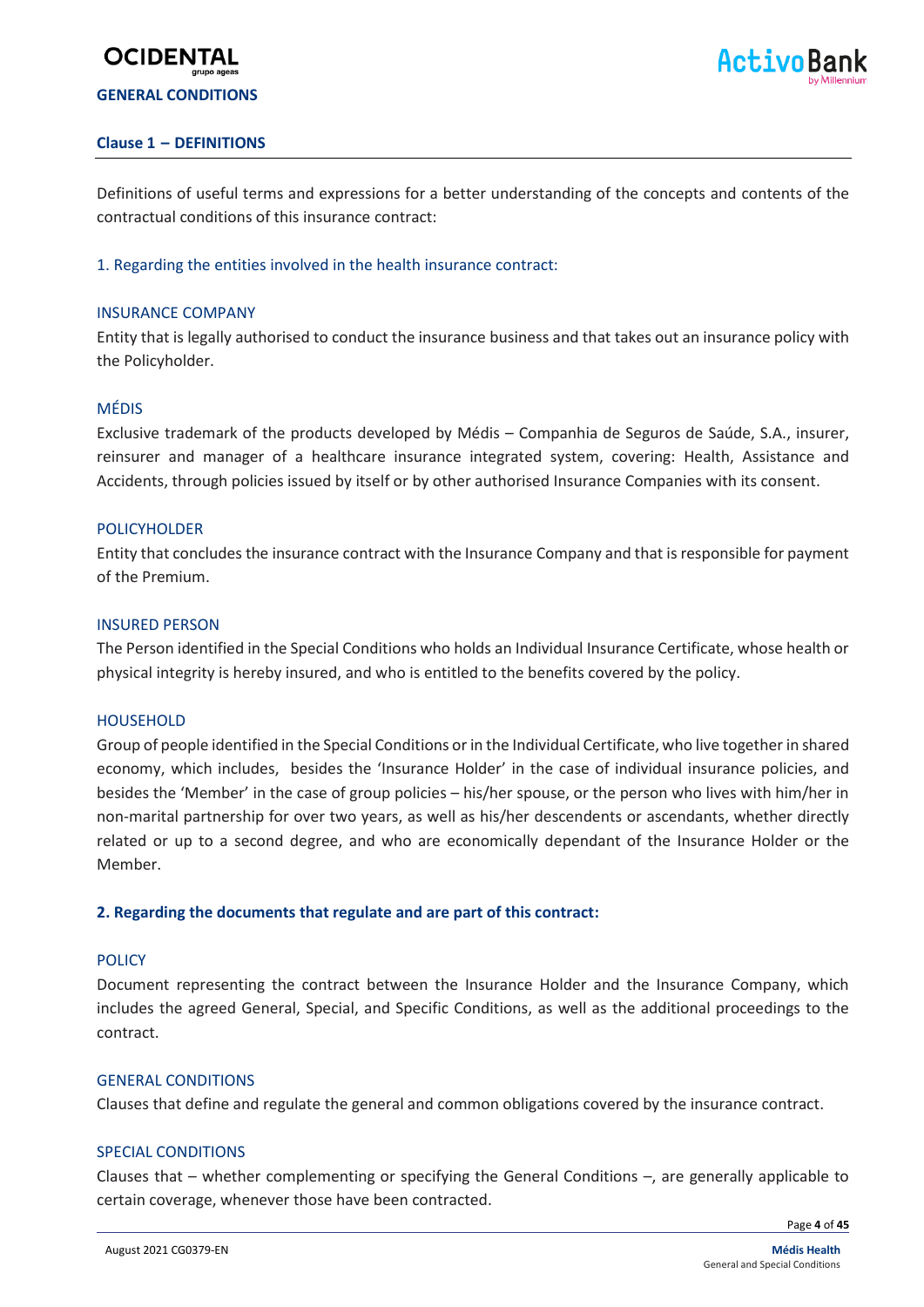



#### SPECIFIC CONDITIONS

Document where you can find the specific elements of each insurance contract, reflected in an Individual Certificate.

#### ADDITIONAL PROCEEDINGS

Document representing an amendment to the Policy.

#### **3. Regarding the subscription to the Insurance Policy:**

#### MÉDIS HEALTH INSURANCE

Health insurance contract agreed between the Insurance Company and the Policyholder, represented by an issued Policy document, whereby the Insurance Company provides the Insured People with access to the Médis healthcare network, under the terms and limits agreed with the healthcare providers, where specific financial criteria, or partial refund of medical expenses from out-of-network providers, are expressly stated.

#### MÉDIS HEALTH INSURANCE PROPOSAL

Insurer's document which is filled out and signed by the Policyholder or Member (Proposal form), in which the information elements that are essential for the acceptance of the insurance contract or individual membership are stated. This document is an integral part of the Policy and binds all parties, i.e.: Policyholder, each Member, and the Insurance Company.

#### INDIVIDUAL HEALTH QUESTIONNAIRE

A form including a range of indicators regarding health information, in order to form a profile and medical history that allows for a correct assessment of the risk to be taken by the Insurance Company, whose filling and signing by the Member is equivalent to a precise personal declaration of his/her medical information.

#### **4. Regarding the amounts referred to in the Health Insurance Contract:**

#### PREMIUM

The amount paid by the Policyholder to the Insurance Company, for covering the risk contracted through the Insurance Policy. In contributory group Insurance Policies, the Premium may be supported, whether in full of partially, by the Insured People.

#### INSURED CAPITAL

The insured capital represents the maximum amount contribution that the Insurance Company shall pay for a claim or insurance annuity, whichever is established in the contract.

#### DEDUCTIVE ITEM

Amount that, in case of an accident, shall be paid by the Insured Person, according to the coverage and the capital, and whose value is set out in the Specific Conditions or Individual Certificate.

#### CO-PAYMENT

An amount that the Insured Person shall pay for each medical act or set of medical acts, as per the terms set out in the Specific Conditions or the Individual Certificate.

Page **5** of **45**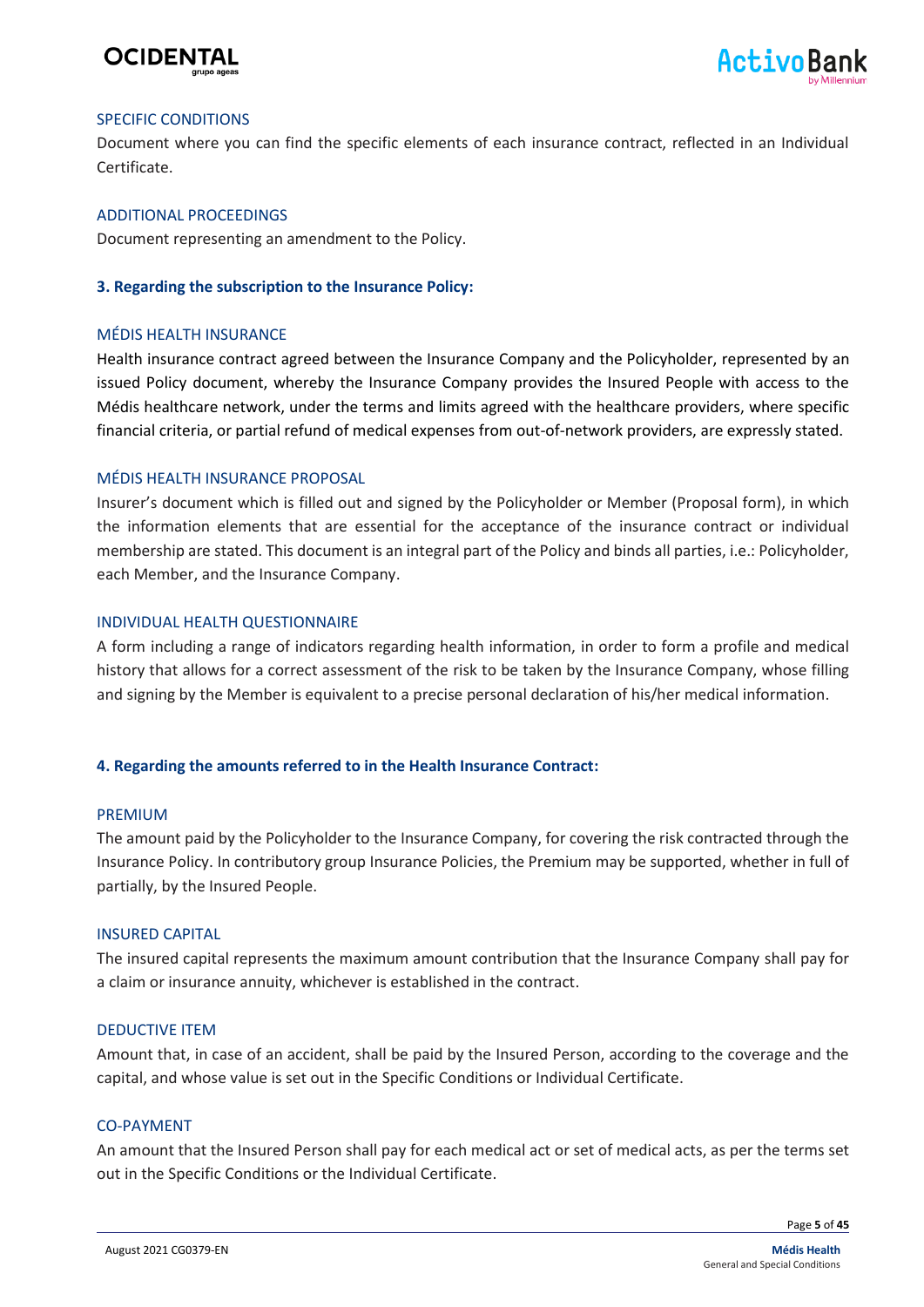



#### INDEXATION

Amendment, if contracted, to the guaranteed capital and the corresponding Premium, according to an index set out in the Specific Conditions or Individual Certificate.

#### COST-SHARING AMOUNTS

Amounts borne by the Insurance Company under the in-network care provision, which are paid directly to the healthcare provider, without prejudice to the right to a co-payment or deductible from the Insured People.

#### REFUND/REIMBURSABLE AMOUNTS

Amount returned to the Insured Person by the Insurance Company, after deducting the applicable Deductible and Co-payments, or paid to the healthcare provider whenever a 'Direct Billing' has been issued.

#### DIRECT BILLING

A document issued by the Insurance Company, which expresses the assumption of responsibility for the costs incurred in certain medical acts or procedures, under the applicable terms and limits of the coverage of the Insurance, up to the maximum available guaranteed capital.

#### **5. Regarding the guarantees of the Health Insurance Contract:**

#### MEMBERSHIP CONDITIONS

They are established in the Specific Conditions or Individual Insurance Certificate, for each Insured Person, Family Unit or Insured Group.

#### APPROVED PROVISION

Approved Provision implies the automatic access of the Insured Person's to a network of doctors and healthcare providers, set out on a supplied list and/or through Médis Line, with the freedom of choice and wise access subject to the criteria set out in the Médis guide, namely: appointment of a medical assistant or referral to a medical specialist or authorisation for doctor's acts and procedures.

#### OUT-OF-NETWORK

Benefit that involves partial refund of costs incurred from an event covered by the Policy.

#### EVENT/CLAIM

All and any event likely to activate the coverage provided by this Policy.

#### ACCIDENT

Fortuitous, abnormal and sudden event, attributed to external causes beyond the control of the Insured Person and which provokes bodily harm, clinically and objectively established, likely to activate the coverage provided by this Policy.

#### **ILLNESS**

All and any involuntary change in the person's state of health, not caused by an accident, and diagnosed by a doctor.

Page **6** of **45**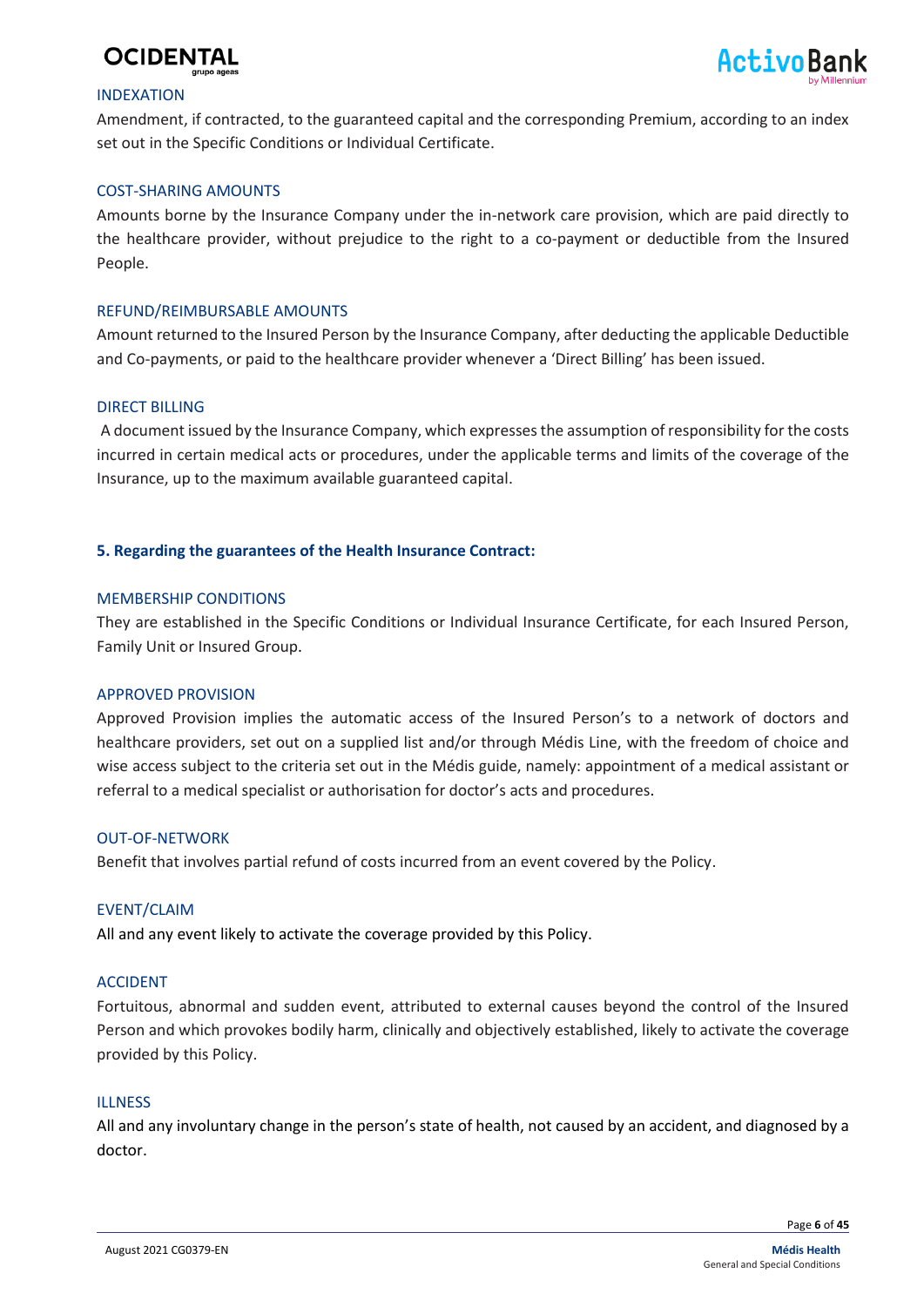

#### PRE-EXISTING CONDITION

Pathological condition of which the Insured Person was aware, or should have been aware, prior to subscribe an insurance policy, as a result of having undergone a clinical assessment, previous treatment or another medical act, or due to the existence of specific signs or symptoms of the pathology at the date of subscription, regarding which a diagnosis, although not yet definitive, had already been made, and which is excluded from the insurance coverage due to all the above referred reasons.

#### CONGENITAL DISEASE

A disease that is present at birth, as a result of hereditary factors or conditions verified during pregnancy and up to the moment of birth. The congenital disease may be evident or recognized immediately after birth, or discovered much later during the lifetime of the person, without prejudice to its nature.

#### **DOCTOR**

A Graduate of a Faculty of Medicine or a Faculty of Dental Medicine, licensed to practice in Portugal, and whose specialty and membership have been recognized by the Portuguese Medical Association or Portuguese Dental Association, or by similar entities in the countries where they carry out their activity.

#### HEALTHCARE UNIT

Establishment which may or may not be integrated in the National Health Service, legally licensed to provide medical services and other healthcare. This covers establishments offering inpatients' treatment, recovery wards, general hospitalisation, in and outpatient services and specialist units for outpatient and complementary means of diagnostic and therapeutic, regardless of the name and legal form adopted, including Hospitals, Clinics and complementary means of diagnostic and therapeutic Centres.

#### MEDICAL TREATMENT

Medical treatment provided by a doctor who is legally licensed by the respective Association and that promotes health, prevention and treatment of the illness, as well as the rehabilitation of the persons treated and who may determine complementary procedures to be executed by other health professionals.

#### CLINICALLY REQUIRED SERVICES

Services consistent with the clinical condition of the patient, in accordance with the protocols and standards recognised by the medical community within the scope of the Insurance Policy.

#### ELIGIBLE HEALTH INSURANCE EXPENSES

Expenses directly related to medical and/or surgical treatments, both diagnostic and/or therapeutic, performed by duly licensed healthcare professionals after a clinical diagnosis and always under medical supervision and guidance, and which shall determine and limit the scope of responsibility of those involved.

#### EXCLUDED HEALTHCARE EXPENSES

Expenses not considered under the Policy, such as those related to treatments without medical prescription, acquisition of goods - even when medically prescribed -, whose usefulness is not exhausted during its therapeutic use, such as: cosmetics, mattresses, chairs, cushions, dehumidifiers, vacuum cleaners, air conditioning units, bicycles, body-building equipment, hydro massage units, sunglasses, amongst others. Also included in this definition are: all consumable articles whose usefulness is exhausted during their own use, but that have no therapeutic purpose or are not objectively justifiable by medical prescription. Unless otherwise is expressly stated, non-surgical prosthetic devices and orthosis are excluded. Likewise, the co-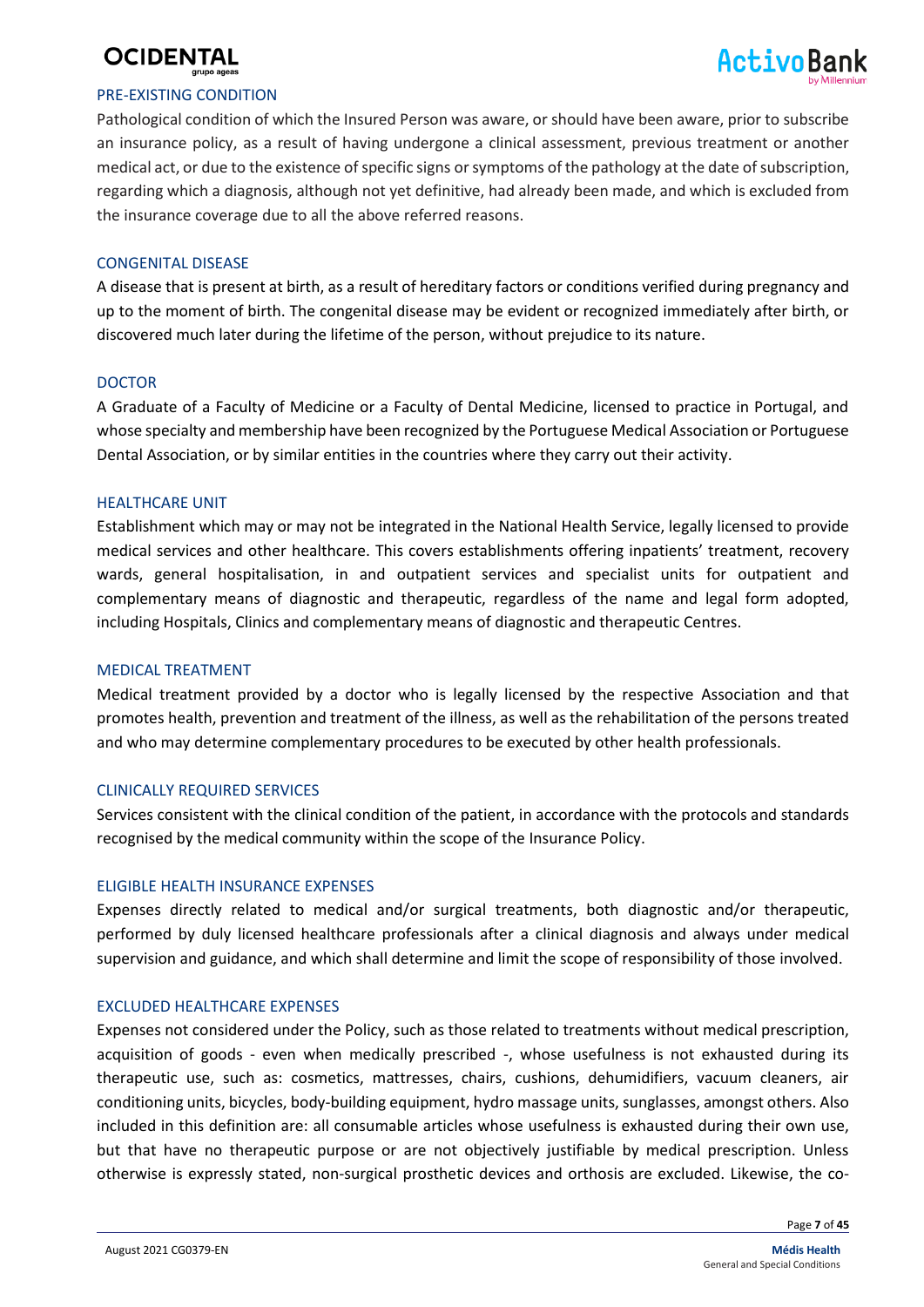

payment or deductible related to another Médis Policy in force for the same Insured Person is excluded up to the limit of the homologous co-payment fin the Policy claim invoked.

#### INDIVIDUAL INSURANCE POLICY

Individual Insurance Policy that may include coverage for a household, but is not a Group Insurance.

#### GROUP INSURANCE POLICY

A Policy that covers a group of people associated with each other and with the Policyholder, through some link or common interest, other than to insure oneself.

#### CONTRIBUTORY GROUP POLICY

Group insurance in which the Insured Persons/Subscribers pay, in full or in part, the amount corresponding to the premium owed by the Policyholder.

#### NON-CONTRIBUTORY GROUP POLICY

Group Insurance Policy where the Policyholder is entirely responsible for paying the Premium.

#### INSURABLE GROUP

A group of people associated with each other and with the Policyholder, through some link or common interest, other than that of arranging insurance coverage.

#### **6. Regarding the Médis Healthcare Integrated System:**

#### MÉDIS HEALTHCARE INTEGRATED SYSTEM

An organisation that, under the agreed terms and limits, channels the direct funding of the Insured Person to the healthcare providers of the agreed network, namely doctors, hospitals, clinics, complementary means of diagnostic and therapeutic centres.

#### ONLINE DOCTOR

Service performed remotely through the Médis app by a doctor legally registered at the Portuguese Medical Association, which includes health promotion, prevention and treatment of the disease, as well as rehabilitation of people who opt for an online consultation that may result in a referral for a face-to-face consultation, or for complementary procedures performed by other health professionals.

#### MÉDIS LINE

Permanent telephone support line through which an Insured Person can be referred to the most appropriate healthcare, seeking to improve his/her health, and, when necessary, providing the assistant doctor's advice through the telephone.

#### MÉDIS CARD

Personal and non-transferable card, identifying the respective holder to the Insurance Company and the Médis network, in order to grant him/her access to the healthcare system, registering the respective appointments, medical treatments and other means used, wheneversuch healthcare system is equipped with the necessary device for that effect.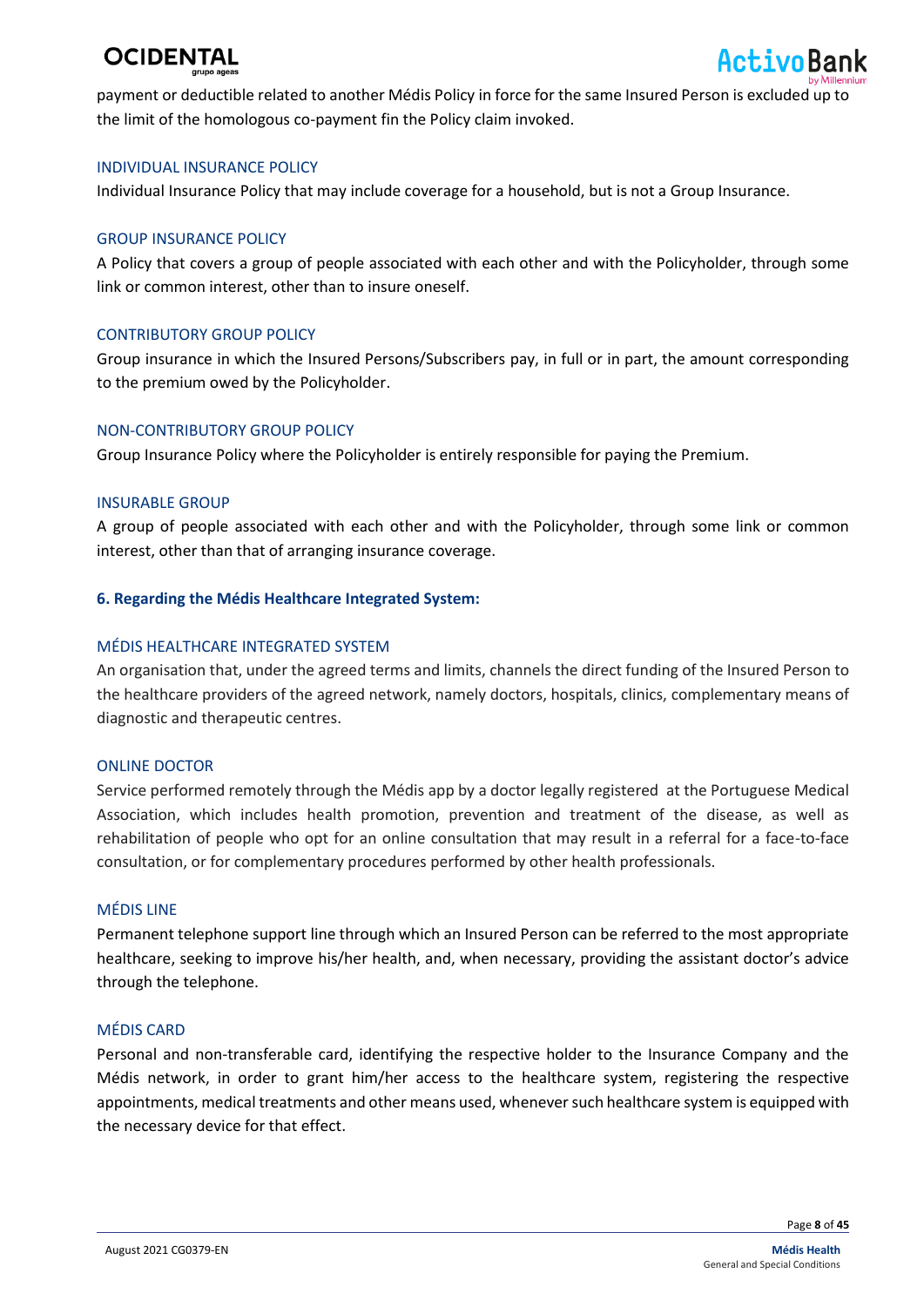



#### **REFERRALS**

Requirement necessary for making specialty appointments, for the execution of the Complementary Means of Diagnosis and Therapeutics within certain specialties, which consists in the Médis Assistant Doctor's – or another within the Médis network - express indication. That same network doctor may refer him/herself, indicating that same specialty, with the objective of following-up of the patient, within the limits set out in the Specific Conditions.

#### AUTHORISATION

Act whereby the Insurance Company's clinical services authorise the access to hospitalisation coverage, some therapeutic acts, and some complementary means of diagnosis, as well as assistance services to the Insured Person, without which he/she cannot be financed or refunded.

#### MÉDIS NETWORK

A range of agreed service providers within the Médis healthcare integrated system, covering healthcare professionals, either as personal entities or as corporations, which manage healthcare units.

#### DOCTOR ASSOCIATED TO THE MÉDIS NETWORK

A doctor specialised in any of the specialties recognised by the respective Medical Association, who has been hired by Médis for providing healthcare within the scope of his/her specialty.

#### ASSOCIATED DOCTOR FOR PRIMARY CARE

A Doctor who has joined the Médis Network of healthcare providers and who is trained in the following specialties: General and Family Medicine, Internal Medicine, Obstetrics and Gynaecology, Paediatrics, Ophthalmology, Stomatology and Dentistry.

#### ASSOCIATED SPECIALIST DOCTOR

A Doctor trained in specialties, other than those that integrate the network of primary healthcare, and who has joined the Médis Network of healthcare providers.

#### MÉDIS ASSISTANT DOCTOR

A doctor specialized in General, Family, or Internal Medicine, accessible and available as a result of the proximity to the Médis Client, with a deep knowledge of the Médis procedures, and who – along with the Médis Line – helps the Médis Clients to rapidly and adequately use the benefits of the health plan, guaranteeing the most adequate management of their healthcare needs.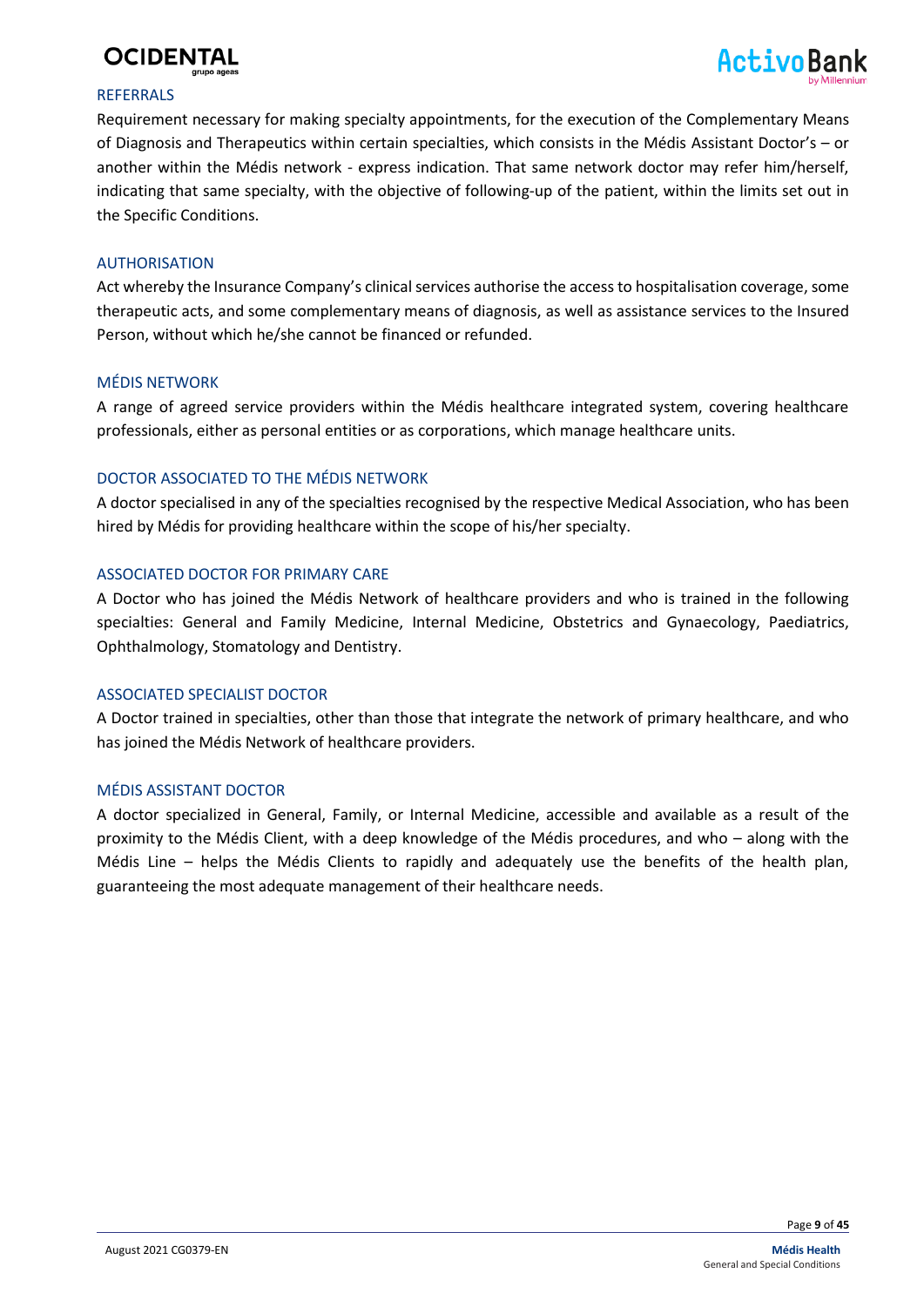

#### **CLAUSE 2 – OBJECT**

By this contract, the Insurance Company guarantees the coverage to the Person Insured, in terms of healthcare, integrating – solely or jointly – of the agreed payments, fixed pecuniary benefits, and assistance services, identified in the Specific Conditions of the Policy, and whose scope is defined in the respective Special Conditions and in these General Conditions.

#### **CLAUSE 3 – BASIS OF THE CONTRACT**

1. The Insurance Proposal or the Individual Membership application, the Individual Health Questionnaire for each insured person, as well as the clinical documentation required for acceptance of coverage, or individual membership application of the Insurance Company, are incorporated into, and form the basis of, this Insurance Contract.

2. The Policyholder shall inform the Insured People about the contracted coverage and its exclusions, the obligations and rights in case of an accident, as well as the amendments to the contract, in accordance with the specimen provided by the Insurance Company, otherwise he/she may incur civil liability under the general terms.

#### **CLAUSE 4 – DUTY OF INITIAL STATEMENT OF RISK**

1. Before signing the contract, the Policyholder or the Insured Person is bound to inform all the circumstances that he/she knows and reasonably should know that are significant for the assessment of the risk by the Insurance Company.

2. The provisions set forth in the previous paragraph are also applicable to circumstances whose reference is not requested in a questionnaire eventually provided by the Insurance Company for this purpose.

3. The Insurance Company that has accepted the contract, except in the case of fraud of the Policyholder or Insured Person with the purpose of gaining advantage, may not invoke:

- a) omission of answer to a question of the questionnaire;
- b) the imprecise answer to a question expressed in terms which are too general;
- c) evident inconsistency or contradiction in the answers to the questionnaire;
- d) facts that its representative, at the date of conclusion of the contract, or knew was not correct or, having been omitted, was aware of;
- e) circumstances that the Insurance Company was aware of, especially when such circumstances are public and well-known.

4. Before the conclusion of the contract, the Insurance Company must clearly explain to the Policyholder concerned or Insured Person the duty referred to in no. 1, as well as its non-compliance regime, otherwise the former shall be subject to civil liability under the general terms.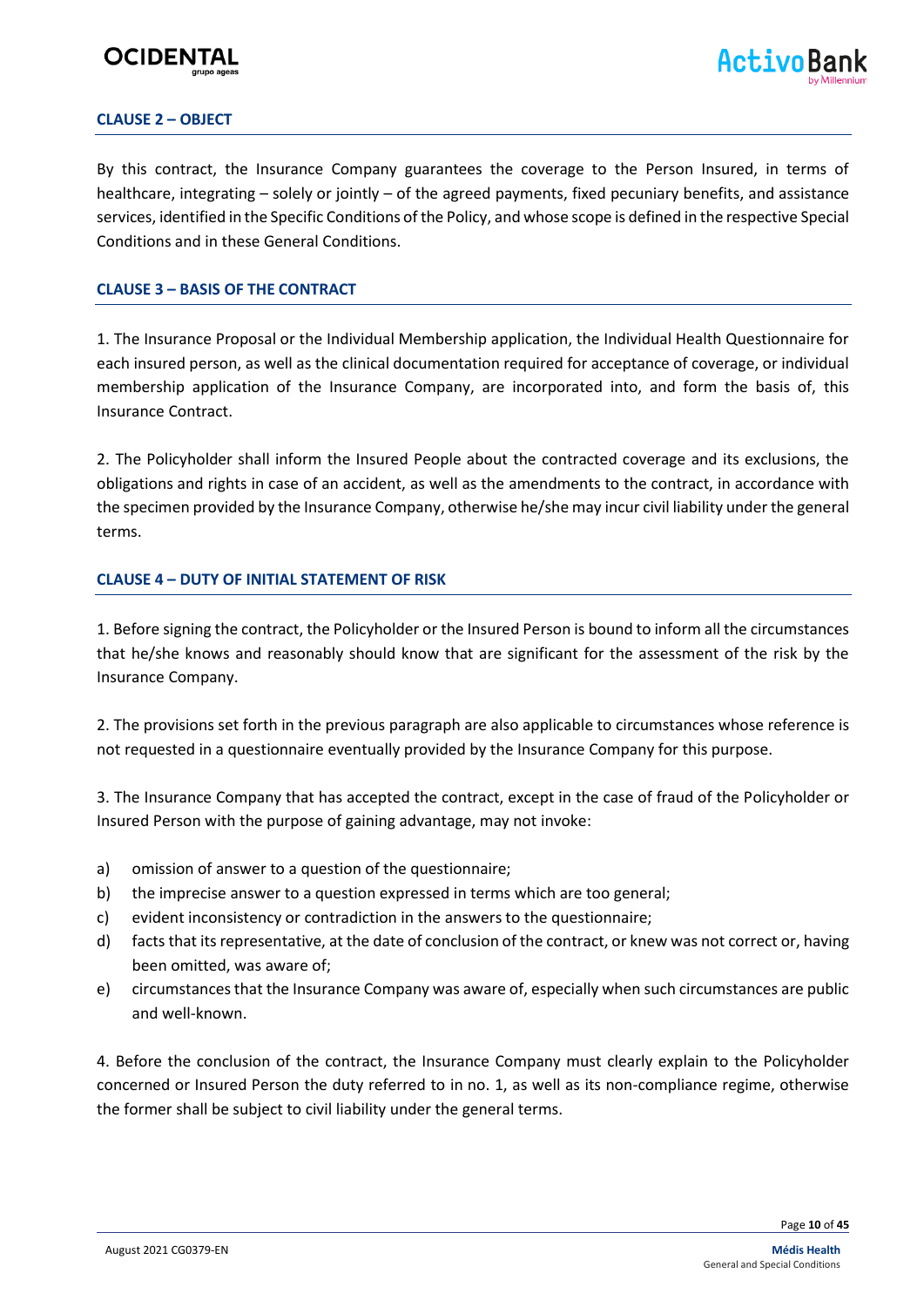### **OCIDENT CLAUSE 5 – WILFUL NON-COMPLIANCE OF THE DUTY OF INITIAL STATEMENT OF RISK**

1. In case of wilful non-compliance of the duty referred to in no. 1 of the previous article, the contract is voidable by means of a declaration sent by the Insurance Company to the Policyholder.

2. If no claim has occurred, the declaration referred to in the previous number must be sent within three months counted from the knowledge of such non-compliance.

3. The Insurance Company is not bound to cover any claim that occurs prior to knowledge of the wilful noncompliance referred to in no. 1 or during the period provided for in the previous number, in accordance with the general regime of annulment.

4. The Insurance Company is entitled to the premium payable until the end of the period referred to in no. 2, except in case of intentionality or gross negligence on the part of the Insurance Company or its representative.

5. In the case of intentionality of the Policyholder or of the Insured Person with the purpose of obtaining an advantage, the Premium is due until the term of the contract

#### **CLAUSE 6 – NEGLIGENT NON-COMPLIANCE OF THE DUTY OF INITIAL STATEMENT OF RISK**

1. In case of non-compliance involving negligence of the duty referred to in no. 1 of Clause 4, the Insurance Company may, by means of a declaration sent to the Policyholder, within three months counted from the knowledge of such non-compliance:

- a) propose an amendment to the contract, setting a deadline of no less than 14 days for the acceptance to be sent or, if so admitted, a counter-proposal;
- b) terminate the contract, indicating that under no circumstances does the latter conclude contracts for the coverage of risks related to facts that were omitted or inaccurately declared.

2. The contract ceases to have effect 30 days after the declaration of termination has been sent or 20 days after reception of the amendment proposal by the Policyholder, if the latter does not reply to or rejects the proposal.

3. In the case referred to in the previous number, the premium is returned *pro rata temporis* taking into account the coverage that existed.

4. If, before the termination of or amendment to the contract a Claim occurs, whose verification or consequences were influenced by a fact regarding which there were omissions or negligent inaccuracies:

- a) the Insurance Company covers the accident in proportion to the difference between the premium paid and the premium that would be payable if, at the conclusion of the contract, the former had had knowledge of the omitted or inaccurately declared fact;
- b) the Insurance Company, indicating that under no circumstances would it have concluded the contract, if it had knowledge of the omitted or inaccurately declared fact, does not cover the Claim and is only bound to return the Premium.

Page **11** of **45**

**ActivoBa**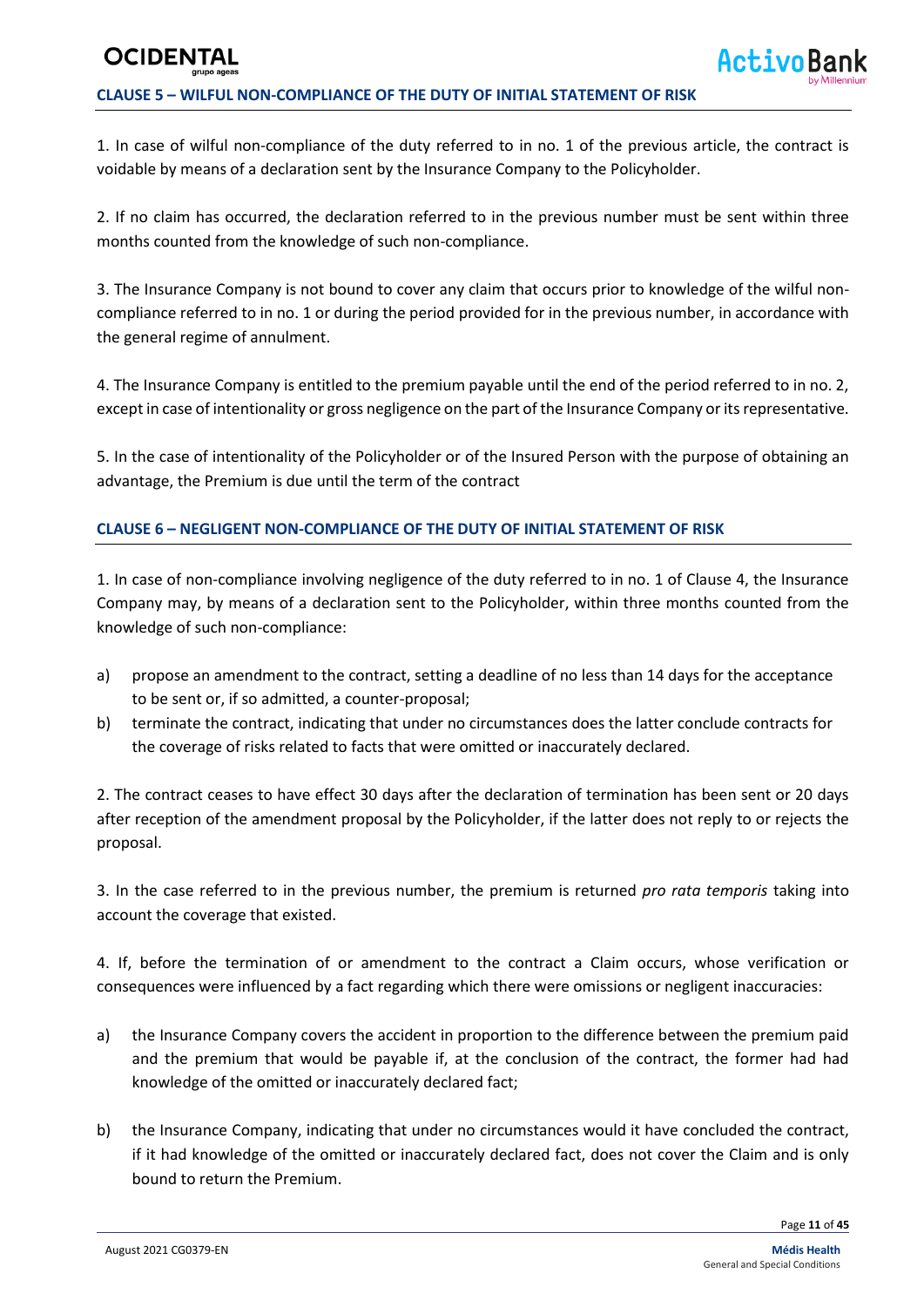#### **CLAUSE 7 – TERRITORIAL SCOPE**

1. Unless otherwise specified in the Special or Specific Conditions, the territorial scope of this contract is limited to the national territory.

2. Healthcare expenses that have taken or shall take place abroad are only covered in case of accident or sudden illness, duly justified in a medical report, and which has taken place during an occasional stay abroad, not exceeding 45 days.

3. The guarantees of the insurance contract are suspended for the period in which the Insured Person is abroad for more than 45 days. This suspension shall take effect as of its beginning, even if the stay abroad is only known to the Insurance Company after it has taken place.

#### **CLAUSE 8 – INSURED PEOPLE**

1. The guarantees offered in this contract are granted to those Insured People who cumulatively satisfy the following conditions at the date of their inclusion in the policy:

- a) Fill out the Individual Health Questionnaire, truthfully and accurately;
- b) Be accepted by the Insurance Company in accordance with its criteria of acceptance, as per the risk evaluation parameters in force;
- c) Accept the rules of activation of the insured guarantees, as well as those related to the use of the Médis Healthcare Integrated System.

2. The Insurance Company shall confirm the acceptance of the Insurance, for each Insured Person, through the issuance of a Policy or Individual Certificate, with the subsequent delivery of a Médis Card.

3. In the conclusion, execution and termination of the insurance contract, the Insurance Company's own practices and techniques for the evaluation, selection and acceptance of risk, shall be considered. These shall be based on the rigorous statistical and actuarial data, considered to be relevant.

#### **CLAUSE 9 – COVERAGE AND MODALITIES**

1. The coverage is defined in the Special Conditions, and the coverage referred to in the Specific Conditions shall be included in the Insurance Contract.

2. The coverage integrates the modalities of the agreed payments, refunds, and assistance services, under the terms of the following clauses and respective Special Conditions.

Page **12** of **45**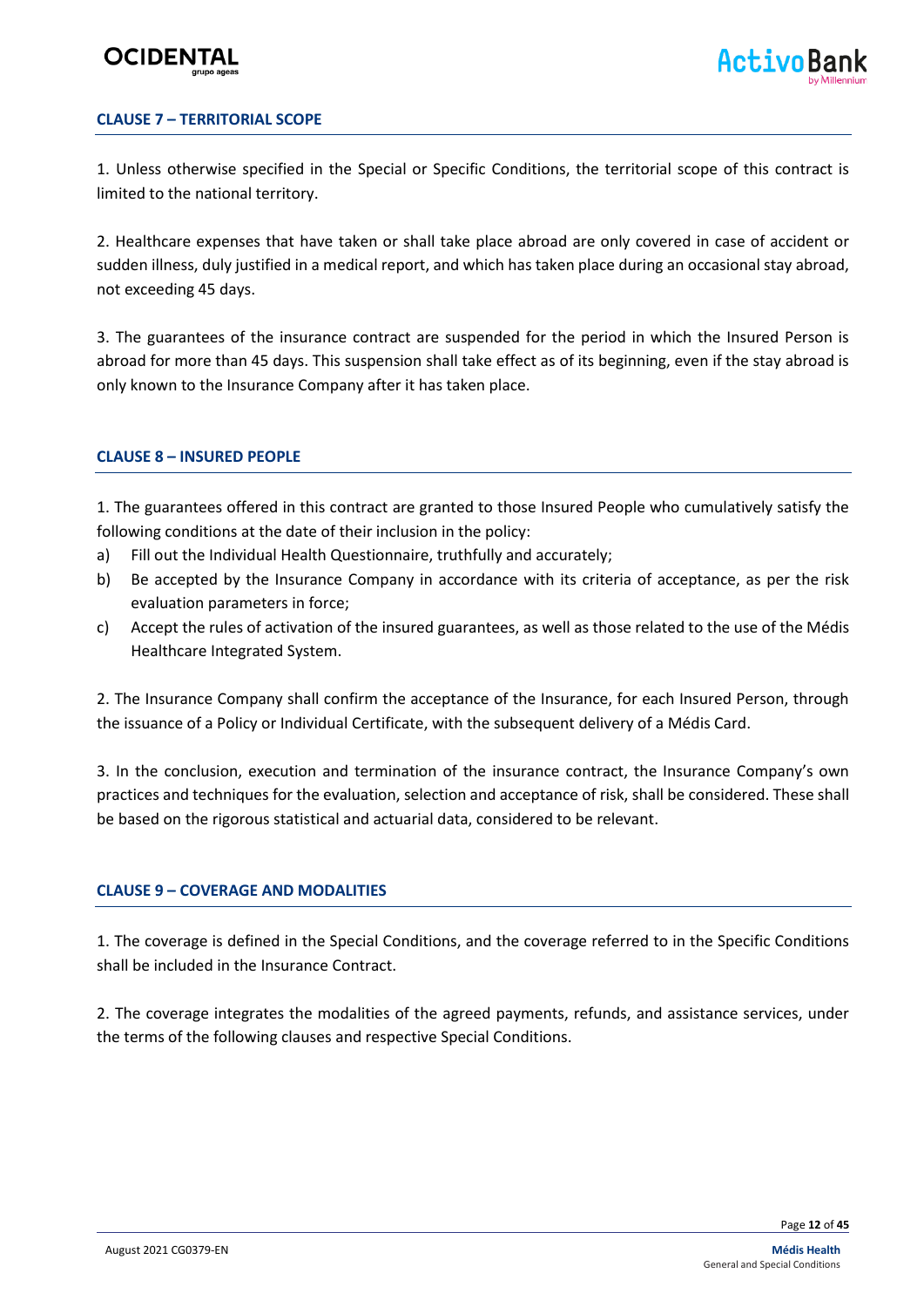#### **CLAUSE 10 – APPROVED PROVISION**

1. Under the scope of the agreed provisions, the Insurance Company guarantees the Insured People the direct access to doctors, hospitals or healthcare units, centres for complementary means of diagnosis, and other healthcare services that, at each moment, are part of the Médis Healthcare Integrated System, whose conditions of use are established in the Policy and in the Médis Guide.

2. Regarding the services that are not contracted with the healthcare providers mentioned in the previous number, the refund arrangement observed in the next clause is applied.

3. The financing conditions integrate maximum limits, as well as Co-payments or deductibles of the Policyholder's responsibility, regarding specific medical acts, regardless of the capitals guaranteed or available at each given moment.

4. The activation of the coverage provided for in the Specific Conditions is subject to the analysis of the clinical records and depends upon express authorisation of the clinical services of the Insurance Company, who exclusively follows criteria of the medical nature, as per the principles of good medical practice.

5. The Insurance Company provides the Insured Person with the Médis Client Guide, which includes the list of the service providers that, at each given moment, are part of the Médis Network, and it is up to the Insured Person to choose the adequate entity for his/her condition, with the exception of specialty appointments and the carrying out of complementary means of diagnosis and therapeutics that require referrals or Authorisation.

6. When the Insured Person seeks an entity that is not part of the Médis Network, the arrangement set out in the next clause, applies.

#### **CLAUSE 11 – REFUND PAYMENTS**

1. The Insurance Company is bound to refund the Insured Person the expenses incurred with healthcare providers outside of the Médis Network, under the terms and limits provided for in the General, Special and Specific Conditions. These are subject to the scoring parameters of the medical acts, according to the table of relative values established by the Medical Association.

2. When the Insured Person seeks an entity that is part of the Médis Network, but with the option of refund payment, (s)he shall benefit from the application of the agreed prices, without prejudice to be reimbursed by the Insurance Company only for the amount agreed in the Special Conditions.

#### **CLAUSE 12 – ASSISTANCE**

The Insurance Company, under the terms and within the limits of this contract's territorial scope, and according to the Specific Condition, agrees to provide assistance services abroad, for illness or accident benefits covered by this Policy.

Page **13** of **45**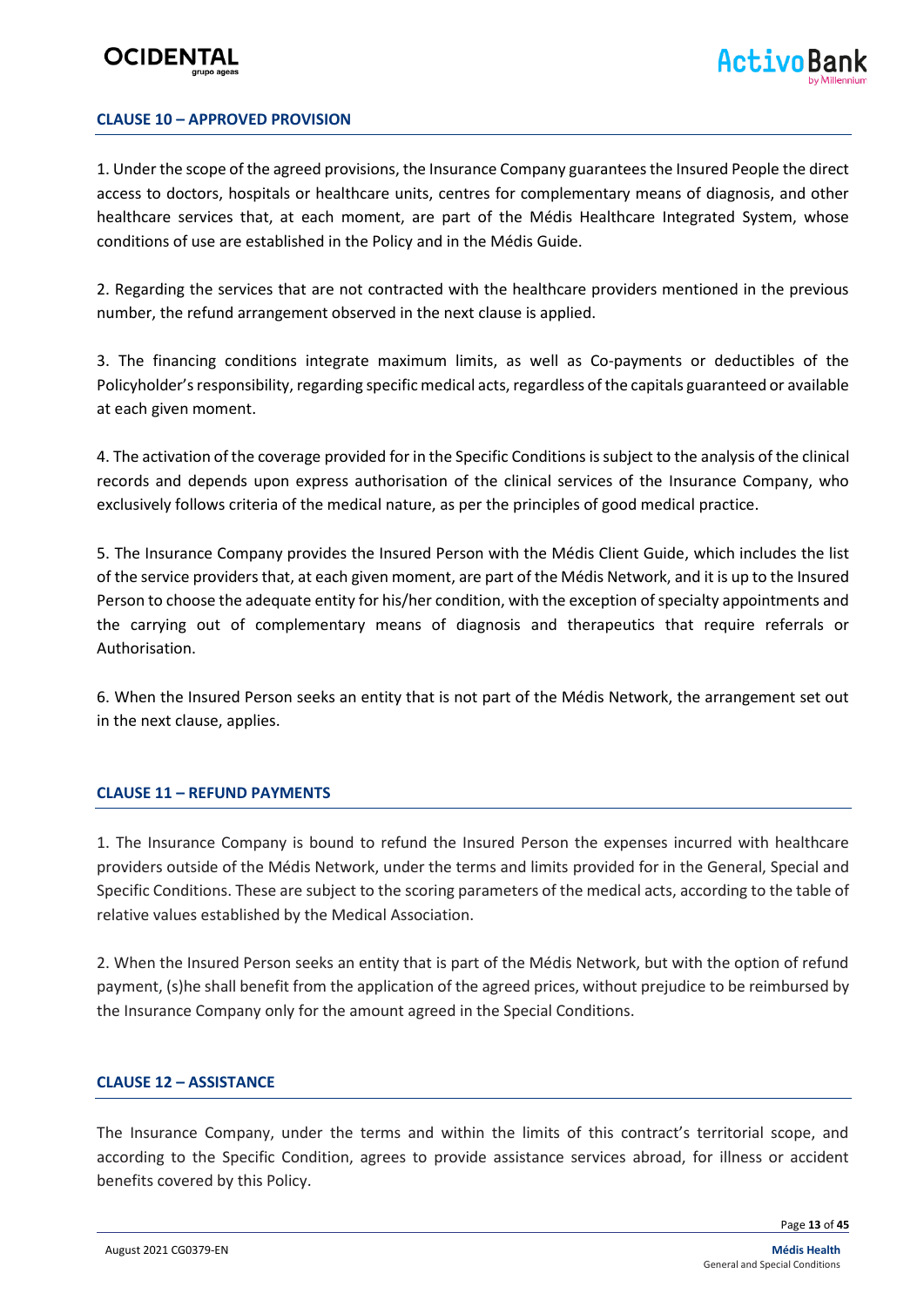

#### **CLAUSE 13 – EXCLUSIONS**

- 1. Benefit is always excluded from this contract, when derived from:
- a) pre-existing condition or illnesses resulting from accidents occurred before the date on which the insurance or insurance membership starts;
- b) car accidents, accidents at work or occupational diseases, as well as other accidents and diseases covered by other compulsory insurance;
- c) Infectious and contagious diseases, whenever health authorities declare an epidemic;
- d) any pathology directly or indirectly arising from the human immunodeficiency virus;
- e) any mental health problem, unless expressly otherwise agreed to, regarding psychiatric appointments under the terms established in the Special Conditions. Any benefit resulting from psychological assistance, appointments or psychoanalytical treatment, hypnosis and sleep therapy, is excluded;
- f) treatments related to physical, cognitive or language development problems, as well as learning or behavioural problems, namely dyslexia, attention deficit or hyperactivity;
- g) problems resulting from alcohol intoxication, use of drugs or narcotics not prescribed by a doctor, or abusive use of medication;
- h) illness or injury resulting from any malicious orseriously negligent acts carried out by the Insured Person, self-inflicted or resulting from an illegal act practiced by the Insured Person;
- i) any method of birth control and family planning and voluntary pregnancy termination, as well as all medical acts related to it;
- j) sexual dysfunctions, whichever the cause;
- k) appointments, treatments and infertility tests, as well as artificial insemination methods and their consequences;
- l) any treatment:
	- i) or surgical intervention carried out with the intention of improving one's personal appearance or remove healthy body tissue, and their consequences;
	- ii) or sclerosing therapy for chronic insufficiency of lower limbs;
	- iii) or surgery of aesthetic or reconstructive nature and its consequences, except if included in the treatment of a malignant disease or resulting from an accident that takes place during the Policy lifetime;
	- iv) obesity correction, slimming treatments, and other similar treatments, and their consequences;
- m) treatments, surgery, and other acts intended for the correction of congenital diseases or malformations, unless otherwise expressed in the terms set out in the Specific Conditions regarding newborns covered by Médis Policy since their birth;
- n) haemodialysis treatments;
- o) organ transplants and respective implications, unless otherwise stated in the terms of the additional coverage, when specifically contracted;
- p) treatments in sanatoriums, health spas, nursing homes, old people's homes, and other similar establishments, appointments and treatments for: hydrotherapy, complementary medicine, homeopathy, osteopaths, and chiropractors, and other similar practices, as well as any medical or therapeutic acts that are not recognized by the Portuguese Medical Association;
- q) medication whose introduction into the market has not yet been authorised by the competent authority;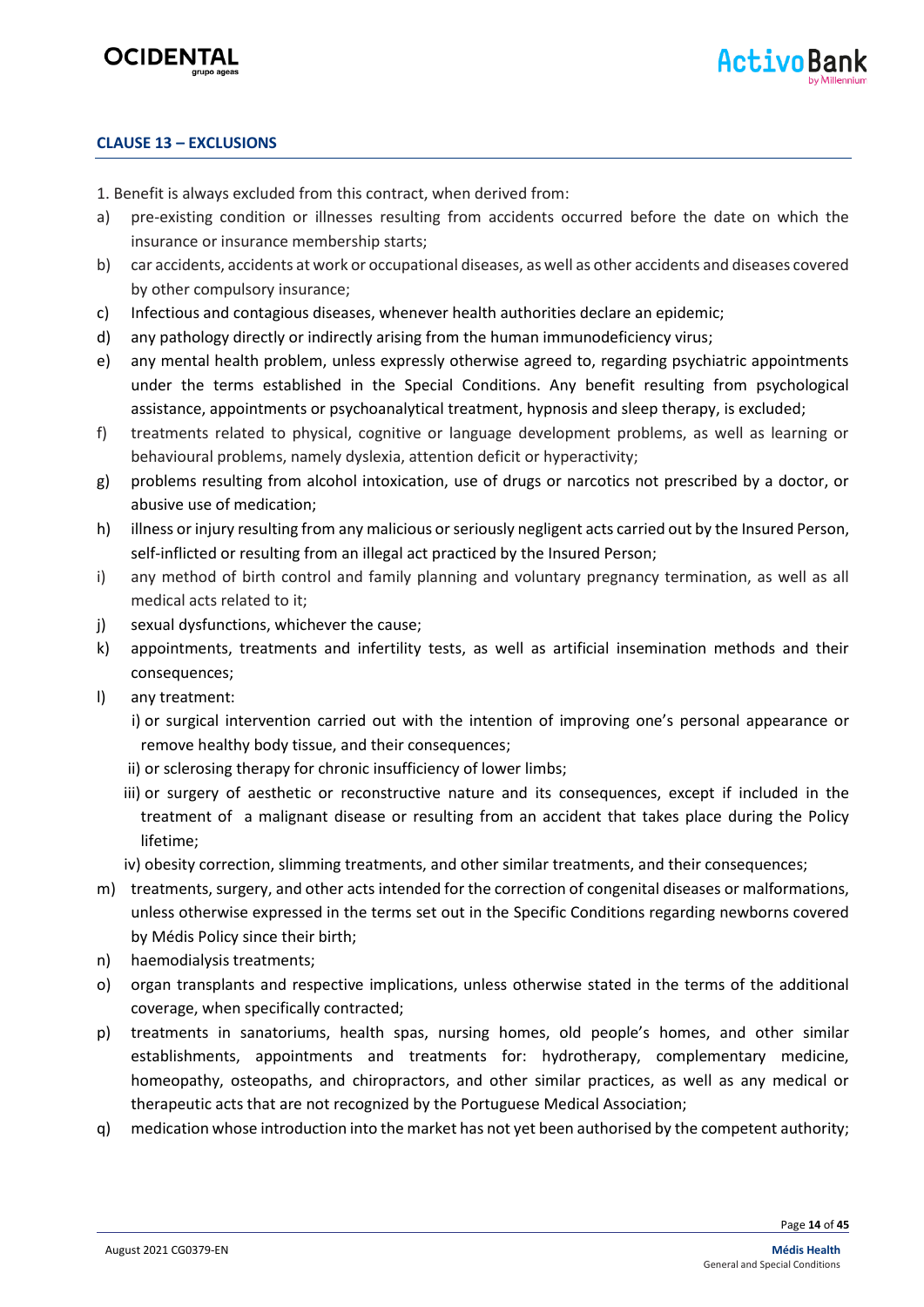



r) accidents occurred and diseases caught, as a result of:

i) the professional practice of sports and amateur participation in sporting events integrated in championships, and respective training;

ii) the participation in sporting competitions and respective training, in vehicles with or without motor (skate, all-terrain bike, rafting, hang-glider, paraglide and ultra-light included);

iii) the practice of snow and water ski, surf, snow-board, underwater fishing, deep-sea diving, boxing, martial arts, parachuting, bullfighting, horse jumping, caving, canoeing, rock-climbing, abseiling, mountain-climbing, bungee-jumping, and other similarly hazardous sports;

iv) the use of motorized two-wheel or three-wheel vehicles, or quad bikes;

v) natural calamities, acts of war, declared or otherwise, acts of terrorism, sabotage, public order disturbances, and the use of chemical or bacteriological weapons;

vi) the consequences of exposure to radiation.

- s) expenses incurred with doctors who are: spouses, parents, children or brothers of the Insured Person;
- t) nursing treatments provided at home or in the hospital, which are not contemplated in the hospital services;
- u) experimental procedures, as well as all diagnostic and therapeutic procedures, whose clinical safety and efficiency have not yet been scientifically proven, according to the medical practice;
- v) long-term care, understood as clinical services that do not require hospitalisation, and which may and should be provided in a special unit;
- w) expenses with services that are not clinically necessary, as well as with any hospital treatment and assistance for social reasons;
- x) expenses involving the transport of the Insured Person, related to physiotherapy and dialysis;
- y) consequences of unjustified delay or negligence attributable to the healthcare provider or the Insured Person whilst seeking medical assistance, or to the refusal or failure to comply with treatments that have been prescribed to him/her.
- z) expenses incurred by the persons accompanying the Insured Person, excluding the case of hospitalisation of children under 14 years of age.

2. Within the scope of Hospital and Surgical Assistance, the following situations are always excluded from this contract:

- a) All and any surgery technique that seeks to correct eyesight refraction errors, including:
	- i) radial keratotomy;
	- ii) photo-refractive keratotomy (keratotomy with laser excimer/lasix);
	- iii) *in situ* laser-assisted keartomileusis;
	- iv) intraocular phakic contact lens insertion.
- b) surgical treatment for roncopathy;
- c) breast enlargement or reduction surgery and their respective consequences, whichever the surgical indications, or removal of breast implant material, except in cases of treatment of oncological diseases;
- d) treatments and surgeries that are a direct consequence of procedures previously refused by the Insurance Company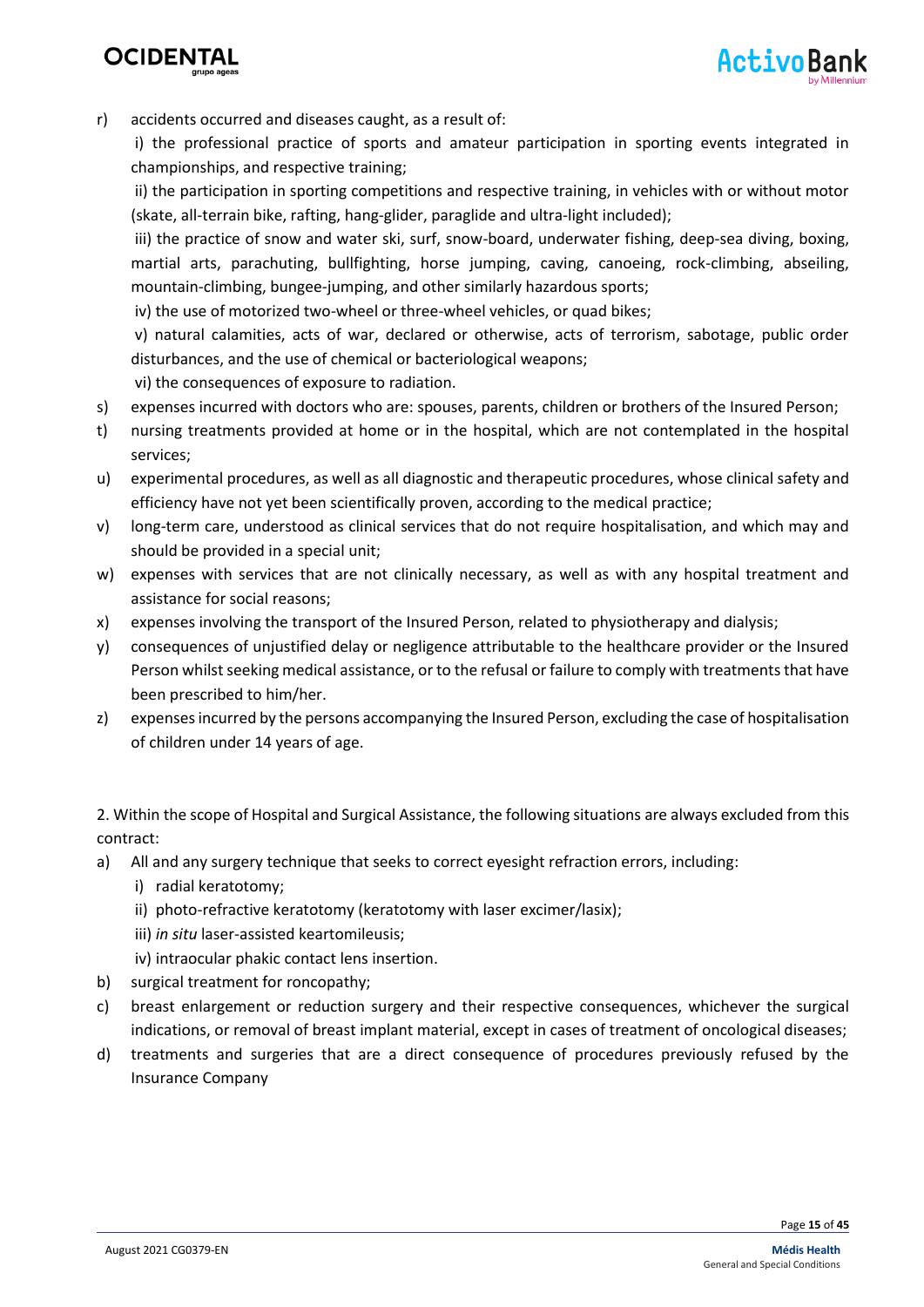

3. Unless otherwise agreed to in the Specific Conditions, in the Individual Certificate, or under the Special Condition, the benefit resulting from the following is also excluded:

- a) stomatology and dental medicine, except surgery as a consequence of an accident covered by this contract and which took place during its lifetime;
- b) implants and all related procedures, namely diagnostic and surgical ferrules, diagnostic and surgical ferrules, guided bone regeneration, transepithelial pillars, assembly in articulator, provisional and definitive crowns placed on implants among others, unless otherwise provided for in the Specific Conditions;
- c) medication;
- d) non-surgical prosthetic and orthosis devices;
- e) childbirth;
- f) general health check-ups;
- g) co-payment or deductible resulting from medical acts or procedures guaranteed by another Médis Policy in force for the same Insured Person, presented to the Insurance Company under the regime of compensation payment, up to the co-payment limit for the same medical acts or procedures covered by the same policy.

#### **CLAUSE 14 – GRACE PERIODS**

1. The grace periods between the date of beginning of the Insurance – or in the case of Group Insurance: the date of becoming a Member, and the date in which the respective guarantees can be activated, are stated in the applicable Special Conditions and Specific Conditions.

2- Without prejudice to the above referred in the previous number, a 6-month (180 days) grace period is still enforced for coverage regarding the following treatments and associated procedures:

- a) Surgical or other invasive treatment of benign prostatic hypertrophy
- b) Surgical or other invasive treatment of benign uterus condition;
- c) Surgical treatment of cystocele and rectocele

3. Without prejudice to the referred in the previous number, a 12-month (365 days) grace period is still enforced for coverage regarding benefit or medical acts resulting from:

- a) surgical treatment of varicose veins of lower limbs;
- b) surgical treatment of herniated disk;
- c) haemorrhoidectomy and other haemorrhoid treatments, as well as the treatment of the perianal fistula;
- d) surgical treatment of osteoarticular pathology of the shoulder, hip and knee;
- e) septoplasty;
- f) tonsillectomy, adenoidectomy, myringtomy with or without ventilating tubes;
- g) rhinoseptoplasty;
- h) surgical excision of cutaneous or subcutaneous benign lesions;
- i) laser treatments of benign skin lesions;
- j) surgical treatment for sleep apnoea.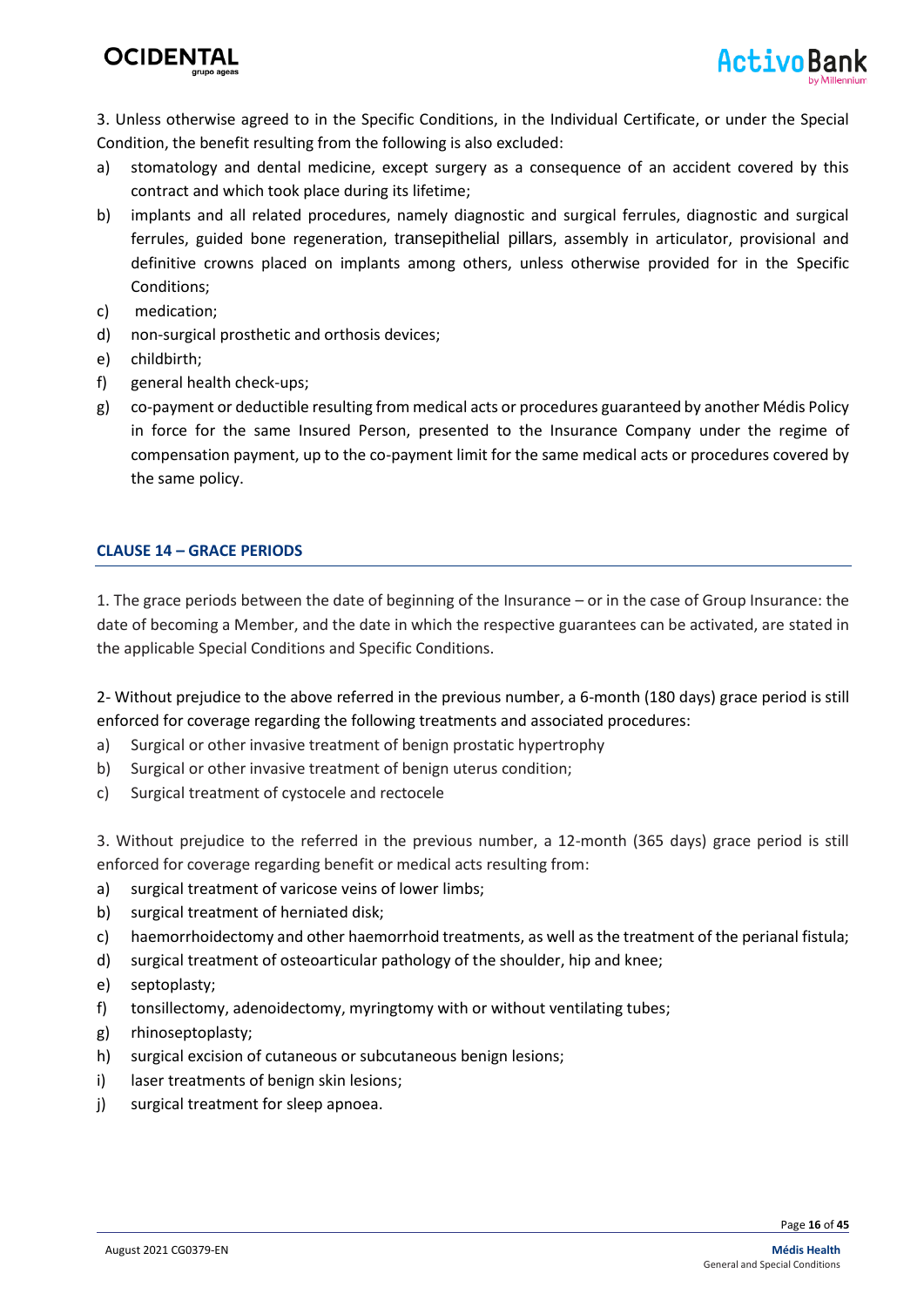#### **CLAUSE 15 – BEGINNING AND DURATION OF THE CONTRACT**

1. The Policy or Membership, once accepted, shall be valid from 00h of day 1 or day 15 of the month following receipt of the proposal by the Insurance Company, provided this occurs respectively up to the 15th day or after day 15 of any given month, and the benefit for the Insured People shall be effective from the starting date stated in the Special Conditions, without prejudice to grace periods or other standstill periods.

2. The duration of the contract is established in the Policy's Special Conditions and may be for a determined fixed period, or for one year and following.

3. When the contract is signed for a fixed period, its effect ceases at the 24:00 of the last day of the established period.

4. When the contract is signed for one year and following, it shall be considered as being automatically and successively renewed for another year, except if either party terminates it, by registered mail or by another means which produce a written record, at least 30 days before the end of the annuity.

5. Benefits provided by the Insurance Company are valid exclusively for each period of duration of the Insurance. There is no provision for prolonging or extending benefit beyond such date, without prejudice to the provisions regarding the non-renewal of the Policy or Membership.

#### **CLAUSE 16 – TERMINATION OF THE CONTRACT**

1. The guarantees granted by this contract, automatically cease to produce effects in relation to each Insured Person, unless otherwise expressly stated, in the following cases:

- a) expiry of the annuity in which the Insured Person reaches the age limit set out in the Specific Conditions;
- b) if the Household members are no longer dependant in terms of the definition stated in Clause 1;
- c) on the expiry date of the annuity in which the Insured Person ceases to be a Member or a member of the group through which (s)he joined the insurance Contract.
- d) in case of lack of payment of the premium as legally required;
- e) in case of non-renewal of the Contract or Membership.

2. This Contract or in case of a group contract: the Membership may be terminated by either party, on its annual expiry date, through registered mail or another means that produces a written record, sent to the other party at least 30 days prior to the expiry date.

3. In the case of non-renewal of the Contract or Membership, the Insurance Company's responsibility ends on the expiry date, without prejudice to the referred in the following number.

4. In the cases above referred, the Insurance Company shall honour the benefits guaranteed, for a two-year period and until the capital insured in the last period of the contract's effectiveness is exhausted, with regards to illnesses manifested while the policy is in force, or accidents and other factors generating claims, which took place during that same period, provided these are covered by the contract and declared until 30 days prior to its termination, with the exception of *force majeure*.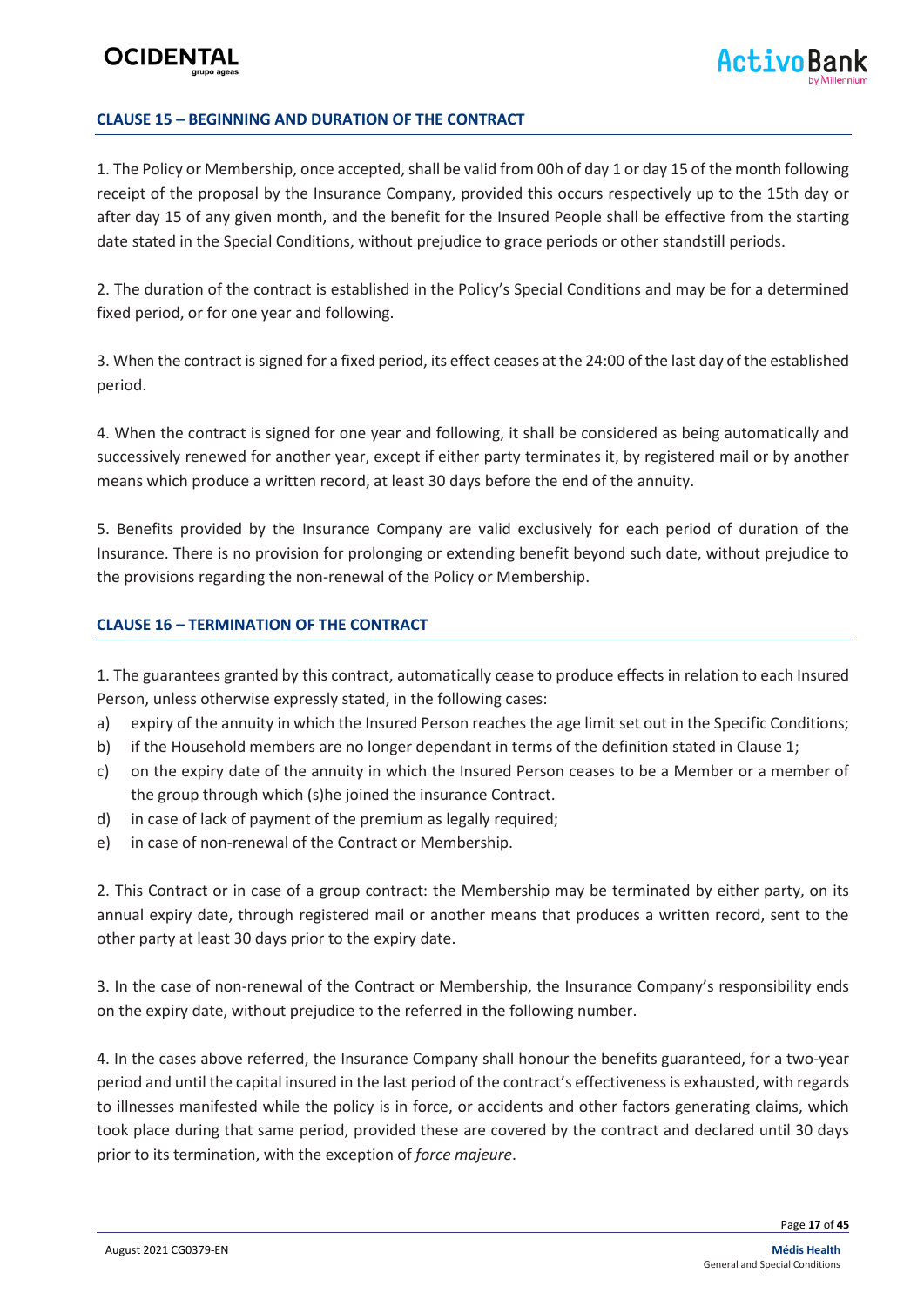



5. The Insurance Company is the owner of the Médis Card and its holder is forbidden to use it and shall return it immediately, as soon as the respective Insurance Contract terminates, otherwise, (s)he may be charged with civil and criminal responsibility, depending on the situation. In case the card is lost, object of embezzlement, robbed, or stolen, the Holder is obligated to communicate it to Médis, within a maximum of 72 hours counted from the event, otherwise (s)he may be held responsible for its improper use.

#### **CLAUSE 17 – PREMIUM PAYMENT CONDITIONS**

#### **1. The risk coverage depends upon the previous payment of the Premium.**

2. The Premium corresponding to each duration period of the insurance contract is owed in total, without prejudice to it being split for effects of payment, if agreed to by the Insurance Company and the Policyholder.

3. Unless it has been previously agreed that the Insured Person shall pay the Premium directly to the Insurance Company, the obligation to pay the Premium is of the Policyholder.

4. The Premium, or its first instalment, is due on the date of conclusion of the contract. In the case of group contracts, the Premium or first instalment corresponding to each member is due on the date of its acceptance.

5. The following instalments of the initial Premium, the Premium for successive annuities, and their successive instalments, are due on the dates established in the contract.

6. The variable part of the Premium regarding the adjustment of the amount and, when applicable, the part of the Premium that corresponds to the amendments made to the contract, is due on the dates indicated in the respective notices.

7. In the event of an early termination of the insurance contract, for whichever reason, the Premium or instalment owed by the Policyholder shall be calculated in proportion to the period of time elapsed until the termination. If the Policyholder has already paid the Premium in full or partially, through an instalment, (s)he shall be refunded for the remaining period of time.

8. The Policyholder or the Insured Person, where applicable, shall indicate in the membership proposal that they submit, or in a separate document, the Bank Account Number where they want the amount of their Premium to be withdrawn from, and credited with the amount of the Insurance Company's benefits.

#### **CLAUSE 18 – NOTICE OF PAYMENT OF THE PREMIUM**

1. During the term of the contract, the Insurer must notify the Policyholder or the Insured Person in writing, in case it was agreed that the latter shall pay the premium directly to the Insurer, of the amount to be paid, as well as of the form and place of payment, with an advance notice of at least 30 days in relation to the date on which the Premium, or fractions thereof, fall due.

2. The notice must contain, in a legible form, the consequences of the non-payment of the Premium or its instalment.

Page **18** of **45**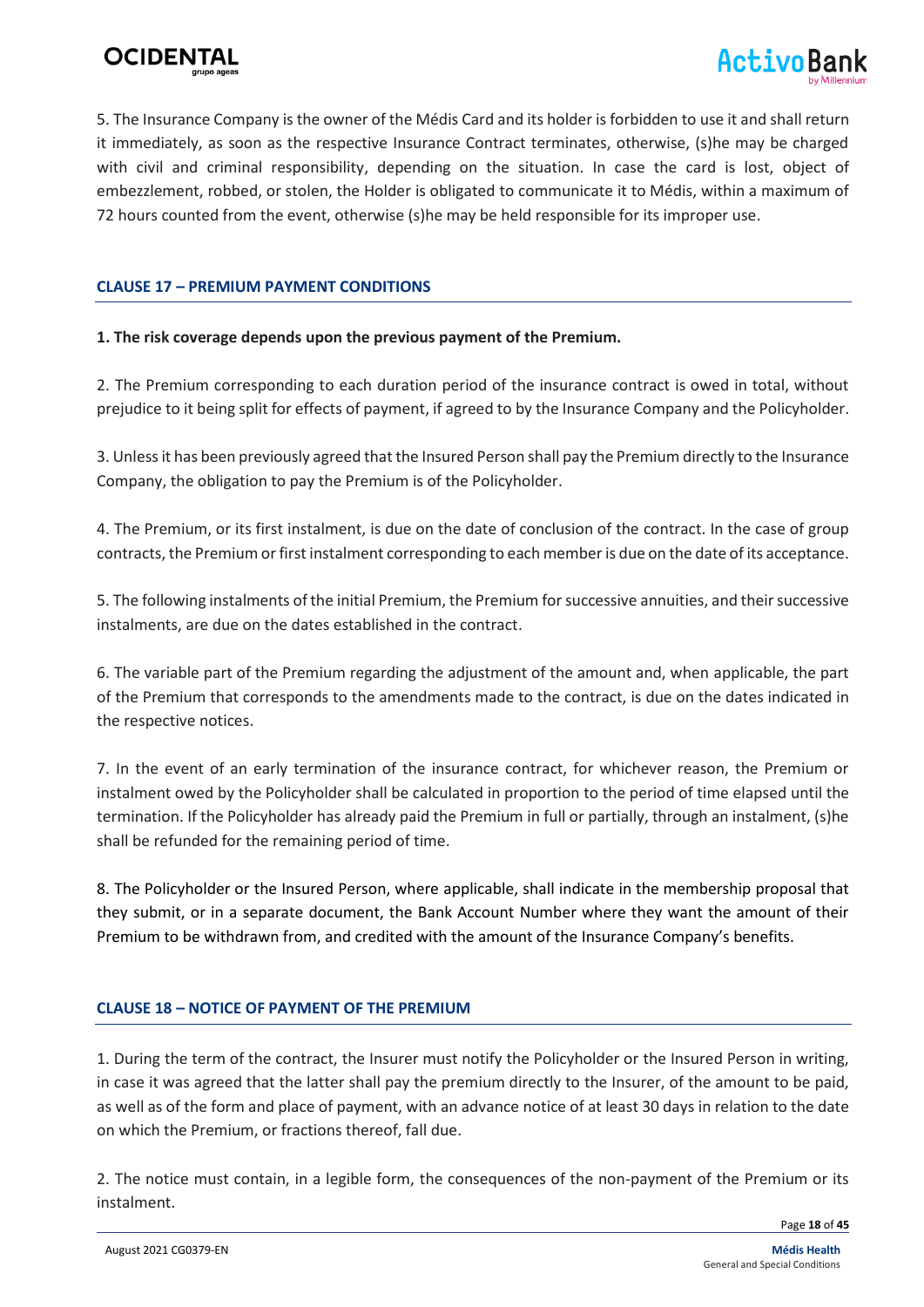



3. In the Insurance Contracts under which the Premium has been agreed to be paid in instalments, in periods equal or inferior to three months, and in whose contractual documentation the dates of the successive instalments of the Premium and respective amounts due are indicated, as well as the consequences of its non-payment, the Insurance Company may choose to not send the notice mentioned in Nr. 1, in which case it shall be responsible for proving that the contractual documentation mentioned in this number, be issued, accepted and sent to the Policyholder.

#### **CLAUSE 19 – LACK OF PAYMENT OF THE PREMIUM**

1. The lack of payment of the initial Premium or of its first instalment, until its expiry date, results in the automatic termination of the contract as from the date of its conclusion.

2. The lack of payment shall cause the automatic termination of the contract, on the expiry date of:

- a) an instalment of the Premium within an annuity;
- b) an additional Premium resulting from an amendment to the contract, based on a supervening aggravation of the risk.

3. In the contributory group policy, when the Insured Person does not provide the Policyholder with the amount allocated to the payment of the Premium, or when it has been agreed that the Insured Person shall pay the Premium directly to the Insurance Company, and such payment does not happen, the Insured Person is excluded from the Insurance coverage.

4. The lack of payment of the Premium of subsequent annuities, or the first instalment thereof, on its expiry date, prevents the extension of the contract or its respective coverage of the Insured Person in question.

5. The lack of payment until its expiry date of an additional Premium resulting from a contractual amendment shall render the amendment ineffective, maintaining the contract or its respective coverage in the conditions that were in force before the requested amendment (unless that is not possible) in which case its respective termination shall take place on the date of expiry date of the unpaid Premium.

#### **CLAUSE 20 – ACCESS, PROCEDURES AND BENEFIT PAYMENTS**

1. In case of need for medical care guaranteed under this contract, and depending on whether it is the case of agreed benefits or fixed pecuniary benefits, the Insured Person may access the Médis Healthcare Integrated System, or seek – at its choice – any doctor, hospital, or clinic, in case of need for hospitalisation, but shall in either case take into consideration the prescriptions of the doctor who assists him/her, as well as the procedures set out in the following numbers.

- 2. In the case of in-network healthcare, the Insured Person may:
- a) choose an Assistant Doctor from the Médis network;
- b) consult a doctor from the Médis Healthcare Integrated System or contact the Médis Line who shall indicate a doctor or health service appropriate to each case. If necessary, either of these contacts shall indicate a specialist doctor or a healthcare unit of the Médis Network;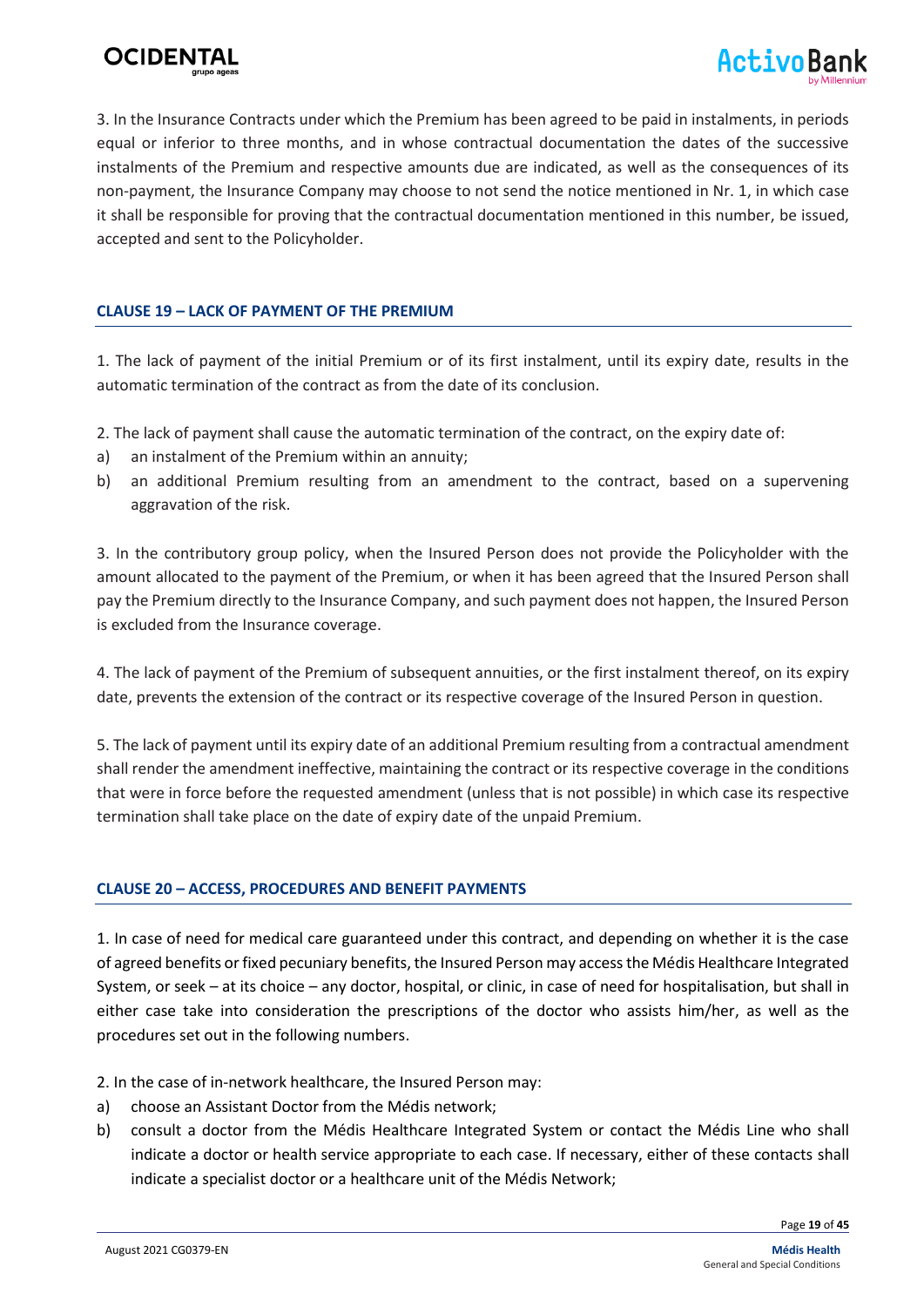# ActivoBank

c) contact the Médis Line where a nurse shall register the information regarding the complaints presented, as well as the susceptibility of the situation requiring medical assistance and its level of urgency, suggesting the means that are most suitable to the situation, and also alerting for signs and symptoms that may require another action, which shall not constitute in any circumstance a medical act or a clinical diagnosis.

3. In any of the cases referred in the previous number and in order to allow the use of the maximum amount of the respective coverage, the Insured Person must take the following procedures into consideration:

- a) to identify him/herself as a Policyholder of the Médis Insurance or show his/her Médis Card to the service providers of the Médis Network;
- b) to supply the necessary information for a correct evaluation of his/her health status;
- c) to obtain a referral when required under the health plan, to consult a Médis in-network specialist or to be submitted to any supplementary diagnostic and therapeutic treatment in a Médis in-network healthcare unit.
- d) to make sure that the Assistant Doctor obtains clearance from the Insurance Company where funding is required, to ensure that the benefit is available for procedures and medical acts.
- e) to submit him/herself to an examination by a doctor appointed by the Insurance Company, if the latter deems it necessary

4. The use of out-of-network doctors or doctors which are not agreed healthcare providers of the Médis network is considered as a benefit outside the Médis Healthcare Integrated System, and is reimbursed as fixed pecuniary benefits, under the terms and within the limits of the coverage set out in the applicable Specific Conditions.

5. In the case of fixed pecuniary benefits, the Insured Person shall:

- a) ask the Insurance Company through the Assistant Doctor for the necessary authorisation for purposes of coverage of the corresponding procedures and medical acts;
- b) inform the Insurance Company about the clinical situation and medical acts performed, attaching the doctor's report where those are listed;
- c) submit him/herself to an examination by a doctor appointed by the Insurance Company, if the latter deems it necessary.

6. The expenses incurred under the terms of this contract shall be reimbursed after submitting the supporting documents, valid according to the legal rules in force, and the following procedures shall be taken into account:

- a) in the case of an accident, to mention the date, time, place, intervenients, causes and consequences of the event, witnesses, the authority that recorded the event, as well as the identification of the person who was allegedly responsible for the accident;
- b) to provide, within a maximum of 120 days of the date of the expense, subject to losing the right to be reimbursed, all the original documents corresponding to the expenses incurred. These shall specify the services rendered and include the medical prescription. However, the Insurance Company may accept photocopies, if the Insured Person requires the originals for reimbursement from other authorities where the Insured Person must show proof of the amounts spent and the refund received.
- c) to submit him/herself to a medical examination performed by a doctor appointed by the Insurance Company, if the latter deems it necessary.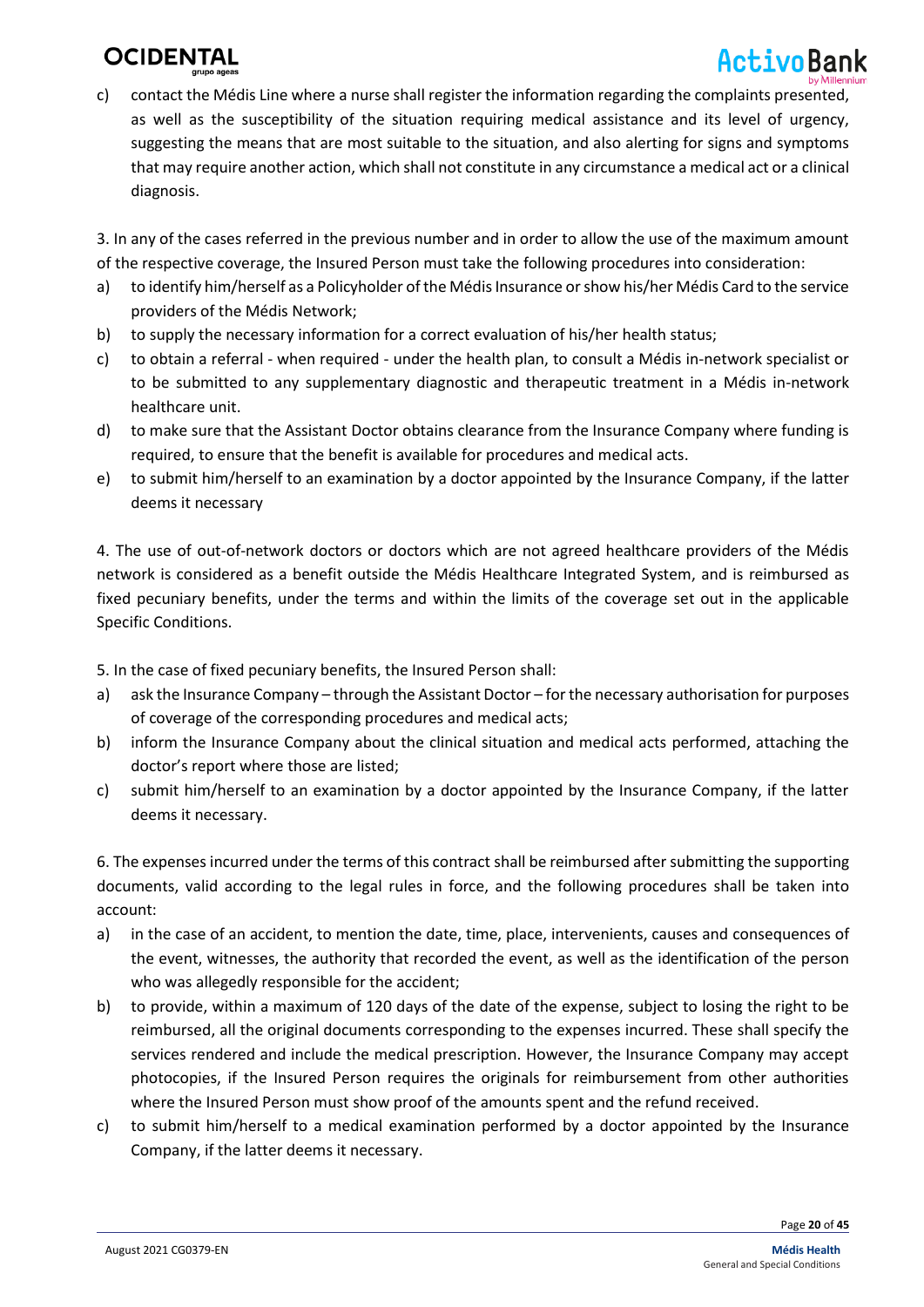

7. In any of the above referred cases, the Insurance Company's clinical services are authorised by the Insured Person, to obtain information at any moment, from the doctors who assisted him/her, and obtain copies of clinical reports or any other documents regarding the assistance rendered, with the strict obligation to observe confidentiality and to comply with the legislation in force.

8. Without prejudice to the provisions set out in the Policy's Special and Specific Conditions, the reimbursement amount related to the medical expenses is based on the actual amount supported by the Insured Person and which has not been reimbursed by any other entity, provided the following procedures are taken into consideration:

- a) when the original supporting documents of any expense are provided, the reimbursement percentage shall be based on the total value of the documents;
- b) when the documents from another unit the Insured Person has previously sought are provided, supporting the expenses and the respective co-payment, the reimbursement percentage shall be based only over the remaining of the expense not eligible for co-payment.

9. The reimbursement of the medical expenses may be subject to maximum limits of co-payment, regardless of the capital guaranteed and available, under the terms of the applicable Specific Conditions.

#### **CLAUSE 21 – SUBROGATION**

Up to the amount of the claims paid by reimbursement or up to the value of the benefit borne within the scope of the in-network care provision, the Insured Person's rights before third parties responsible for accidents or illness occurring under this policy, are subrogated to the Insurance Company. The Policyholder or the Insured Person shall provide the Insurance Company with all the information to enable it to exercise these rights, otherwise, all damages and losses incurred shall be at their expenses.

#### **CLAUSE 22 – AMENDMENTS TO THE TERMS OF THE CONTRACT**

1. The Insurance Company may propose the amendment to the coverage, the capitals insured, the Deductible, Co-Payments, and the Premiums, as well as the criteria to use the financing or reimbursement of the healthcare expenses, to be included in the contract's following annuity, provided that these amendments are communicated to the Policyholder or the Insured Person's Insurance Company within 30 days prior to the date of the contract or coverage renewal.

2. The amendments are considered as having been accepted if the Policyholder or the Insured Person says nothing within 14 days after having received the proposal.

3. In case the amendments proposed by the Insurance Company are not accepted, the contract shall terminate on the date of the renewal of the contract or coverage.

4. The insured capitals, Premiums and Deductible, may be subject to an annual indexation, which shall be automatically considered at the expiry date of the Policy, under the terms set out in the Specific Conditions.

5. Whenever they are based on age groups, the Premiums corresponding to the Insured Person's changes of group, shall be required on the date of the contract's next renewal.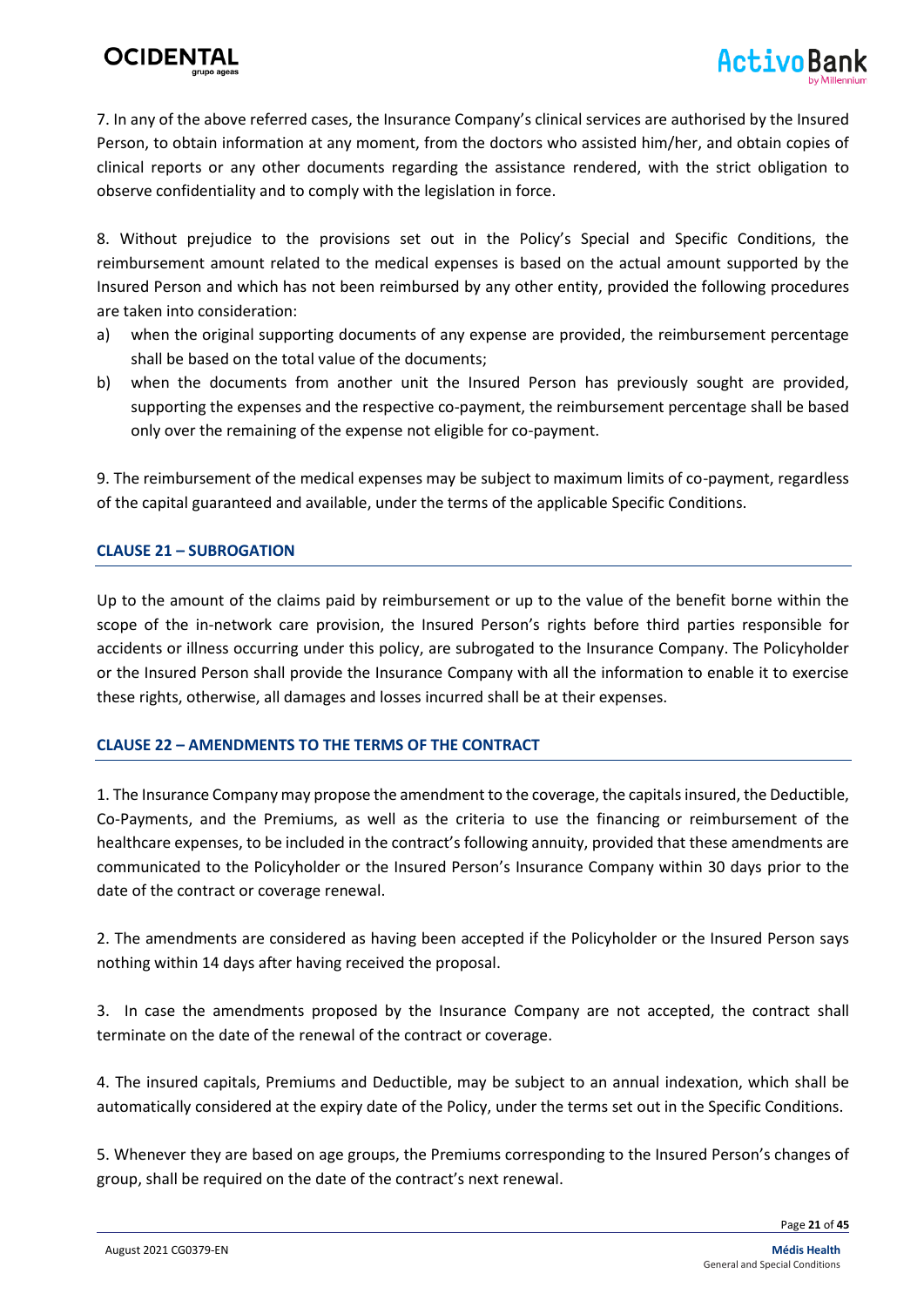6. The Insurance Company shall put the amendments to the contract in writing.

#### **CLAUSE 23 – CO-ORDINATION OF PAYMENTS**

1. The Insured Person shall inform the Insurance Company about other policies of identical nature to this one, as soon as it is aware of them, as well as, when communicating an accident, in order to allow, if that is the case, the coordination of the in-network payments or reimbursement payments, under the different contracts.

2. The fraudulent omission of any information mentioned in the previous number, exempts the Insurance Company from its payment.

3. For the purposes of this clause, any systems of reimbursement or co-payment of expenses similar to those granted by this contract, of which the Insured Person benefits, are equivalent to insurance policies.

#### **CLAUSE 24 – ARBITRATION**

1. In exclusively clinical matters, if there is any disagreement about the right of the Insured Person to healthcare accessed through the Insurance Company, the parties may have recourse to arbitration.

2. In the case referred in the previous number, each party shall appoint a doctor to represent them. These two doctors shall appoint a third one, who shall be the Chairman.

3. The arbitration costs shall be borne in equal parts by the parties in what concerns each arbitrator they appoint, and each party shall also pay half of the expenses and fees of the third arbitrator.

#### **CLAUSE 25 – COMMUNICATIONS AND NOTICES**

1. The communications and notices provided for in this Policy are considered valid and fully effective if they are sent, by registered mail or by any other means of which a written record is kept, to the head office of the Insurer or to the address of the Policyholder or Insured Person indicated in the contract.

2. If the Policyholder or Insured Person change the head office or home address, they should notify the Insurance Company within 30 days counted from the date of such change, otherwise, the Insurance Company's communications or notices shall continue to be delivered to the last known address and shall remain legally enforceable.

3. All documentation containing clinical information may only be made available through doctors, or parties holding specific power of attorney for that purpose, in order to safe keep the confidentiality of the personal and health data.

Page **22** of **45**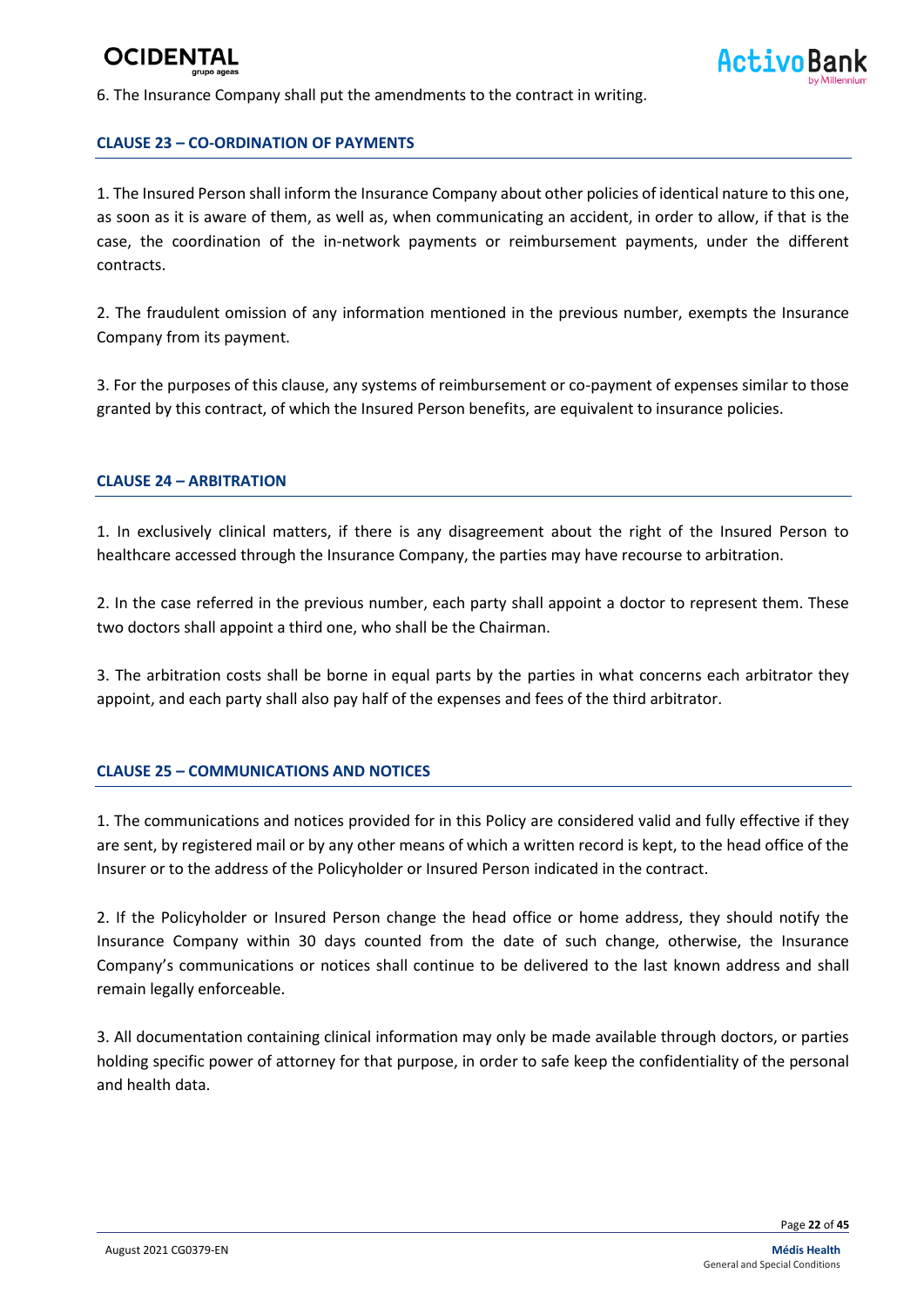



#### **CLAUSE 26 – PERSONAL DATA**

1. The personal data are treated by the Insurance Company and its sub-contracted personnel with the express consent of the holder. This data treatment is necessary for the execution of the insurance contract and for purposes of managing the supply of healthcare or medical treatment or the healthcare services, and are carried out by health professionals who are obligated to secrecy, or by people who are equally obligated to secrecy.

2. The Insurance Company is responsible for the treatment and guarantee of the data's appropriate safety measures, for the purpose mentioned in the previous number, and the Insured People have the right to access and rectify those data.

#### **CLAUSE 27 – APPLICABLE LAW AND JURISDICTION**

1. If, within the legal limits, the parties do not choose a different law applicable to the contract, it shall be governed by Portuguese law.

2. The competent jurisdiction to solve any disputes arising from this contract is the one provided for in the Civil Law.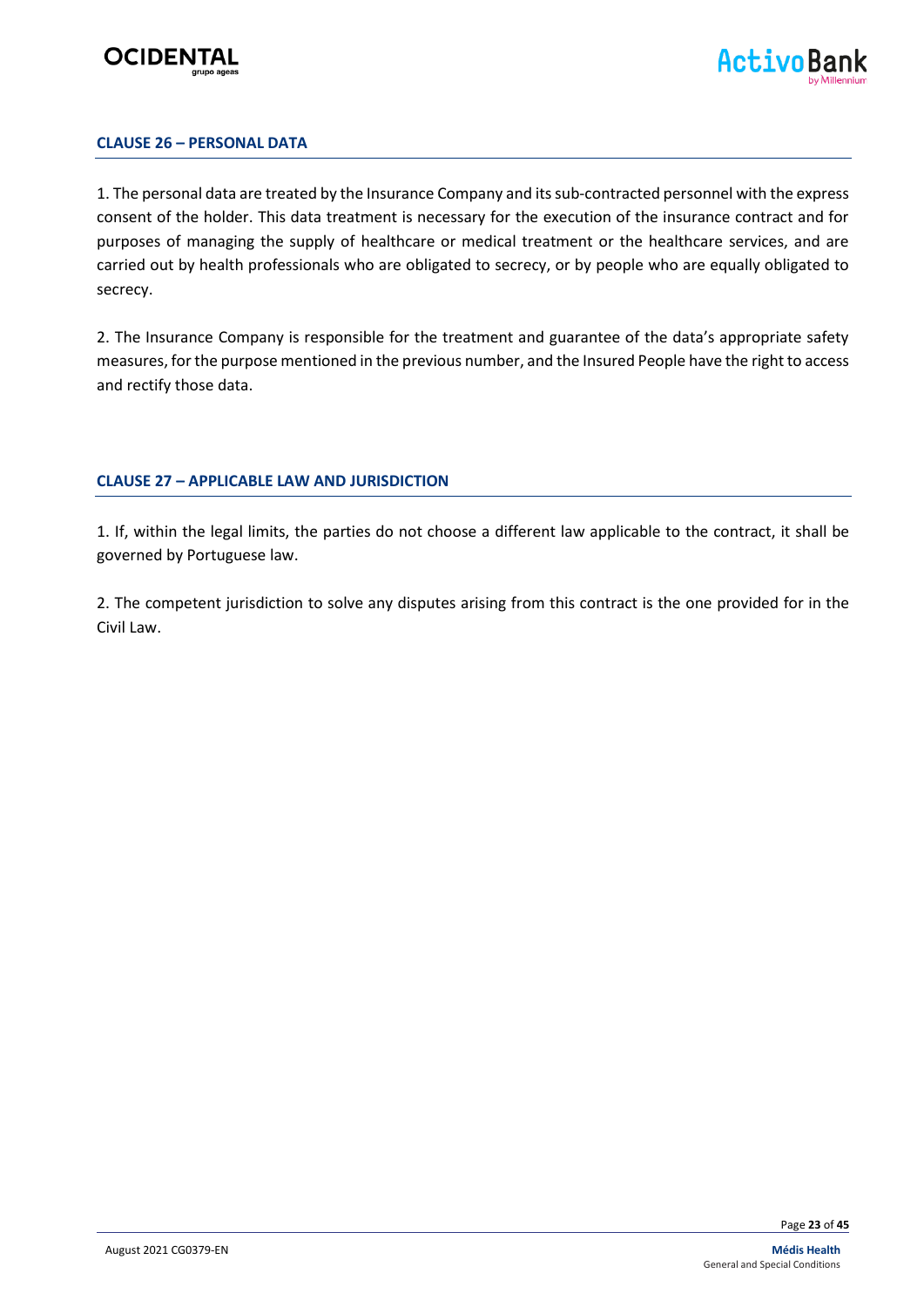### **OCIDENT SPECIAL CONDITIONS**

#### **SPECIAL CONDITION – IN-PATIENT MEDICAL CARE**

1. Under the terms of this Special Condition, whenever the coverage has been contracted, the Insurance Company shall be bound to:

- a) fund the Insured Person's access to the Médis network's healthcare service providers in terms of hospitalisation, under the terms and within the limits stipulated in the Special Conditions;
- b) in terms of fixed pecuniary benefits, reimburse the Insured Person for the expenses incurred with the clinical assistance that requires specific means and services in a hospital environment, under the terms and within the limits stipulated in the Specific Conditions.

2. This coverage includes the benefit for healthcare in a hospital unit, including outpatient hospital assistance, as long as the need for a hospital environment is clinically proven.

3. Eligible expenses under in-patient coverage through the Médis network, are those related to the payment of medical treatments, surgeries or laboratory analysis, which require specific resources and services that can only be provided and carried out in a hospital environment, namely:

- a) fees related to treatments carried out in the hospital, such as the fees of doctors/surgeons, anaesthetists, assistants and instrumentalist;
- b) complementary means of diagnosis and therapeutic associated to acts carried out in hospital environment;
- c) medication, when administered during the period of hospitalisation and associated to the treatment carried out;
- d) materials, equipments and products, when associated with the treatment carried out in the hospital environment;
- e) resources used in in-patient treatment (operating theatres, recovery ward and room);
- f) ambulance or other means of transportation to and from the hospital, provided the Insured Person's health requires it;
- g) surgically implanted prosthetic devices;
- h) other medical treatment or procedures set out in the fixed price regime, where applicable.

4. The coverage for Clinical Assistance for In-Patient medical care is subject to a 90-day grace period.

5. The Contributions, Reimbursements, Capitals, Deductibles and Co-payments stipulated in the Specific Conditions.

6. Private expenses or expenses associated with non-clinical issues are not reimbursable.

#### **SPECIAL CONDITION – OUTPATIENT MEDICAL CARE**

1. Under the terms of this Special Condition, whenever the coverage has been contracted, the Insurance Company is bound to:

- a) fund, under the agreed benefits, the Insured Person's access to the Médis network healthcare service providers, as an out-patient, under the terms and within the limits stipulated in the Specific Conditions.
- b) in terms of fixed pecuniary benefits: to reimburse the Insured Person for the expenses incurred with outpatient medical care, under the terms and within the limits stipulated in the Special Conditions.

Page **24** of **45**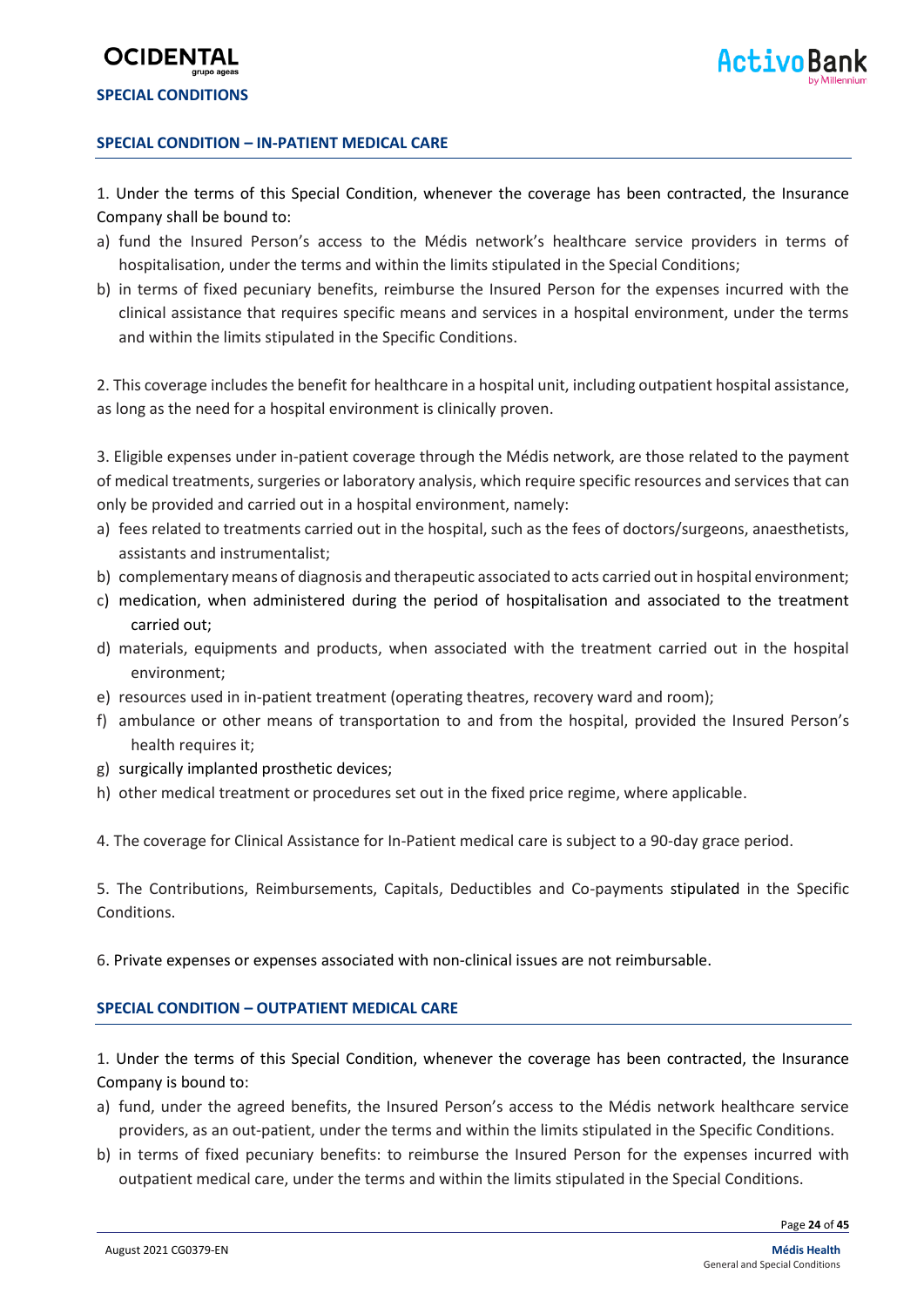



2. Eligible expenditure under the in-network healthcare service provider coverage that is related to the payment of medical treatment, surgery or laboratory analysis that do not need to be provided and performed as an in-patient, namely:

- a) medical visits;
- b) medical fees related to outpatient care;
- c) complementary means of diagnosis and therapeutic, carried out outside of the hospital;
- d) materials and equipments associated to specific acts and used during these same acts;
- e) nursing fees related to outpatient treatment;
- f) home nursing care;
- g) ambulance transportation to and from healthcare centres, providing the Insured Person's health condition so.

3. The coverage for Outpatient Medical Care is subject to a 60-day grace period.

4. The Contributions, Reimbursements, Capitals, Deductibles and Co-payments are provided for in the Specific Conditions.

#### **SPECIAL CONDITION – REINFORCED ONCOLOGICAL PROTECTION**

1. Under the terms of this Special Condition, the Insurer undertakes to assure the conditions described below to Insured Persons diagnosed with a confirmed oncological disease, observing the rules and exclusions established in the general and particular conditions.

For the effects of this Special Condition, the following definitions are considered:

Activation of Reinforced Oncological Protection:

Process through which Médis Clinical services confirm the access of the Insured Person diagnosed with a confirmed Oncological Disease to the guarantees presented in this Special Condition.

Additional Capital:

Value added to the sum insured of the contract with the activation of the Reinforced Oncological Protection, according to what is established in the Particular Condition.

Oncological Diseases:

Includes all diseases classified as "neoplasms" in the respective chapter of the International Classification of Diseases (ICD); neoplasms classified therein as benign are excluded.

#### This Special Condition covers:

- 1) Additional Capital in the coverage of Clinical Assistance in Hospitalisation regime, under the terms and limits established in the Particular Conditions.
- 2) Additional Capital in the coverage of Clinical Assistance in Out-Patient regime, under the terms and limits established in the Particular Conditions.

3) Coverage of Prostheses and Orthoses under the terms and limits established in the Particular Conditions. Reimbursable expenses, in the context of indemnity payments, consist of payments made for:

Page **25** of **45**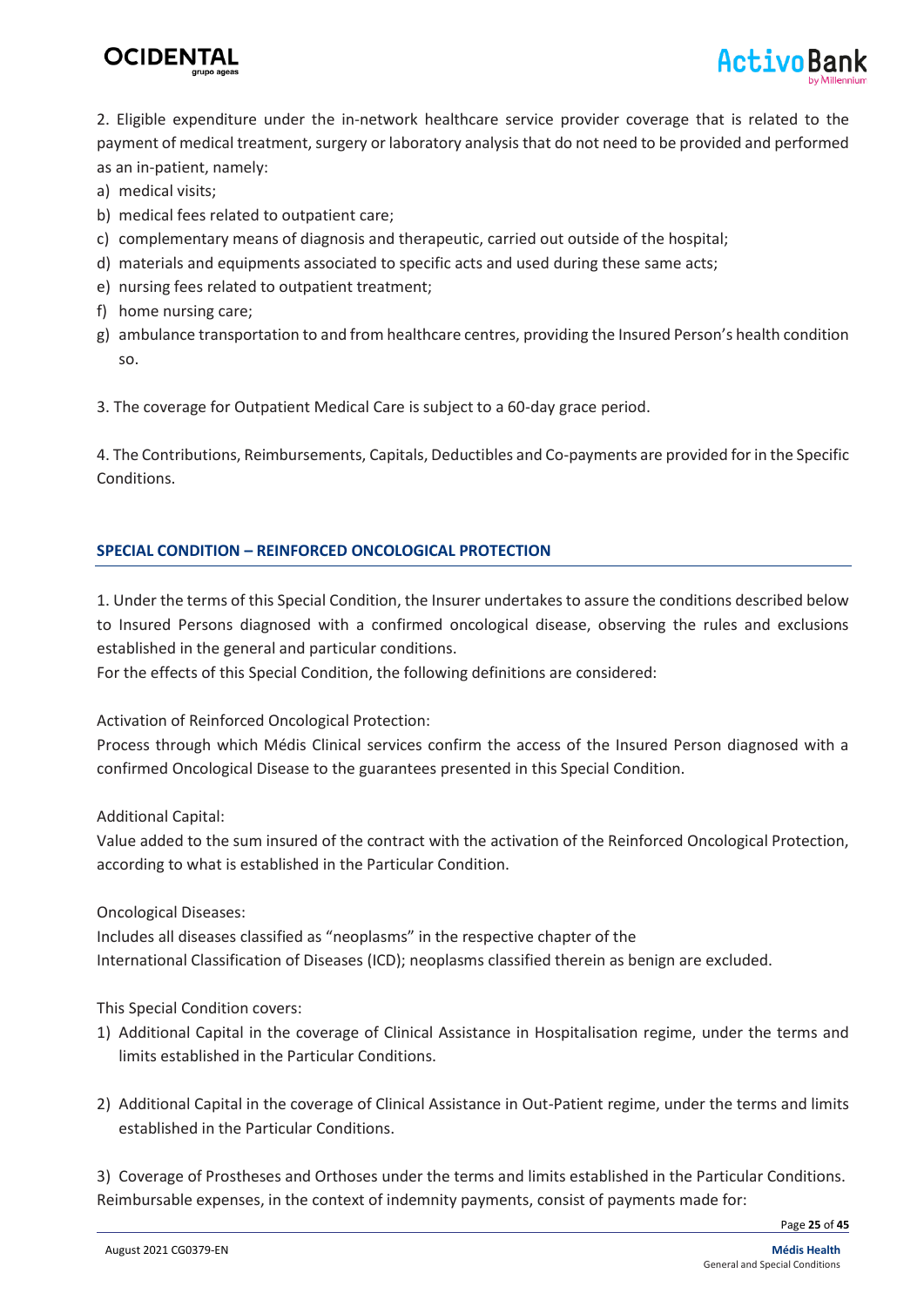

- 1. Bras for breast prosthesis;
- 2. External bilateral breast prosthesis;
- 3. External unilateral breast prosthesis;
- 4. Wigs;
- 5. Ostomy supporting products;

The following documents must be presented for partial reimbursement of expenses related to the products described above:

- Photocopy of the physician's prescription, which must have been issued within 90 days of the date of acquisition of the articles mentioned above;

- Receipt from the supplier of the articles mentioned above, expressly indicating the specification, quantity and price of the acquired articles.

This coverage Prostheses and Orthoses is subject to a Waiting Period of 60 days.

4) Coverage of Assistance Services under the terms and limits established in the Particular Conditions relative to:

i) Transport of Patients

When the Insured Person is incapable of travelling by own means to receive healthcare such as Complementary Diagnostic Tests, Appointments, Internment and Hospital Discharge, the Assistance Service ensures the transportation of the Insured Person by ambulance or taxi, according to the identified needs.

Transport is only assigned for non-urgent situations.

A journey is considered travel between the Customer's location, the health unit and respective return, for purposes of calculating the limits of this guarantee.

ii) Psychological Support

Whenever the need for specialised psychological help or supervision is detected by the Insured Person or by a member of the Household, the Assistance Service provides psychological appointments both for the patient and for members of the patient's household.

The appointment can take place at the patient's home or at the consulting office.

iii) Comfort Services

If the Insured Person is unable to carry out routine daily tasks, the Assistance Service ensures, up to the limit established in the Particular Conditions, the following comfort services:

a) Special Transport for Children

The Assistance Service shall ensure the transportation of children who are less than 18 years old under the charge of the Insured Person, in specialised transport up to the limit established in the Particular Conditions;

b) Babysitter

The Assistance Service organises and pays the cost related to one person to care for children who are less than 18 years old, up to the limit established in the Particular Conditions;

c) Administrative Support Services

The Assistance Service pays for the cost related to one person to deal with, help with and respond to administrative issues of the Insured Person's life, such as: payment of bills, travel to the postal services and delivery of documents to public services, up to the limit established in the Particular Conditions;

d) Cleaning and Personal Hygiene Service

The Assistance Service provides for the necessary cleaning and personal hygiene services of the Insured Person, at this person's home, paying the corresponding costs up to the limits established in the Particular Conditions;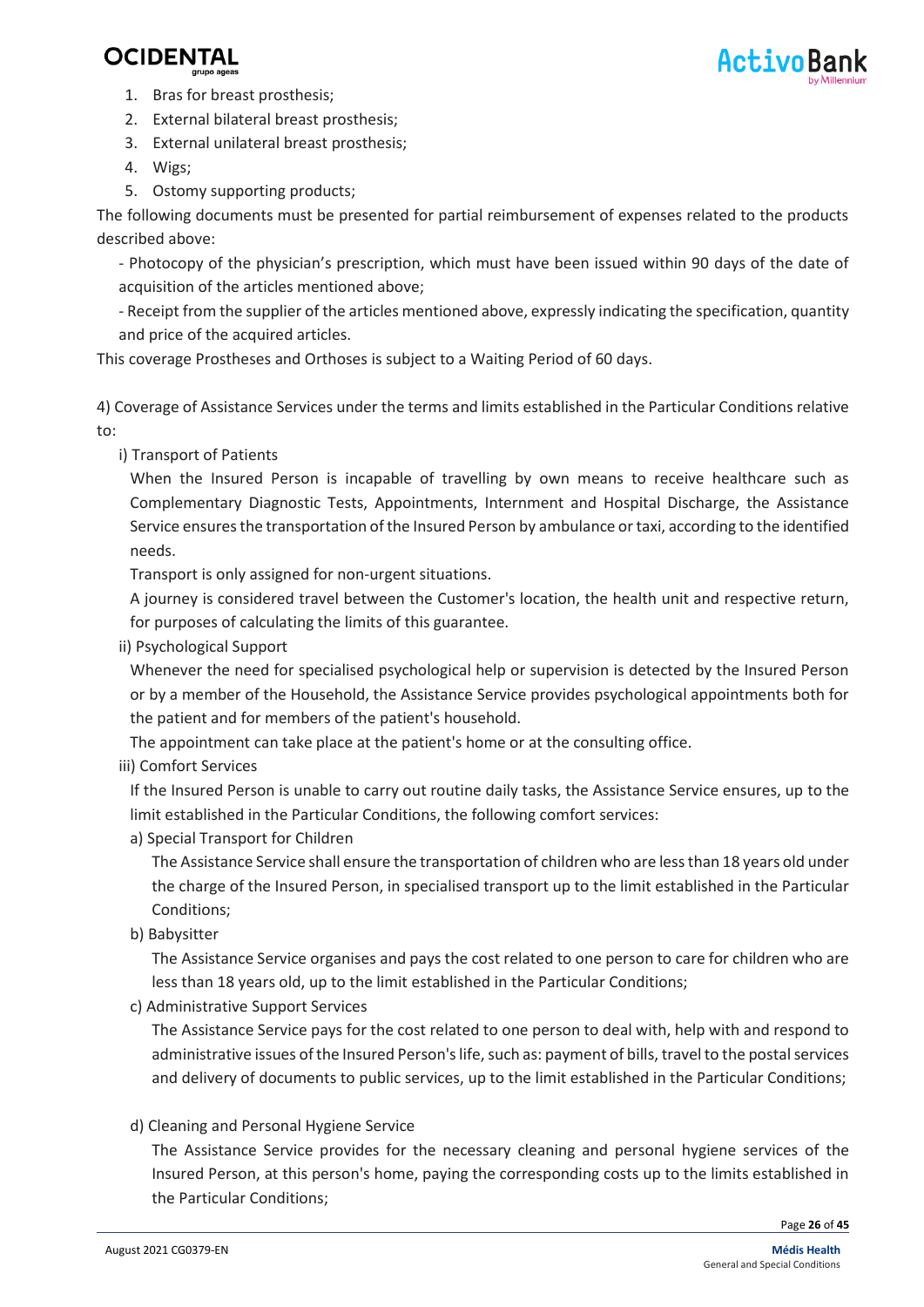

#### e) Meals Services:

The Assistance Service organises and pays the respective costs related to sending a specialised person to provide meals, at the Insured Person's home, up to the limits established in the Particular Conditions, with the cost of the meal being payable by the Insured Person;

f) Physiotherapy Services:

The Assistance Service provides for physiotherapy sessions at the Insured Person's home, according to medical prescription;

The Assistance Service pays for costs relative to the fees of the physiotherapist up to the limit established in the Particular Conditions, with the costs of the materials being payable by the Insured Person;

iv) Home Nursing Care

In the case of the existence of medical prescription, the Assistance Service incurs the travel of a nursing professional and ensures the undertaking of the prescribed nursing acts.

- This guarantee covers the following nursing acts:
- a) Treatment of wounds, pressure ulcers and/or bedsores;
- b) Injections, considering all routes of administration;
- c) Catheterisation;
- d) Nasogastric intubation;
- e) Serum administration and surveillance;
- f) Removal of sutures and staples;
- g) Hygiene and comfort care;
- h) Vaccination;
- i) Aerosols;
- j) Oxygen therapy;
- k) Nursing care for stomas;
- The consumables used in the acts provided shall be payable by the Insured Person.

This Assistance Service coverage is not subject to any Waiting Period. To request the services, the Insured Person should contact the Médis Line.

5) The Partial and Full Reimbursements, Sums Insured, Deductibles, Co-Payments and Waiting Periods relative to each coverage referred to in this Special Condition are stipulated in the Particular Conditions.

6) Expenses incurred before the date of the diagnosis can be reimbursed under the Hospitalisation coverage, based on unequivocal clinical evidence that these expenses were derived from the process of treatment/diagnosis of the oncological disease, occurred after the starting date of the contract and respecting the conditions of the policy at the time. Out-patient expenses are excluded.

7) Accesses and Procedures of the Special Condition of Reinforced Oncological Protection

The Insured Person has access to the extension of the sums insured and coverages, after activation of the Reinforced Oncological Protection.

To activate the Reinforced Oncological Protection, the Insured Person should send the insurer the Report of the anatomopathological examination or other complementary test, for cases in which the characterisation of the oncological disease is done by another method. The medical report with the date of the initial diagnosis should also be sent.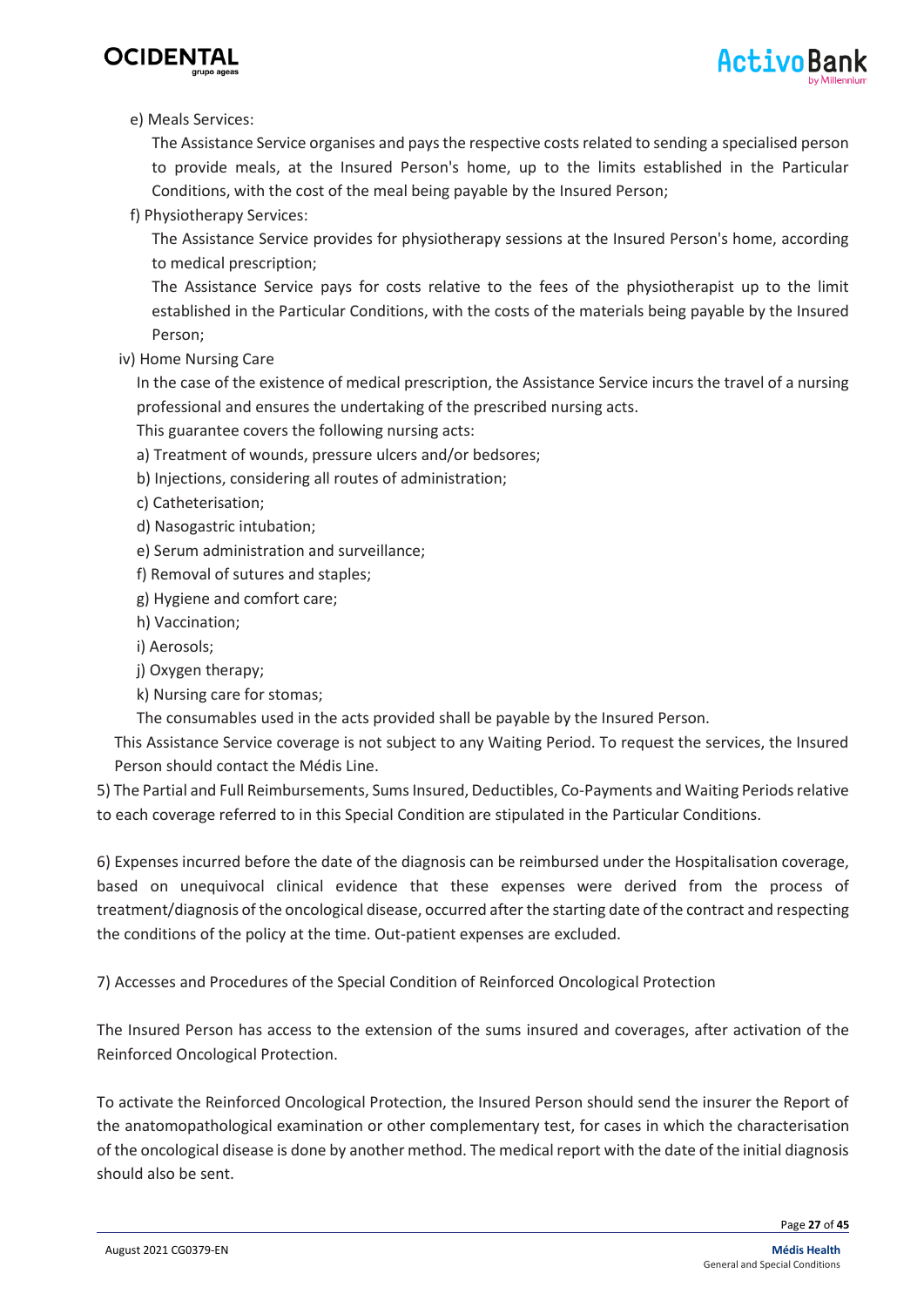The process can be triggered by filling out the form and sending the documentation in the private area of the Médis website or by contacting the Médis Line.

Only after clinical confirmation of the diagnosis eligible for activation (Malignant Neoplasm, according to the International Classification of Diseases) will the extension of sums insured and coverages be started that arise from this process.

Médis reserves the right to activate the Reinforced Oncological Protection proactively, without requiring a formal request by the Customer, whenever in possession of the necessary information for the effect.

#### **SPECIAL CONDITION – STOMATOLOGY AND DENTAL MEDICINE**

1. Under the terms of this Special Condition, whenever the coverage has been contracted, the Insurance Company is bound to:

- a) in terms of the agreed benefits, fund the Insured Person's access to stomatology and dental clinics within the Médis network, under the terms and within the limits stipulated in the Special Conditions;
- b) in terms of the fixed pecuniary benefits, to reimburse the Insured Person for the expenses incurred with stomatology and dental care, under the terms and within the limits stipulated in the Specific Conditions.

2. The expenses that shall be financed under the access to the Médis Network, or the expenses that shall be reimbursed, are those relate to:

- a) appointments;
- b) dentistry (restoration and filling of cavities);
- c) periodontology (removal of tartar);
- d) minor oral surgery;
- e) prosthetic devices;
- f) orthosis (corrective apparatus);
- g) complementary means of diagnosis and therapeutic;

3. For the purposes of the above referred in the previous number, the following shall be taken into account:

Prosthetic Devices: all clinically conceived and/or recommended instruments, whose purpose is to replace, totally or partially, a member or an organ;

Orthosis: all clinically conceived and/or recommended instruments whose purpose is to help, totally or partially, a member or organ to function.

4. The coverage for Stomatology and Dental Medicine is subject to a 60-day Grace Period.

5. The guarantees covered in this Special Condition are subject to the establishment of Deductible, as well as minimum and maximum reimbursable amounts, duly stipulated in the Specific Conditions.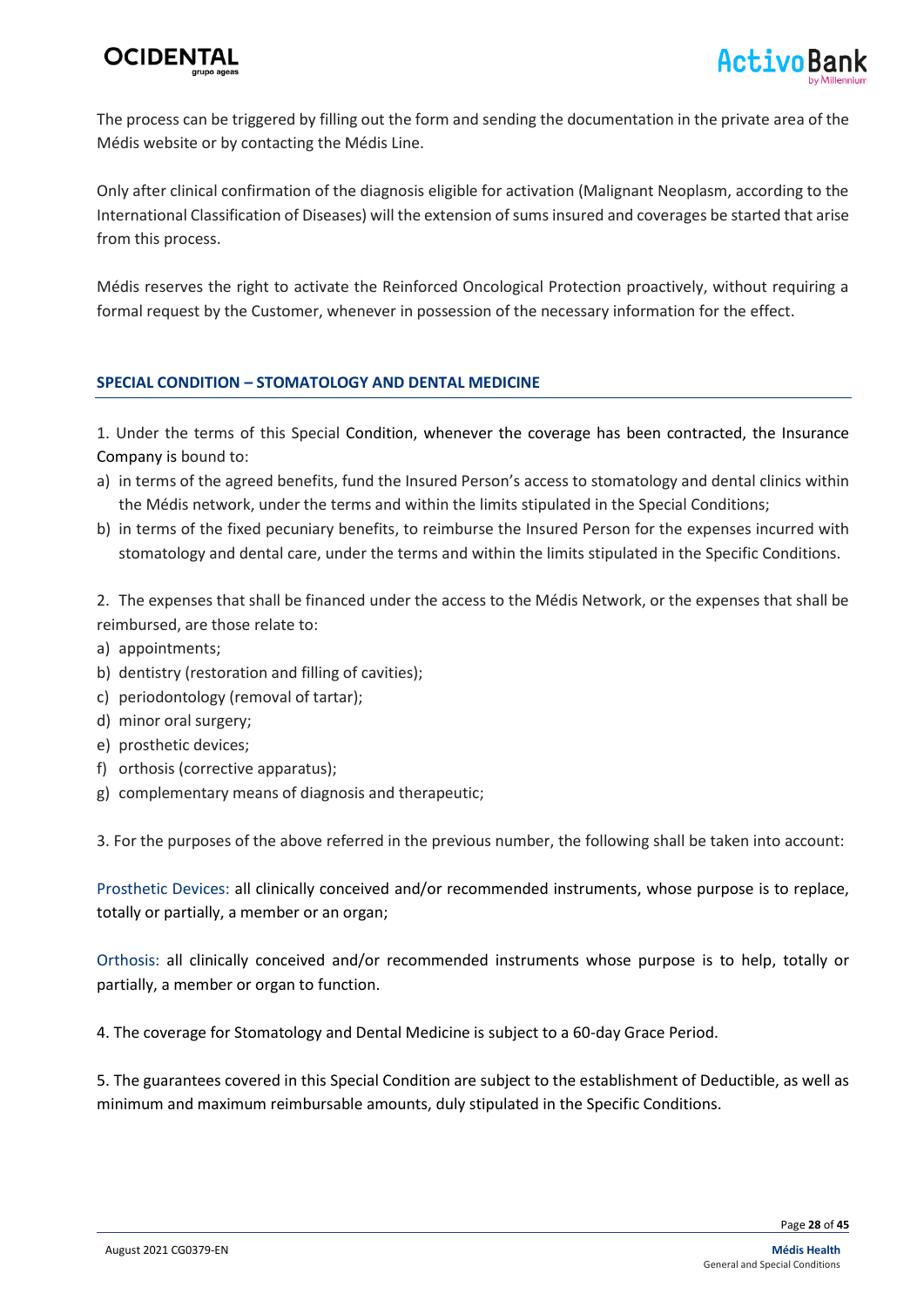#### **SPECIAL CONDITION - MEDICATION**

1. Under the terms of this Special Condition, when coverage has been contracted, the Insurance Company is bound to reimburse the Insured Person, within the terms and limits stipulated in the Specific Conditions, for the expenses incurred with the acquisition of medication, as such officially qualified and eligible for contribution from the National Health Service.

2. Refundable expenses are the amounts that are not subject to contribution from the National Health Service, in relation to the medication's public sale price.

- 3. The payment of the following items is not considered as a refundable expense:
- a) non-prescription medication;
- b) vaccines;
- c) baby food;
- d) dietary products, natural products, health supplements and manipulated products;
- e) aesthetic and cosmetic products, general hygiene products, including dental and mouth products;
- f) sanitary articles, and antiseptics;
- g) bandaging material.

4. The payment of reimbursable expenses shall depend upon the verification of the following assumptions:

- a) Medication shall be prescribed by a doctor and be intended for treatment of injuries resulting from clinical situations covered by the contracted benefit;
- b) Depending on the case, the original copy of the medical prescription, countersigned by the supplying pharmacy and including the price tag or barcode, or the prescribed medication registration number and corresponding receipt, shall be sent to the Insurance Company. The claim shall clearly and legibly indicated the medication supplied, and their values, after deduction of the reimbursement amount, where applicable, paid by the Insured Person, under the terms stipulated for the coordination of benefits. The Insurance Company shall not reimburse expenses, whose supporting documents have not been provided.
- 5. The coverage for Medication is subject to a 60-day Grace Period.

6. The Contributions, Reimbursements, Capitals, Deductibles and Co-payments are provided for in the Specific Conditions.

#### **SPECIAL CONDITION - CHILDBIRTH**

1. Under the terms of this Special Condition, whenever the coverage has been contracted, the Insurance Company is bond to finance the Insured Person's access to healthcare providers for childbirth or involuntary interruption of pregnancy on medical recommendation, except for illegal abortion, and if, during the normal gestation period, the birth occurs after the end of the Grace Period, under the terms of the following numbers and within the limits stipulated in the Specific Conditions:

a) under the agreed benefits, ensure the Insured Person the access to integrated clinical service providers;

b) under the fixed pecuniary benefits, to reimburse the Insured Person for the incurred expenses.

Page **29** of **45**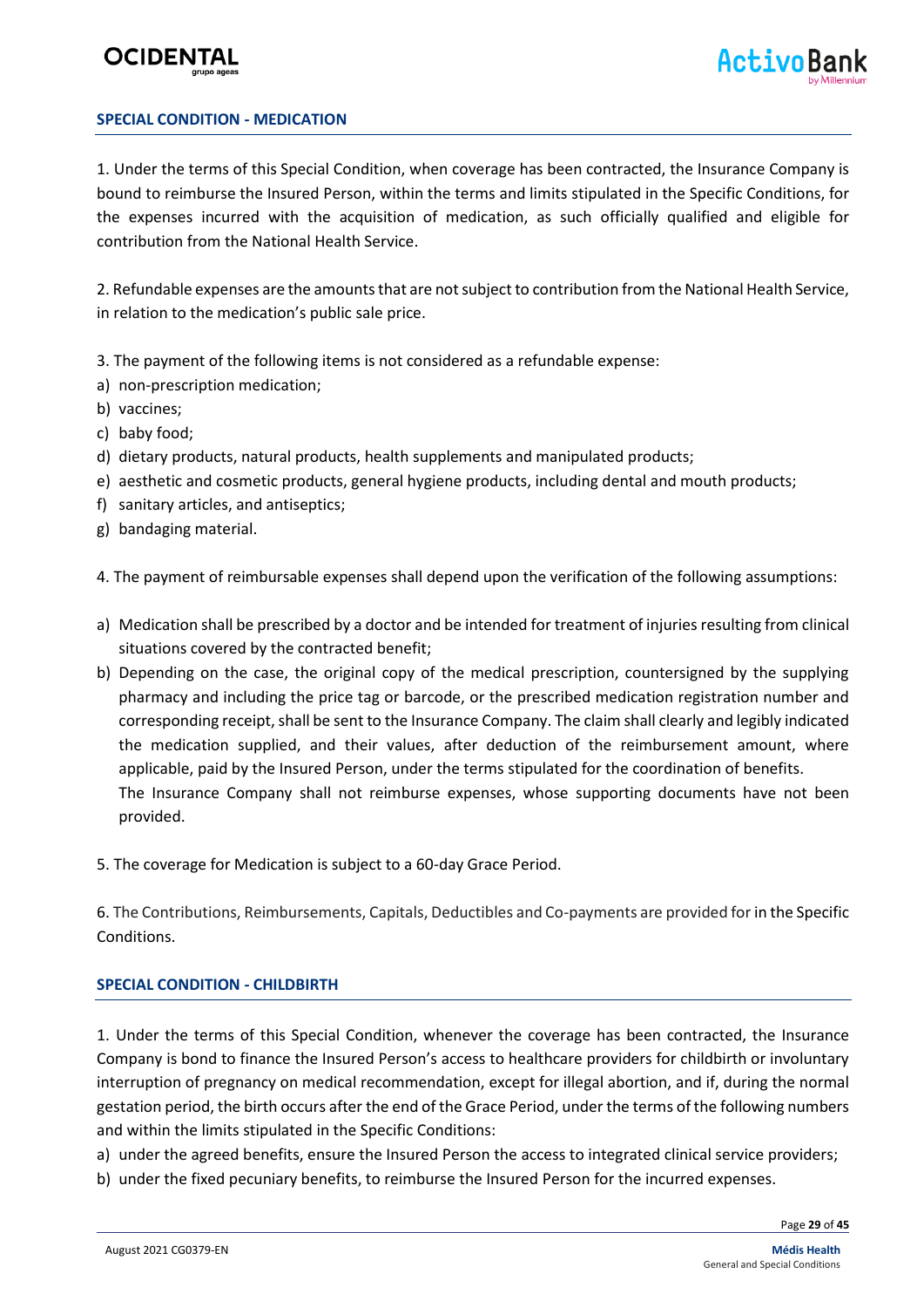

2. Reimbursable expenses or the expenses eligible for financing under the regime of access to in-network healthcare service providers, relate to:

- a) medical fees for obstetrics;
- b) fees related to anaesthetist, assistant and instrument technician, where justified;
- c) medical fees for paediatrics during hospitalisation of the mother giving birth, covered by this Special Condition;
- d) complementary means of diagnosis carried out during the hospitalisation period;
- e) medication administered during hospitalisation;
- f) materials, products and equipment, when associated with treatments during the hospitalisation;
- g) facilities suitable for the performance of treatments (operating theatres, recovery ward, delivery room, room);
- h) daily charges related to the newborn child, while the mother remains hospitalised, under the terms of this Special Condition;
- i) ambulance or other means of transportation to and from the hospital, if the mother health condition so requires.
- 3. Coverage for Delivery is subject to a 365-day Grace Period.

4. The Contributions, Reimbursements, Capitals, Deductibles and Co-payments are provided for in the Specific Conditions.

#### **SPECIAL CONDITION – PROSTHETIC DEVICES AND ORTHOSIS**

1. Under the terms of this Special Condition, whenever the coverage has been contracted, the Insurance Company is bound to reimburse the Insured Person, under the terms and according to the limits set out in the Specific Conditions, for the expenses incurred with the acquisition or rental of prosthetic and orthotic devices, as per the medical prescription.

2. Constitute reimbursable expenses within the scope of indemnity benefits or expenses eligible for funding under the regime of access to integrated clinical service providers, expenses incurred with the payment of:

Ocular orthotic devices

Constitute reimbursable expenses within the scope of indemnity benefits, expenses incurred with the payment of:

Non-ocular prosthetic and orthotic devices

3. For the purposes of this Special Condition, the following must be taken into account:

PROSTHETIC DEVICES: all instruments clinically conceived or recommended, whose purpose is to – total or partially – replace a member or organ;

ORTHOSIS: all instruments clinically conceived or recommended, whose purpose is to – totally or partially – help the member or organ to function.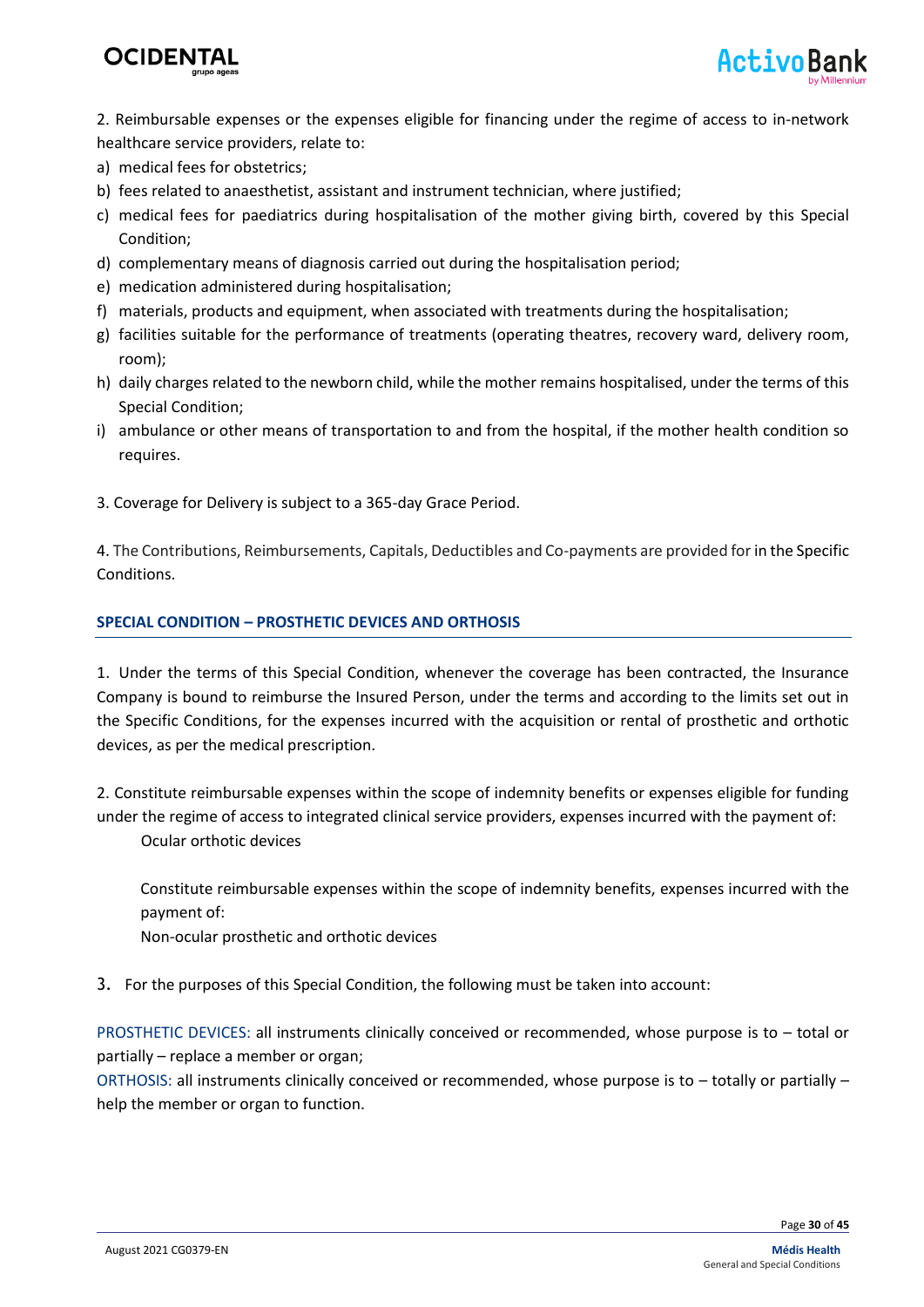

4. Under this Special Condition, a partial reimbursement is attributed for the expenses related to the acquisition of:

- a) a pair of graduated contact (or other) lenses, for each insurance contract annuity, or even two pairs, in case the Insured Person is under 16 years of age on the date of the expense; disposable contact lens are also eligible for partial reimbursement, regardless of its number, until the annual limit of the capital stipulated in the Policy's Special Conditions;
- b) one frame for every two Insurance Contract years, or one frame for every annuity, in case the Insured Person is under the age of 16 on the date of the expense;
- c) hearing and ocular prosthetic devices and correction of orthopaedic footwear;
- d) the rental or acquisition of a wheelchair and crutches, provided the rental value does not exceed the acquisition value.
- 5. Under this Special Condition, a partial reimbursement is attributed to cover the expenses incurred with the acquisition of ocular prosthetic devices, namely to substitute enucleated eyes.
- 6. For attributing a partial reimbursement for the expenses incurred with the acquisition of prosthetic or orthotic devices, it is necessary to present the following documents:
- a) photocopy of the ophthalmic prescription, issued no more than 90 days prior to the date of acquisition of the prosthetic or orthotic devices;
- b) photocopy of the doctor's prescription, in the case of hearing aids, ocular prosthetic devices, correction of orthopaedic footwear, wheelchair and crutches;
- c) receipt issue by the prosthesis or orthosis supplier, expressly indicating the quality, quantity and price of the acquired materials.
- 7. In addition to the exclusions provided for in the General Conditions of the Policy, this coverage does not cover:
- a) stomatology prostheses;
- b) medical belts, elastic socks, orthopaedic mattresses, orthopaedic pillows or orthopaedic footwear;
- c) other equipment classified as technical assistance;
- d) sunglasses, including, separately or jointly, frames and graduated (or not) lens.

8. The coverage for Prosthesis and Orthosis is subject to a 60-day Grace Period.

9. The Contributions, Reimbursements, Capitals, Deductibles and Co-payments are provided for in the Specific Conditions.

#### **SPECIAL CONDITION – MEDICAL ASSISTANCE WHILST ABROAD**

1. Under the terms of this Special Condition, whenever the coverage has been contracted, the Insurance Company is bound to provide an assistance service to the Insured People who need healthcare abroad, regarding the clinical situation covered by this Policy, until the limit stipulated in the Specific Conditions.

2. The application of this coverage and of the guarantees set out in this Special Condition depend upon the previous authorisation of the Insurance Company's clinical services, which shall be requested, directly or through the Médis Line, which shall be notified within 48 hours, in case of emergency.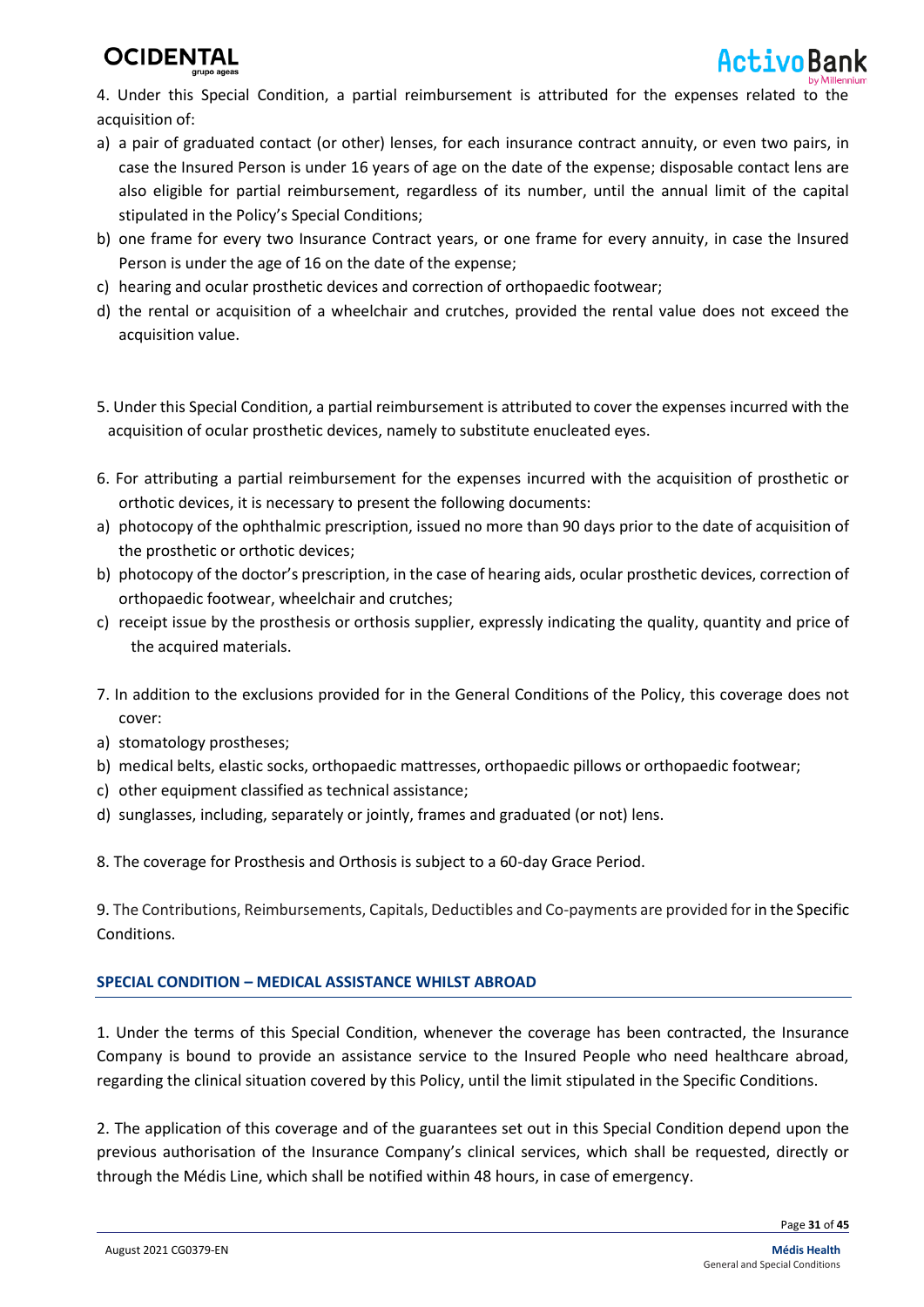

#### 3. Refundable expenses are the following:



#### 3.1. Admission

In the event of illness or accident affecting the Insured Person, that requires the hospitalisation or treatment in a medical facility, the Insurance Company shall handle the required procedures for the Insured Person's admission into the selected hospital unit.

#### 3.2. Transport

a) Should the Insured Person require transportation to the hospital where (s)he shall be hospitalised, or treated, and is physically incapable of using normal transportation, the Insurance Company is bound to provide for transportation by ambulance, light sanitary vehicle, or any other means, depending upon the seriousness of the illness, to the unit where the patient shall be admitted for in-patient care or treatment, as indicated by the Insured Person. At the request of the Insured Person, the Insurance Company shall arrange for identical services for an accompanying person – doctor, family member, or other.

b) After being released from hospital, the Insurance Company shall arrange for transportation for the Insured Person and accompanying person's return, in an appropriate means of transportation, as per the Conditions defined in this Policy.

3.2.1. The Insurance Company is only bound to transport the Insured Person in need of hospitalisation to a healthcare facility outside the national territory, when he/she is already abroad on the date of the event, in a sudden manner, or provided there is no medical facility in Portugal that can carry out the necessary treatment. The service is also guaranteed whenever there is no possibility of being hospitalised in due time, in a national healthcare facility, due to the Insured Person's life being at risk.

3.2.2. If the Insured Person has a contagious disease, the use of common air transportation depends upon the airline's authorization. In case the authorization is denied, the Insured Person may choose, if he/she so wishes, another means of transportation, if previously agreed with his/her doctor and the clinical services of the Insurance Company.

#### 3.3. Funeral and Repatriation Expenses

If, during the hospitalisation period, the Insured Person dies, the Insurance Company shall be responsible for the expenses related to the necessary legal formalities at the place of death, as well as for the expenses incurred with the transport or the body and coffin, from the place of the event, to the location of the funeral in Portugal, up to the limits set out in the Specific Conditions.

#### 3.4. Release from healthcare unit, under medical supervision

If, for the purposes of a medical appointment, or after having been released from hospital, the Insured Person needs to be accommodated outside of his/her usual residence for medical supervision, the Insurance Company guarantees the reservation at the accommodation that he/she chooses, and the costsshall be borne by the Insured Person.

#### 3.5. Departure from the Healthcare Unit

After having been released from hospital, the Insurance Company shall, along with the hospital, take care of all the administrative procedures necessary for the departure of the Insured Person, guaranteeing that same service in case of the Insured Person's death during the hospitalisation.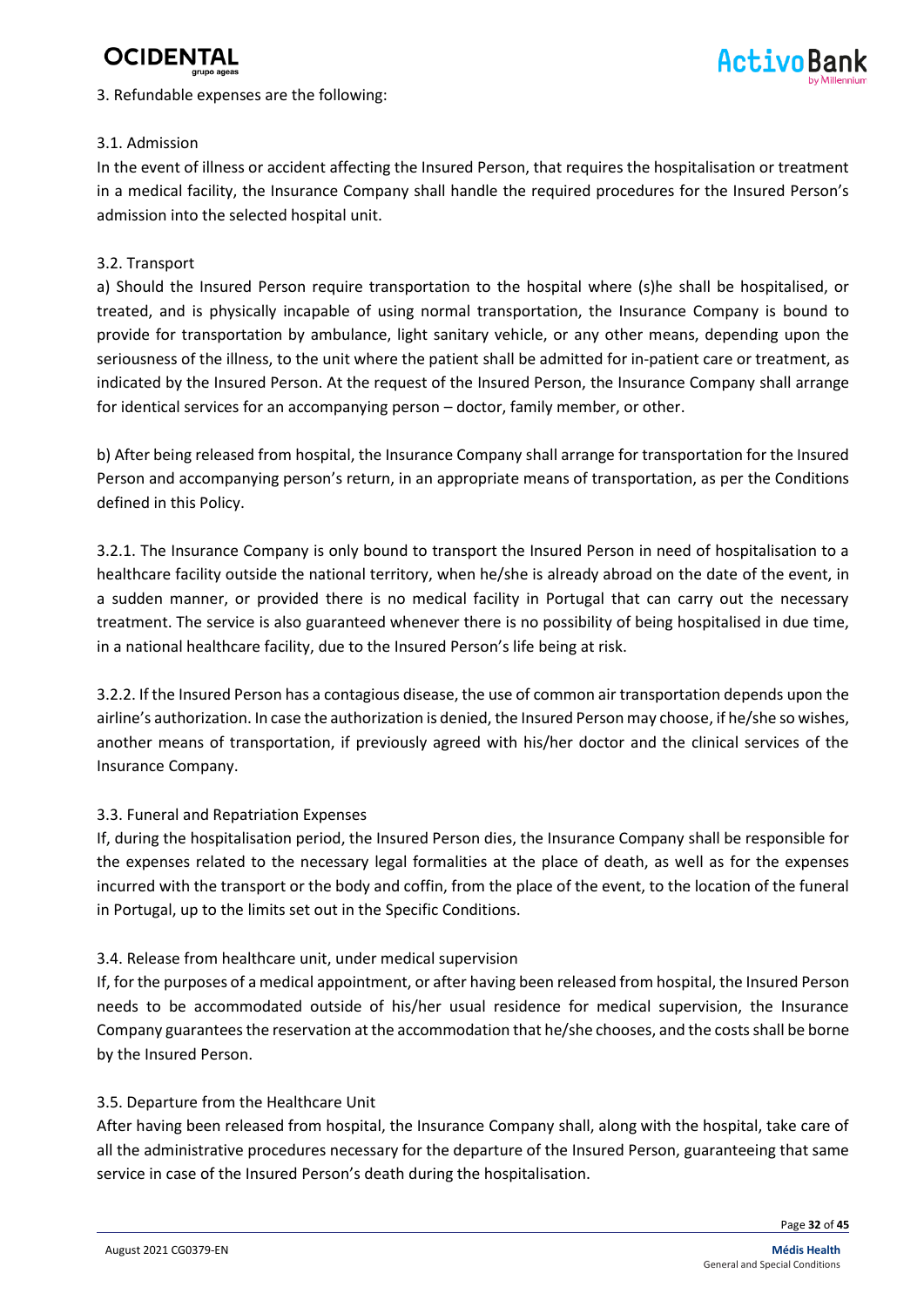#### 3.6. Delivery of Medication

In case the doctor has prescribed medication to the Insured Person, and such is not available at the location where s(he) is, the Insurance Company shall guarantee its search and delivery.

4. The coverage of Medical Assistance Whilst Abroad is subject to a 180-day Grace period.

5. The Contributions, Reimbursements, Capitals, Deductibles and Co-payments are provided for in the Specific Conditions.

#### **SPECIAL CONDITION – SERIOUS ILLNESS**

For the purposes of this Special Condition, the following definitions are taken into account:

Territorial Scope: healthcare services provided outside of Portugal.

Personal Medical Assistant: Doctor of the provider responsible for the management of the service, which will assist the insured person in completing the second medical opinion request for the selection of the best international centre and medical examinations to be annexed.

Selection of international centres: The team of the provider appointed by Médis for the management of the coverage shall select, based on its international network of specialists, the centres outside of Portugal that offer the best treatment alternatives for the insured person. The patient and family shall receive a report with a proposal of the centres selected as the best alternatives at an international level for your treatment.

Under the terms of this Special Condition, whenever the coverage has been contracted, the insurance contract guarantees, according to the limits stipulated in the Specific Conditions, the expenses incurred by the Insured Person with diagnosis, treatments, clinical services, provisions or prescribed medication, within national territory and deemed to be clinically necessary, whenever they result or are a consequence of any serious illness or clinical situation described in no. 4 and whose first symptoms occurred during the period in which the guarantee was in force and after the Grace Period had elapsed.

1. The application of the guarantees set out in this Special Condition is subject to the selection of the international centres by the provider appointed by the insurance company, in order to confirm the diagnosis and the suitable treatment, and the Insured Person shall - in any circumstance - authorise the doctors and hospitals that he/she has sought, to disclose to the Insurance Company and to the Provider appointed by the insurance company the clinical reports and any other elements deemed necessary by the latter for documenting the file.

2. The agreed benefits provided for in this Special Condition are only valid in the hospitals recommended by the Provider responsible for the management of the coverage, located outside the national territory.

3. For the purposes of this Special Condition, the following are considered as being 'serious illness' or 'guaranteed clinical situation':

- a) treatment of malignant diseases except in the case of situ cancer;
- b) neurosurgery: any surgical intervention to the brain or the intracranial structure;
- c) by-pass surgery of the coronary arteries (coronary artery by-pass graft), surgical treatment involved in open-heart surgery and the use of by-pass to correct stenosis of at least two coronary arteries;

Page **33** of **45**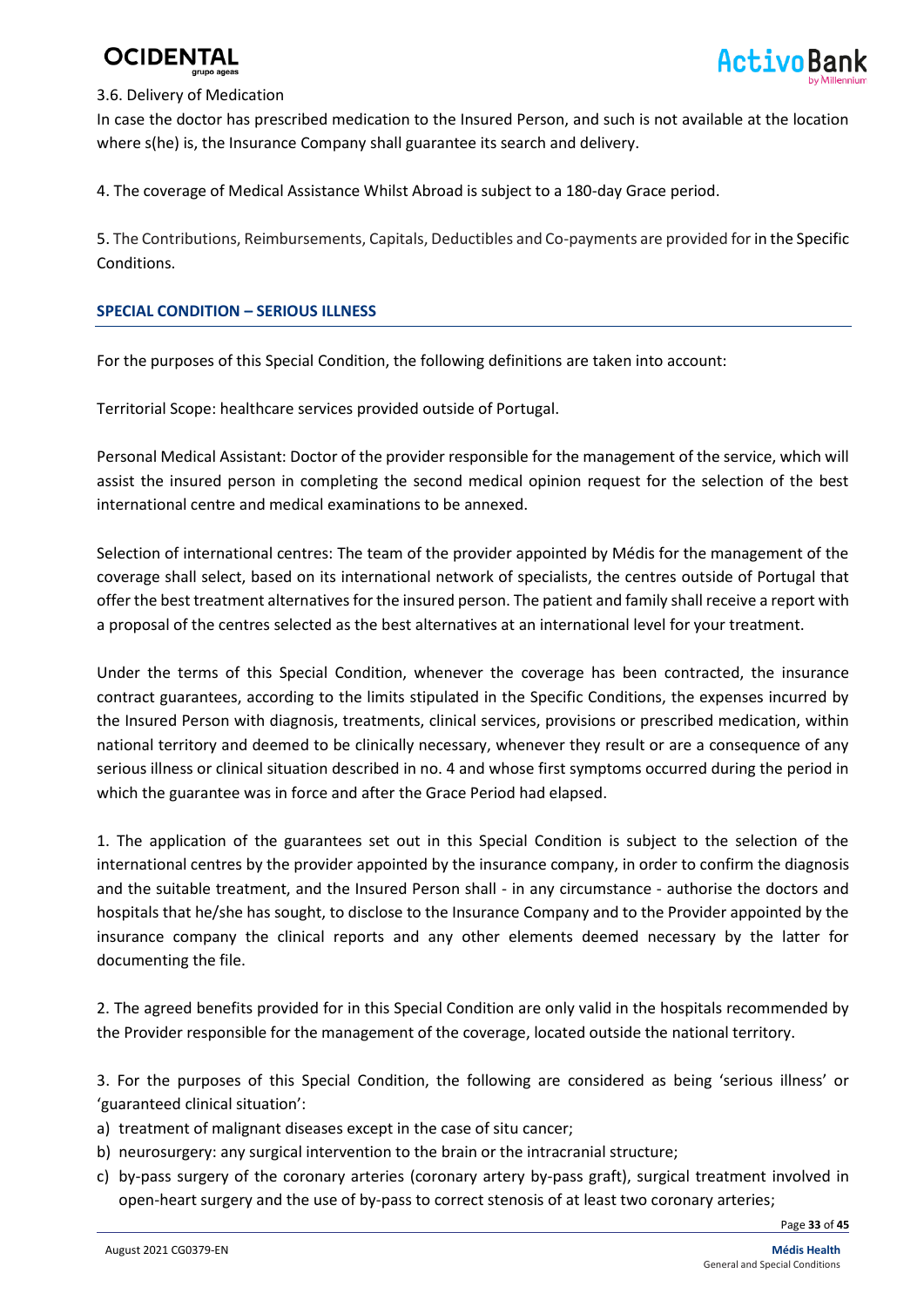- d) surgery of the heart valves;
- e) organ transplants, more specifically, the surgical transplant of the heart, lung, liver, kidney, pancreas or bone marrow resulting from the irreversible loss of their function.

4. Regarding the serious illnesses or clinical situations covered by this Special Condition, the Insurance Company guarantees the payment of the expenses listed below, as per the limits set out in the Specific Conditions:

- a) Hospitalisation expenses, namely:
	- i) Expenses associated with hospitalisation in a room, ward or intensive care unit;
	- ii) Other hospital services, including services rendered in the outpatient department of a hospital;
	- iii) Daily fees of the Insured Person;
	- iv) Expenses corresponding to the cost of an additional bed for an accompanying person, if the hospital offers that service.
- b) Expenses incurred in outpatient surgical centres, provided the treatment, surgery or prescription is covered by this Special Condition;
- c) Doctor's fees related to doctor's visits or treatments;
- d) Fees related to the Insured Person's doctor's visits, as an in-patient in a hospital;
- e) Fees resulting from the following services, treatments or medical and surgical prescriptions; i) Anaesthesia and respective application, whenever it has been given by an anaesthesiologist; ii)Clinical pathology, pathological anatomy, imaging and electromedical examinations, as well as radiotherapy and chemotherapy treatments, required for the diagnosis and treatment of a covered illness, whenever they have been prescribed and supervised by a doctor;
	- iii) Transfusions of blood products;
	- iv) Administration of medical gases and injectable therapies
- f) Expenses incurred with pharmaceutical products or medication used under medical prescription while the Insured Person is hospitalised, or after s(he) has been released for a maximum period of 30 days, as long as those products are prescribed within the scope of post-op procedures;
- g) Expenses relating to travelling and ambulance transport by land and air, when its use is indicated and prescribed by a doctor and has the prior approval of the Insurance Company;
- h) Expenses related to an economy class return journey for the Insured Person and an accompanying person;
- i) Accommodation expenses for the Insured Person and an accompanying person;
- j) In case of the Insured Person's death during the treatment, the Insurance Company shall support the expenses related to the necessary legal formalities at the place of death, as well as the expenses incurred with the transport or the body to the funeral location in Portugal.

5. Without prejudice to the exclusions provided for in the Policy's General Conditions, this Special Condition does not guarantee the payment of the expenses incurred with, or generated by, any diagnosis, treatment, service, provision, or medical prescription, in any way related to, or resulting from:

- a) Any serious illness or other clinical situation, which is not provided for in no. 4 of this Special Condition;
- b) The Seropositivity for HIV and the Acquired Immunodeficiency Syndrome (AIDS), any illness that is secondary or provoked by these conditions, as well as all those that are a consequence of its treatment, including the illness known as Kaposi Sarcoma;
- c) The Expenses related to custody services, healthcare at home or services provided at a convalescence centre or institution, asylum or old people's home, even when such services are required or needed as a result of an illness covered by the Policy;
- d) Any expenses incurred outside the scope of the international medical providers approved by the Insurance Company;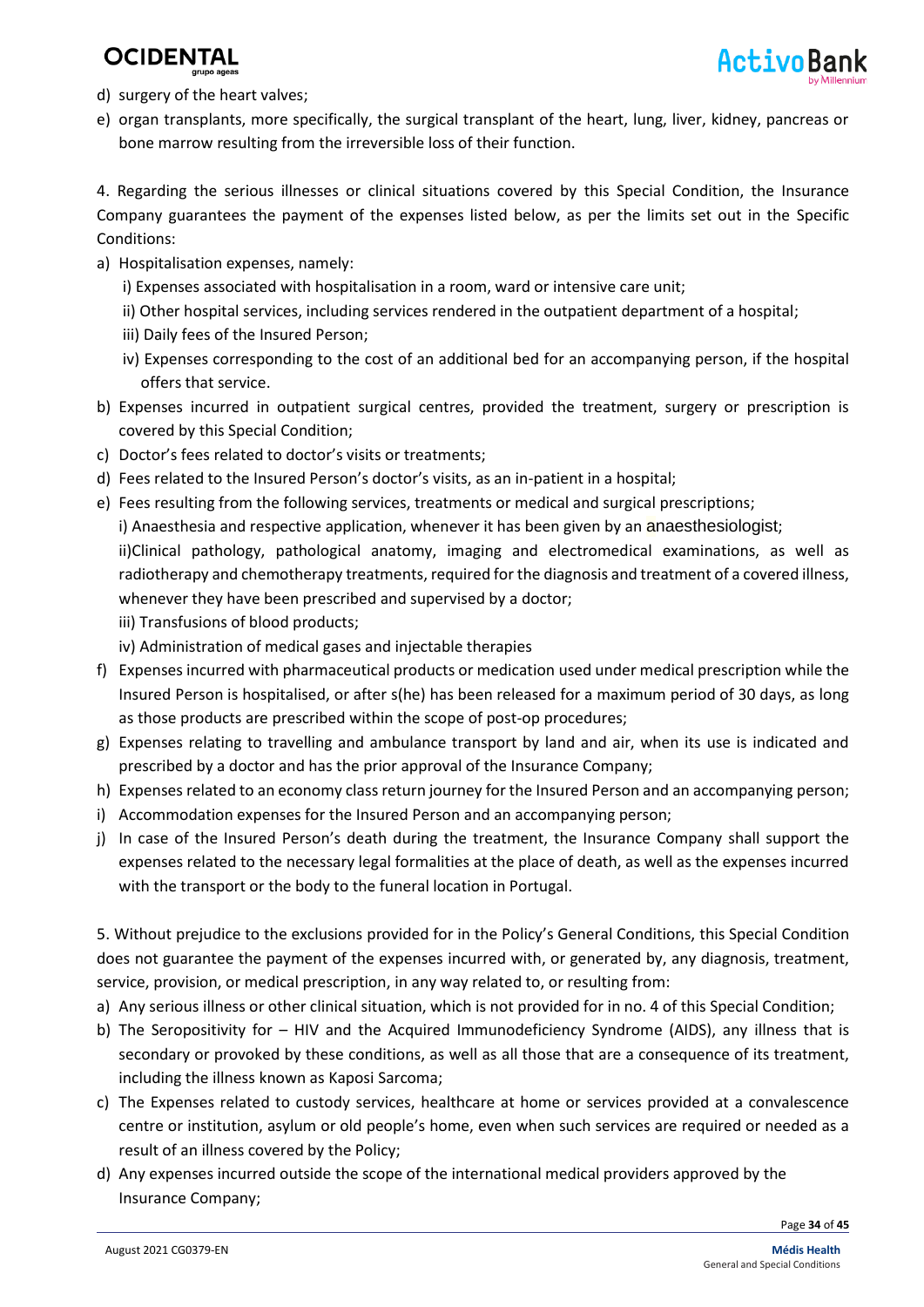

- e) Any type of prosthetic or orthotic devices, even when their use is considered to be necessary during chemotherapy treatment, with the exception of breast implants following a mastectomy;
- f) Any type of pharmaceutical products and medication that have not been provided by a licensed pharmacist, or for whose purchase no medical prescription is required;
- g) Expenses related to the use of alternative medicine, even when a doctor has specifically prescribed it;
- h) Expenses related to the purchase or hire of wheelchairs, special beds, air conditioning apparatus, air purifiers, and any other similar equipment or articles;
- i) Expenses that are not of a medical nature, incurred by the Insured Person or his/her accompanying person, with the exception of those expressly guaranteed under this Special Condition;
- j) The following treatments are not guaranteed:
	- i) any tumour or lesion which has been histologically described as being pre-malignant;
	- ii) in situ tumour (in situ cancer);
	- iii) tumours related to the acquired human immunodeficiency virus (HIV);
	- iv) skin cancers, with the exception of the malignant melanoma;
	- v) bladder papillary cancer;
- k) Intracranial surgery when the pathology is a consequence of a trauma injury;
- l) Surgery derived from trauma or congenital alterations of the aortic coronaries;
- m) Any corrective surgery procedure of congenital alterations of the cardiac valves;
- n) Any organ or tissue transplant in the cases where:
	- i) The Insured Person is him/herself the donor to a third party;
	- ii) The need for transplant results from a congenital pathology;
	- iii) The need for transplant results from cirrhosis of the liver of alcoholic aetiology;
	- iv) The transplant is a surgical act of auto transplantation, with the exception of transplant of the bone marrow.
- o) Any expenses incurred prior to the approval by the insurance company of the selection of the centres of treatment;
- p) Any expenses incurred in a non-authorised hospital or hospital not included in the selection of centres of treatment approved by the insurance company;
- q) Any expenses incurred at a non-authorised hospital or hospital that is not included in the Prior Medical Certification;
- r) Any expenses incurred that are directly related to the diagnosis, treatment, service or medical prescription of any nature carried out in the Portuguese territory;
- s) Any expenses incurred that do not comply with the procedures defined in the number below;
- t) Any diagnosed disease or clinical situation or whose first symptoms manifest themselves during the first 180 days counted from the date of subscription of the Insured Person's Policy;
- u) Any expenses incurred that are directly related to the diagnosis, treatment, service or medical prescription of any nature anywhere in the world, when the Insured Person has lived outside of Portugal for more than 91 consecutive days in a 12-month period;
- v) All types of pre-existing conditions or congenital diseases.

7. If the Insured Person has been diagnosed with a Serious Disease, Guaranteed Clinical Situation or has been prescribed a medical procedure, the Insured Person or any person acting on his/her behalf, before being submitted to any treatment, service or medical prescription that he/she intends to claim within the scope of this Special Condition, shall comply with the following procedure: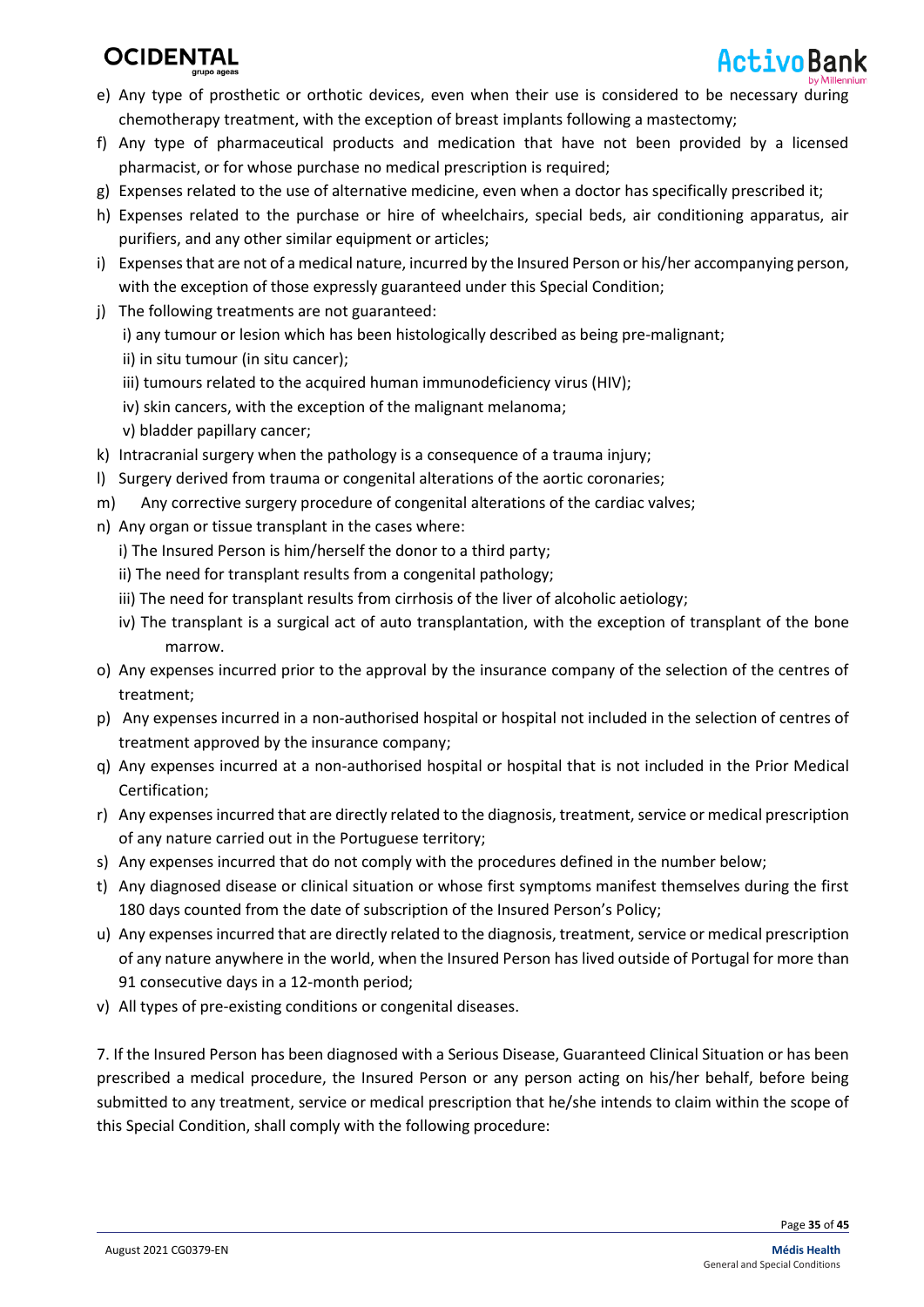



#### i) Notice of the claim

The Insured Person, or any person acting on his/her behalf, shall contact the Médis Line (1) as quickly as possible, to notify the Insurance Company of the accident and to request the service of selection of international centres. The Insured Person is informed by the provider responsible for the service of the steps deemed necessary for the review of the clinical case, which includes an authorisation from the Insured Person that allows the provider to request medical information and relevant diagnostic exams to confirm the serious disease or clinical situation under this Special Condition.

#### ii) Evaluation of the claim

After the selection of international centres service has been concluded, the Insured Person receives a report from the specialist whereby Linha Médis confirms whether it is a Serious Disease or Guaranteed Medical Situation under this Special Condition. If this is the case and the Insured Person chooses to be treated outside of Portugal, the latter must inform the provider responsible for the service of this decision.

#### iii) Selection of the International Hospital

The provider appointed by the insurance company provides the Insured Person with a list of recommended Hospitals outside of Portugal.

#### iv) Prior Medical Certification

As soon as the Insured Person has confirmed in writing to the appointed provider the hospital that he/she has selected from the list of recommended Hospitals, the provider makes all the preparations for the correct admission of the Insured Person to the selected Hospital, allowing the Insured Person to access, at the Hospital, the treatment, hospital services and medication prescribed within the scope of the guarantees and limits of this Special Condition set out in detail in the Medical Certification.

#### v) Treatment and Payment

Following the validation and confirmation of the acceptance of the claim by the provider responsible for the management of the service, after the Insured Person has obtained the Prior Medical Certification from the provider and the latter has coordinated the treatment, hospital services and prescribed medication in the Hospital, confirmed to the provider, and to which the Prior Medical Certification was issued, the Insurance Company, under the guarantees of this Special Condition, directly assumes the medical expenses incurred by the Insured Person, subject to the conditions, limits and exclusions provided for in the present Special Condition.

The Insured Person, his/her relatives or legal representatives, must allow the visit of doctors of the provider responsible for the management of the service or of the Insurance Company, as well as any and all inquiries considered necessary by the provider or the Insurance Company. For this purpose, the doctors shall be exempt from the obligation to observe professional secrecy.

Failure to meet these obligations shall be considered as an express waiver to the right to the guarantees covered by this Special Condition.

In more complex clinical situations, to be assessed by the insurance company and the provider responsible for the management of the coverage, a doctor shall be appointed to accompany the insured person in his/her treatment outside of Portugal.

8. The Contributions, Reimbursements, Capitals and Co-payments are provided for in the Special Conditions.

Page **36** of **45**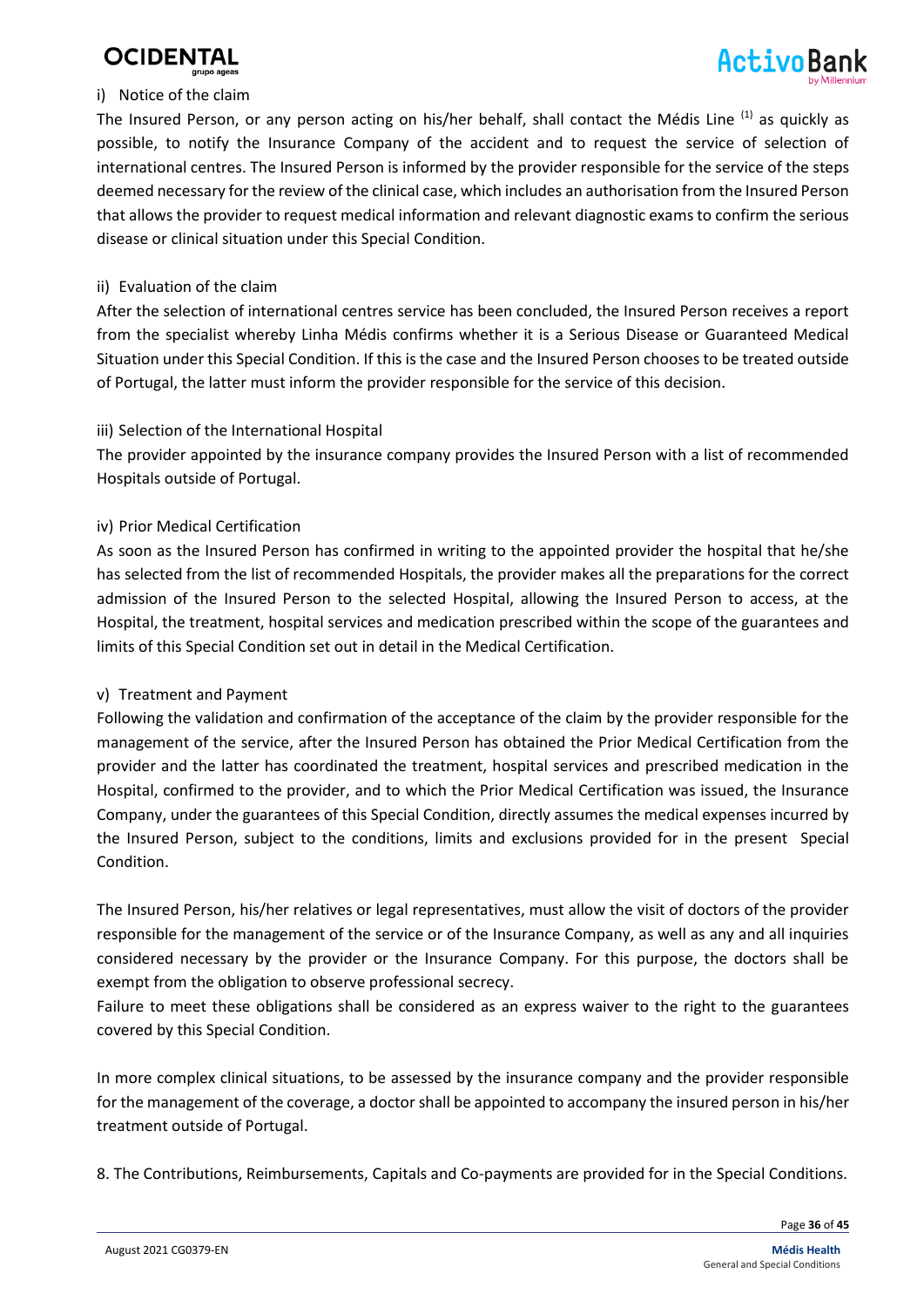### **OCIDENT SPECIAL CONDITION – FLU VACCINE**

1. Under this Special Condition, the Insurer, when contracting the coverage, guarantees the financing of the acquisition of the flu vaccine, under the terms and limits set out in the Specific Conditions, upon medical prescription and availability within the Pharmacy Network.

2. The amount not co-funded by the National Health Service is a financeable expense in relation to the sale price of the flu vaccine.

3. The expenses incurred with the purchase of flu vaccines that are not co-funded by the National Health Service are not financeable.

4. Participating pharmacies are duly identified in the Médis Guide available on the website.

5. This coverage is not subject to a Grace Period.

6. Reimbursements, Insurance Capital, Deductibles and Co-payments are provided for in the Specific Conditions.

#### **SPECIAL CONDITION – VINTAGE ASSISTANCE SERVICE**

1. Under the terms of this Special Condition, when contracting the coverage, the Insurer, through the Assistance Services, guarantees the coverage of the services referred to in paragraph 2 and 3, within the limits established in the Specific Conditions, observing the conditions and exclusions established in the Policy.

2. As long as the Insured Person is in a situation, confirmed by a medical report, of dependency on a third person, the Assistance Service guarantees the following services up to the limit of the capital:

i) Cleaning and Personal Hygiene Services

The Assistance Service provides the necessary cleaning and personal hygiene services for the Insured Person, in his/her home, bearing the costs up to the limits set in the Specific Conditions;

ii) Food Services

The Assistance Service organises and supports the respective costs of sending a specialised person to provide food, at the Insured Person's home up to the limits set in the Specific Conditions, with the cost of food being borne by the Insured Person;

iii) Physiotherapy Services

The Assistance Service provides physiotherapy sessions at the Insured Person's home, upon medical prescription;

The Assistance Service bears the costs related to the physiotherapy fees up to the limit established in the Specific Conditions, with the Insured Person being responsible for the cost of the materials;

iv) Nursing at Home:

In the event of a medical prescription, the Assistance Service will send a nursing professional and ensures the performance of the prescribed nursing care up to the limits set in the Specific Conditions.

The following nursing care/treatments are provided for in this guarantee:

- a. Treatment of wounds, pressure ulcers and/or bedsores;
- b. Injections, considering all routes of administration;
- c. Urinary catheterisation;
- d. Naso-gastric intubations;
- e. Intravenous fluids placement and surveillance;
- f. Removing stitches and staples;
- g. Hygiene and comfort care;
- h. Vaccination;
- i. Aerosols;

Page **37** of **45**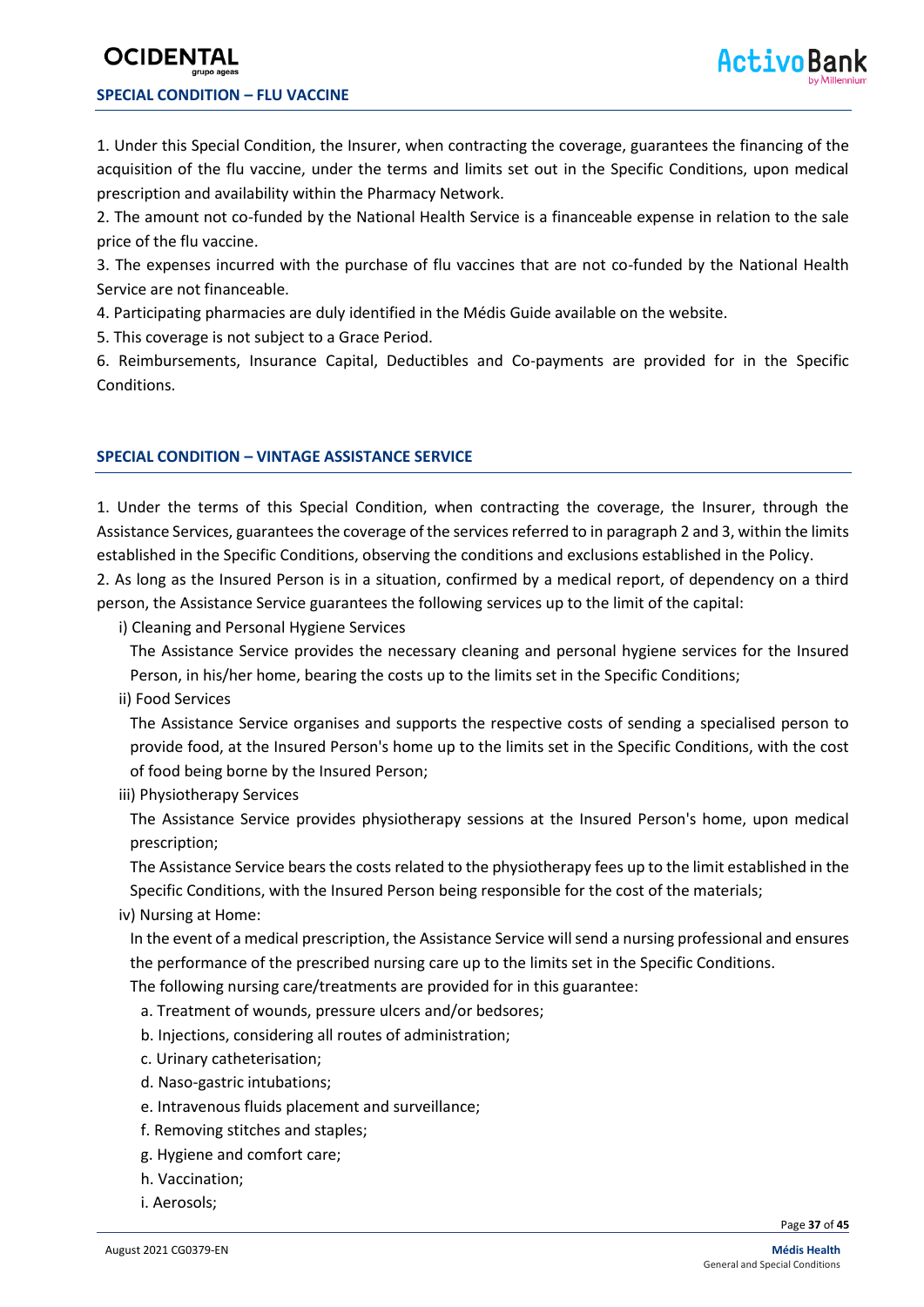



j. Oxygen therapy;

k. Stoma nursing care;

The Insured Person will be responsible for the payment of the consumables used in the care to be provided.

3. The Assistance Service guarantees the following services up to the limit set in the Specific Conditions without the need for a medical report:

i) Check-up

The Assistance Service will organise, at the request of the Insured Person, a set of complementary diagnostic tests described below, accompanied by a medical consultation, to assess the Health condition. If desired, the Insured Person may contact the Assistance Service to ask questions or request for medical advice following the results obtained.

- a. Medical exam;
- b. 12-lead Electrocardiogram at rest, with report;
- c. Chest X-ray PA, with report;
- d. Complete blood count with platelets;
- e. Fasting glycemia;
- f. Uric acid;
- g. Creatinine;
- h. Total cholesterol;
- i. HDL cholesterol;
- j. Triglycerides;
- k. Urine II;
- l. Stool occult blood test;
- ii) Home medication delivery

Following medical prescription, the Assistance Service organises the sending of medicines to the Insured Person's home up to the limit set in the Specific Conditions;

The cost of medicines will be borne by the Insured Person;

iii) Collection of Clinical Analyses at Home

Following a medical prescription, the Assistance Service will arrange for a visit by a technician to collect clinical analyses at the Insured Person's home up to the limit set in the Specific Conditions;

- The cost of analysis will always be borne by the Insured Person;
- iv) Non-Urgent Transport of Patients

The Assistance Service will organise the transport of the Insured Person in an ambulance or taxi, for trips to Health Units for carrying out Complementary Diagnostic Exams, Consultations, Hospitalisations and Hospital Discharges;

The journey between the location of the Insured Person and the health unit, and the respective return, is considered a trip, for the purpose of calculating the limits of this guarantee.

To request services, the Insured Person must contact the Médis Line.

4. The Assistance Services provided for in this Special Condition are exclusively provided by professionals belonging to the network of providers agreed upon by the Assistance Services and apply exclusively to the national territory.

5. The Reimbursements, Insured Capital, Co-payments and Grace Periods for each of the coverages referred to in this Special Condition are provided for in the Specific Conditions.

6. In addition to the exclusions established in the General Conditions and those specifically mentioned for each of the coverages, the following benefits are also excluded:

a) That have not been requested from the Insurer or that have not been made with the prior agreement, except in cases of force majeure or of demonstrated material impossibility;

Page **38** of **45**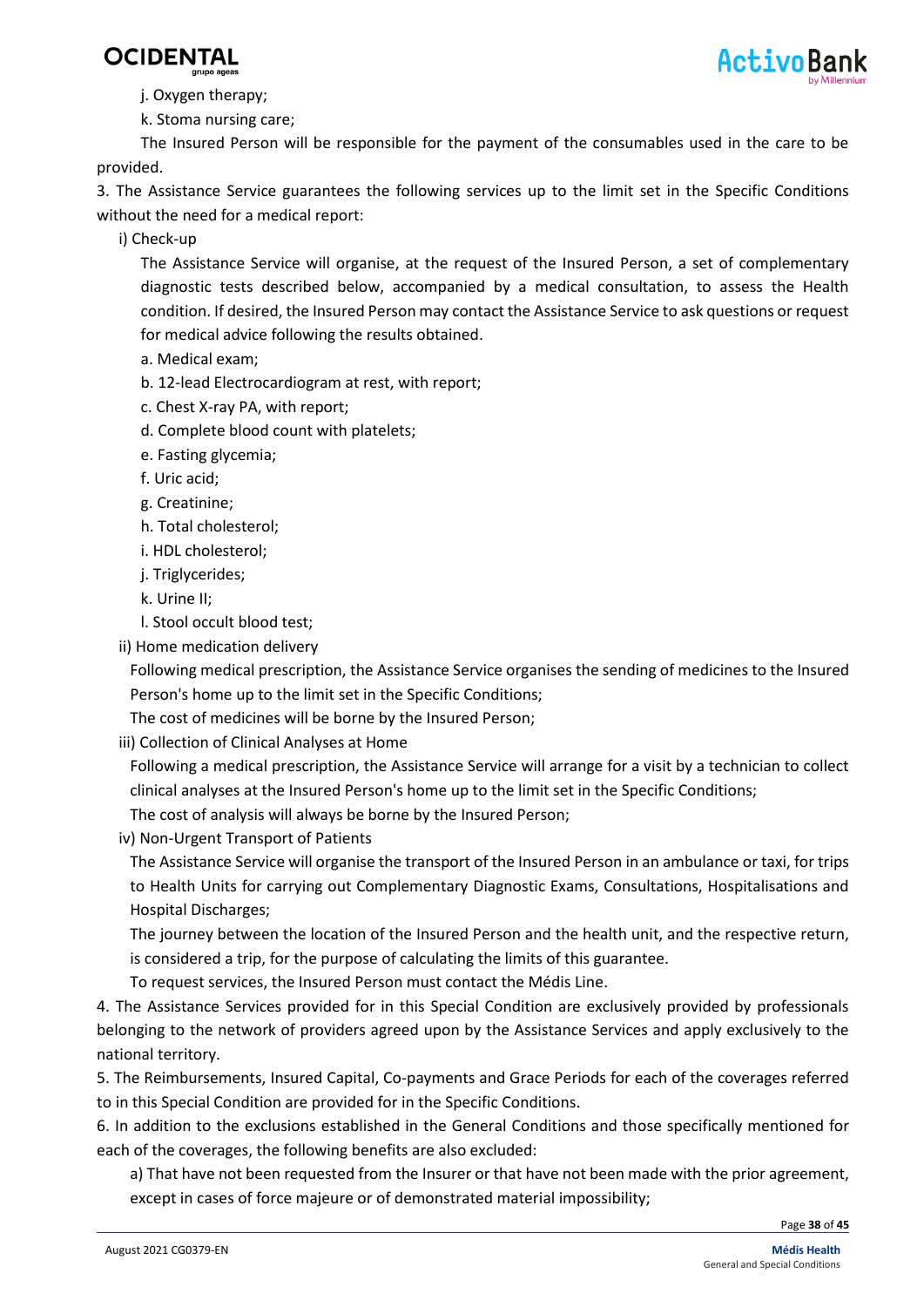

b) Resulting from bets, participation in sports competitions and training with a view to those competitions;

c) As a result of strikes, riots and public order disturbances.

#### **SPECIAL CONDITION OF HOME ASSISTANCE**

#### **1. Definitions**

#### Assistance Service

Permanent attendance structure, through a Protocol signed with the Insurer and the service provider, thereby assuming the obligations of the service provider arising from the present Special Condition. The identification and contacts of the provider can be consulted at [www.medis.pt.](http://www.medis.pt/)

#### **2. Scope of Guarantee**

By the present contract, the Insurer, through the Assistance Service, guarantees the coverage of the risks referred to in number 3 of the present Special Condition, within the limits stipulated in the Specific Conditions, observing the precepts and exclusions established in those numbers and in the General Conditions.

#### **3. Main Guarantees**

#### 1. Nursing Service at Home

When prescribed by doctors, the Assistance Service shall arrange a visit of a professional nurse to perform the nursing acts described below.

The nursing acts provided for in this guarantee include:

- Treatment of wounds, pressure ulcers and/or sores;
- Injections;
- Catheterisation;
- Naso-gastric intubations;
- Placement of serum and monitoring;
- Removal of stitches and staples;
- Hygiene care and comfort;
- Pre- and post-natal education; newborn care;
- Vaccination;
- Aerosols;
- Oxygen therapy;
- Nursing care for: colostomies, ileostomies, tracheostomies and urostomies.

#### **For each nurse home visit request, the cost of the consumables used in the acts to be provided will be the paid by the Insured Person, under the terms and limits set out in the Particular Conditions***.*

2. Transport of the Insured Person to Medical Services

The Assistance Service shall organise the transport of the Insured Person by ambulance or taxi, to Health Units, for Complementary Diagnosis Exams, Appointments, Hospital Admissions and Discharges.

Page **39** of **45**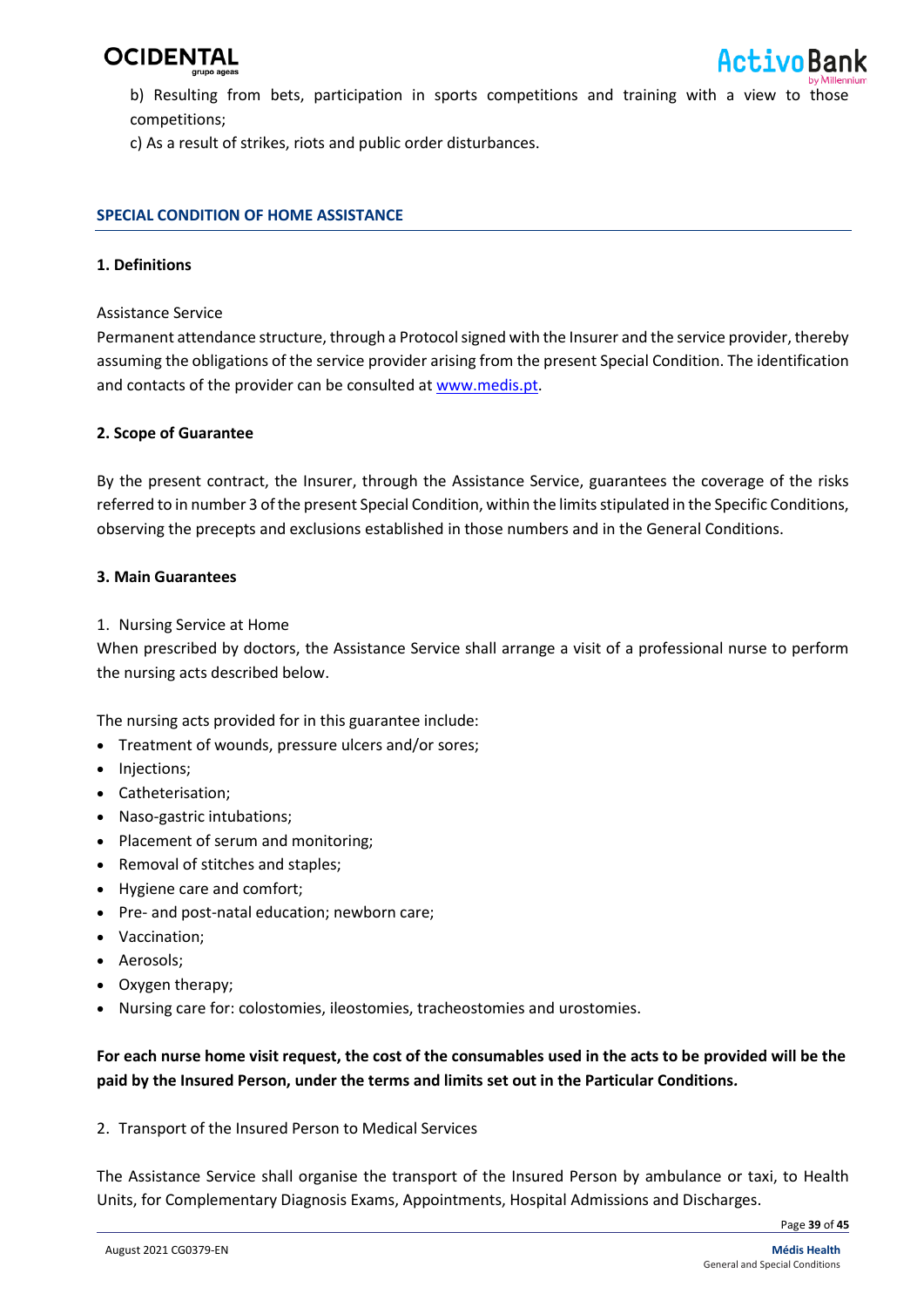

#### 3. Delivery of Medication to the Domicile

Following a medical prescription and by request of the Insured Person, the Assistance Service shall deliver at your domicile the indispensable medication, between 12:00 pm and 09:00 am during business days and 24/24 hours at weekends and public holidays, with the Insured Person being responsible for the cost of the medication and of the transport used.

#### **The terms and limits of this guarantee are described in the Specific Conditions.**

#### 4. Territorial Scope

**The Guarantees provided for in the present Special Condition are valid in Mainland Portugal and the Autonomous Regions.**

#### **SPECIAL CONDITION OF ASSISTANCE FOR EXPATRIATES**

#### **1. Definitions**

#### Scope of Guarantees

**The Guarantees of the present Special Condition are valid for Expatriates all over the world, except in the national territory, and only in cases of medical emergency, clinically proven, or accident.**

#### Assistance Service

Permanent attendance structure, through a Protocol signed with the Insurer and the service provider, thereby assuming the obligations of the service provider arising from the present Special Condition. The identification and contacts of the provider can be consulted at www.medis.pt.

#### Emergency

Acute illness (including after-effects of an accident) or exacerbation of chronic illness covered by the specific conditions, which leads to:

a) immediate hospital internment following medical observation (non-elective internment)

b) immediate performance of therapeutic procedure at a hospital Emergency Service (excluding episodes with only medical evaluation and possible referral for an external consultation)

#### Expatriate

All employees of the Insurance Policyholder with tax residence in national territory and their Family, provided they are covered by the policy, who are absent from the country only and exclusively on company business, continuously or at different intervals.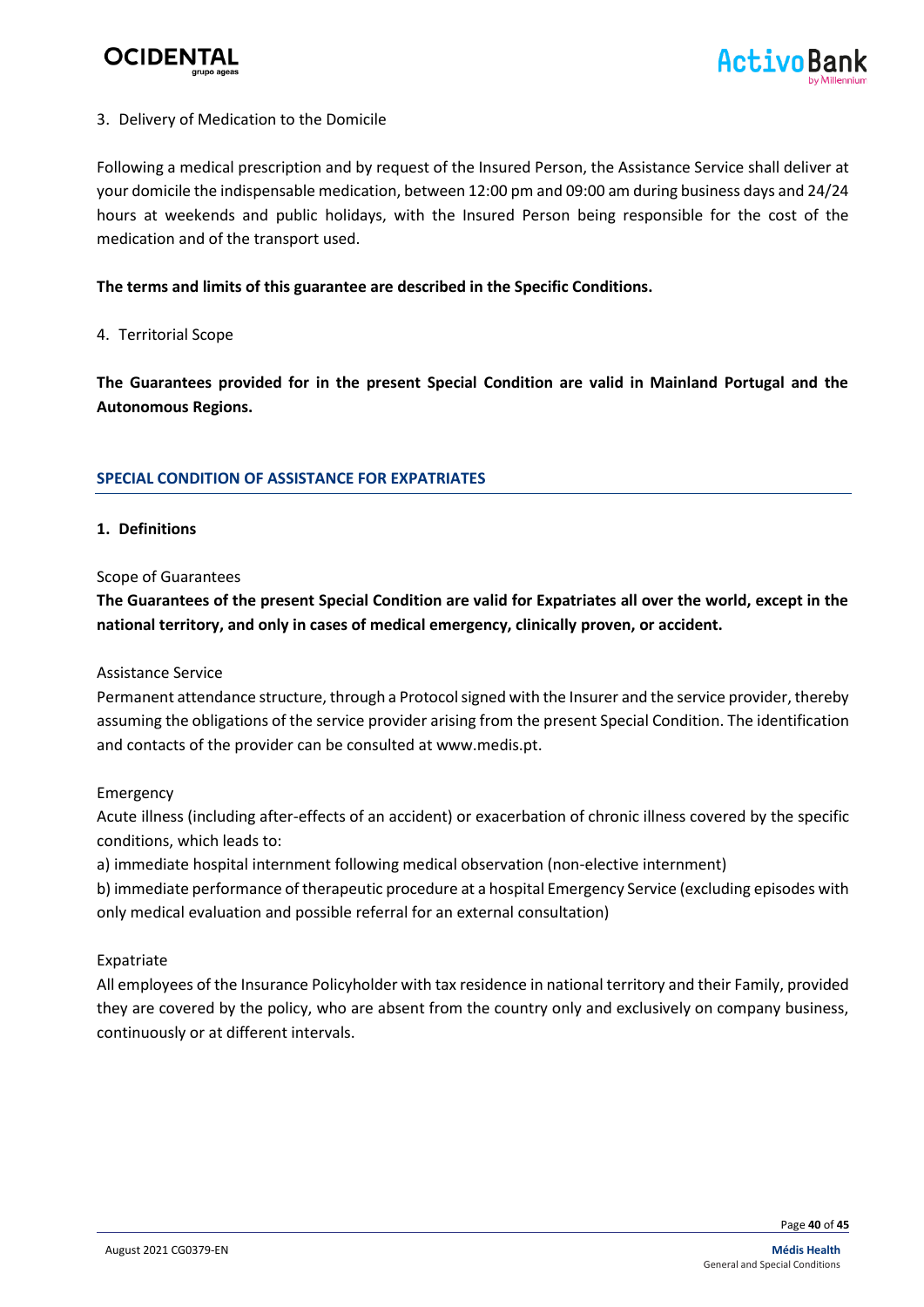

#### **2. Guarantee of Personal Assistance**

1. Repatriation or medical transport of injured or ill and medical surveillance

If the Insured Person suffers bodily injury due to accident or falls ill, provided that the medical situation warrants it, the Insurer, through its Assistance Service, up to the limit stipulated in Specific Conditions, shall take charge:

a) Of the organisation and the cost of transport by ambulance to the nearest clinic or hospital;

b) Of the surveillance by its medical team of the ASSISTANCE Service, in collaboration with the doctor attending the injured or ill Insured Person, to determine the suitable measures for the best treatment to be followed and the most appropriate means for his/her possible transfer to another more suitable Hospital Centre or even to the country of origin;

c) Of the cost of this transfer by the most appropriate means of transport, provided it is not possible to use the means of transport or return on the date initially planned.

The means of transport to be used shall be decided by the medical team of the Insurer and the insured through the Assistance Service;

d) When the indications given by the medical team of the Insurer, through the Assistance Service, are not accepted, the envisaged guarantees cease to be valid.

2. Transport or repatriation after the death of the Insured Person

In the case of death of the Insured Person, the Insurer, through the Assistance Service, shall pay the expenses related to all the legal formalities to be complied with at the place of death, as well as those relative to his/her transport or repatriation to the place of burial in Portugal, up to the limits foreseen in Special Conditions.

If the Insured Person dies during the period of hospital internment, and provided the guarantee foreseen in number 6 is activated, the Insurer, through the Assistance Service, also pays the expenses related to the return of the family member or the person that has been appointed, to his/her domicile in Portugal.

3. Transmission of urgent messages

Following an incident covered by this policy, the Insurer will be responsible for the transmission of urgent messages it receives from the Insured Person, through the Assistance Service.

#### 4. Medical, Surgical, Pharmaceutical and Hospitalisation Expenses Abroad

If in situations of medical emergency resulting from accident or illness, the Insured Person requires medical, surgical, pharmaceutical or hospital assistance, the Insurer through the Assistance Service, and after the conditions specified in number 4 - Table of Guarantees are applied, shall pay, up to the established limit, or shall reimburse in accordance with a prior agreement and supporting documents:

- a) Medical and surgical expenses and fees;
- b) Pharmacy expenses relative to medication prescribed by a doctor;
- c) Hospitalisation expenses.

Any surgical intervention shall only be the Insurer's responsibility, through its Assistance Service, if urgent, indispensable and unable to be postponed until the Insured Person returns to Portugal.

Page **41** of **45**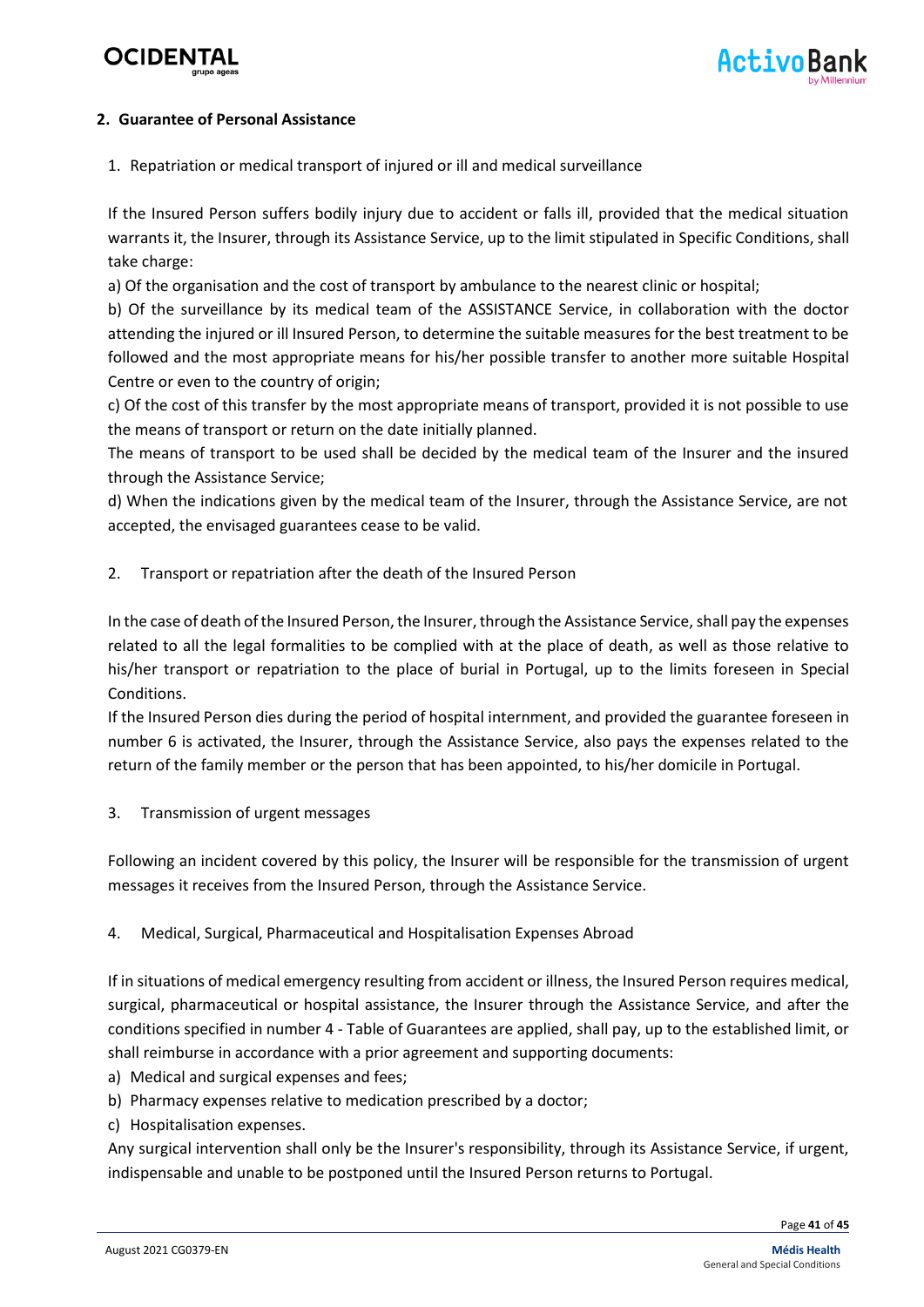

#### 5. Escort of the Hospitalised Insured Person

If the Insured person is admitted to hospital and his/her condition discourages immediate repatriation or return, the Insurer, through the Assistance Service, shall pay the hotel expenses of a family member or person appointed by him/her to stay with the Insured Person, up to the limits foreseen in Special Conditions.

#### 6. Return Transport for a Family Member and Respective Sojourn

If the hospitalisation period of the insured person exceeds 5 days and it is not possible to activate the guarantee foreseen in number 1, the Insurer, through the Assistance Service, shall pay the return 1st class train ticket or tourist-class plane ticket expenses, with departure from Portugal, of a family member to stay with the Insured Person, as well as the sojourn expenses, up to the limits foreseen in Special Conditions.

#### 7. Extension of Stay at Hotel

If in medical emergency situations, resulting from accident or illness, the condition of the Insured Person does not justify hospitalisation or medical transport, and if he/she is unable to return on the date initially scheduled, the Insurer, through the Assistance Service, shall pay the hotel expenses, if any, of the Insured Person and the accompanying person, up to the limits foreseen in Special Conditions.

8. Travel Ticket for the Early Return of the Insured Person in the case of death of a family member

If, during the period of expatriation, the spouse or partner, ancestors or descendants up to the 2nd degree, adopted persons, brothers and sisters, parents-in-law or brothers and sisters-in-law of the Insured Person pass away in Lisbon, and if the means used for his/her journey or acquired ticket does not allow him/her to anticipate his/her return, the Insurer, through the Assistance Service, shall pay the 1st class train ticket or tourist-class plane ticket expenses, from the current location to his/her place of residence or to the place of burial in Portugal.

This guarantee also applies in the case of the spouse or partner of the Insured Person, ascendant or descendant up to the 2nd degree, being the victim of an accident or unpredictable illness in Portugal whose severity, to be confirmed by the medical team of the Assistance Service after contacting the attending doctor, requires his/her urgent and imperative presence.

#### 9. Location and Urgent Dispatch of Medication Abroad

The Insurer, through the Assistance Service, shall pay the cost of sending, to the location abroad where the Insured Person is found, the medication of habitual use indispensable to the Insured Person, provided they do not exist in the visited country and have no local substitutes.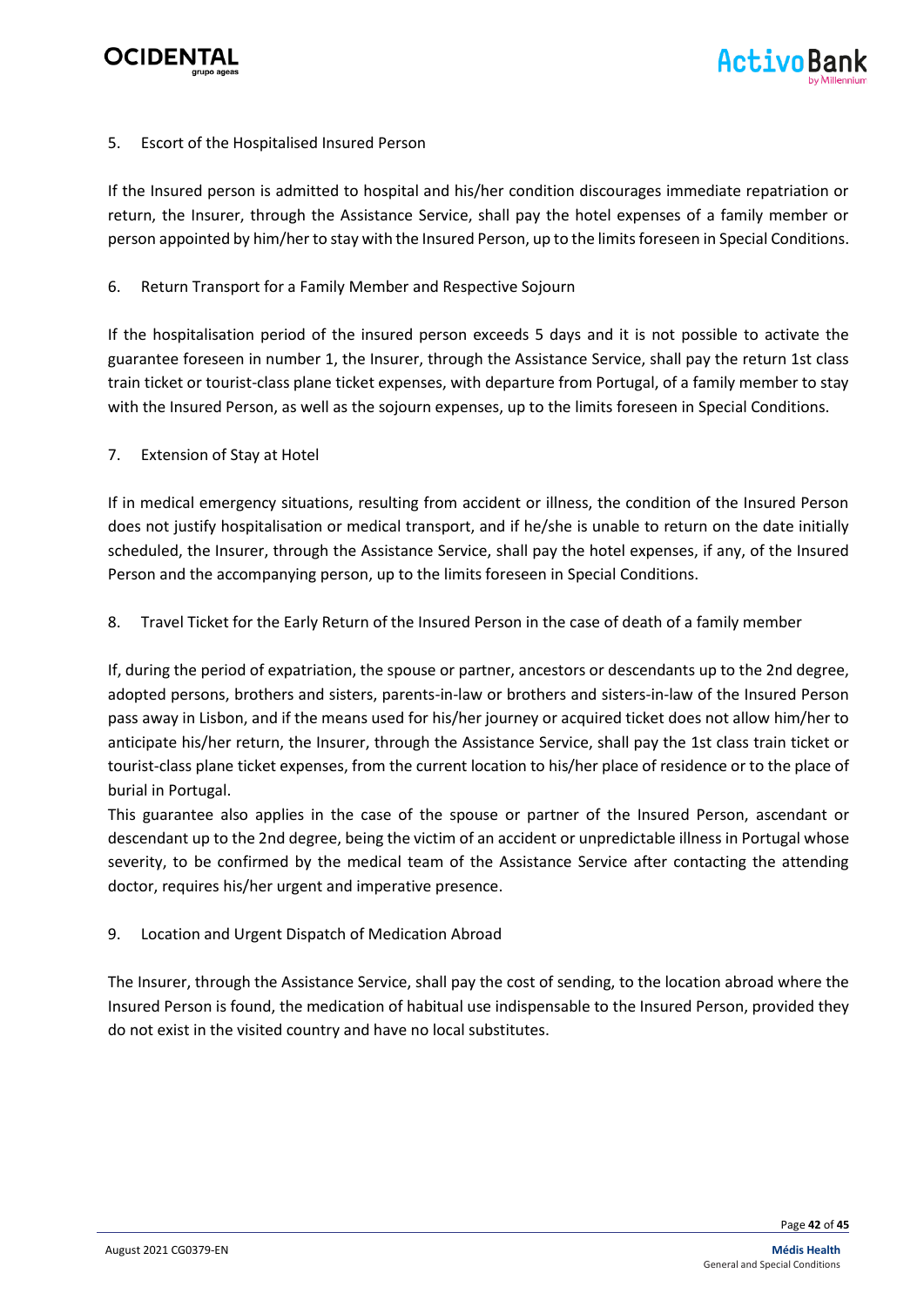

#### **3. EXCLUSIONS**

1. General exclusions

This service excludes the payments that have not been requested from the Insurer through the Assistance Service, as well as the expenses which were not made with the Insurer's agreement, except in case of force majeure or demonstrated material impossibility.

2.Exclusions of Guarantees relative to Insured Persons within the scope of the coverage of Assistance to Expatriates:

- 2.1. The following are excluded from the scope of coverage of Assistance to Expatriates:
- a) The exclusions established in the General Conditions of the Health Insurance, as well as the particular exclusions relative to the Insured Person;
- b) Expenses related to prosthesis, contact lenses, as well as dental expenses;
- c) Childbirth and complications due to the condition of pregnancy;
- d) Accidents derived from the Insured Person's use of aircraft or sea-going vessels not belonging to commercial lines or carriers;
- e) expenses related to rehabilitation and physiotherapy carried out without the agreement of the Insurer's medical team, through the Assistance Service;
- f) Illnesses arising from not performing, by the Insured Person, prevention treatment suited to the existing diseases in the destination country (recommended vaccination; medication; among others).

#### **SPECIAL CONDITION OF ONCOLOGY IN NAVARRA**

1. For the purpose of the present Special Condition, the following definitions are applicable: Territorial Scope: Exclusive coverage at the University Clinic of Navarra, Spain.

Surgical internment: Internment as a result of surgery.

Medical internment: Internment that does not involve surgical intervention, arising or not from a surgical internment.

2. Under this Special Condition, when the coverage is contracted, according to the limits established in the Specific Conditions, the Insurer undertakes to guarantee the expenses incurred by the Insured Person with diagnosis and treatment of oncological diseases, within the territorial scope considered and after the end of the Grace Period mentioned in number 5.

3. Regarding the clinical situations covered by this Special Condition, the Insurer guarantees the payment of the expenses mentioned below, according to the limits established in the Specific Conditions:

- a) Surgical internment.
- b) Medical internment.
- c) Outpatient hospital environment.
- d) Confirmation appointments for medical and surgical treatment, as well as for treatments covered in the day hospital.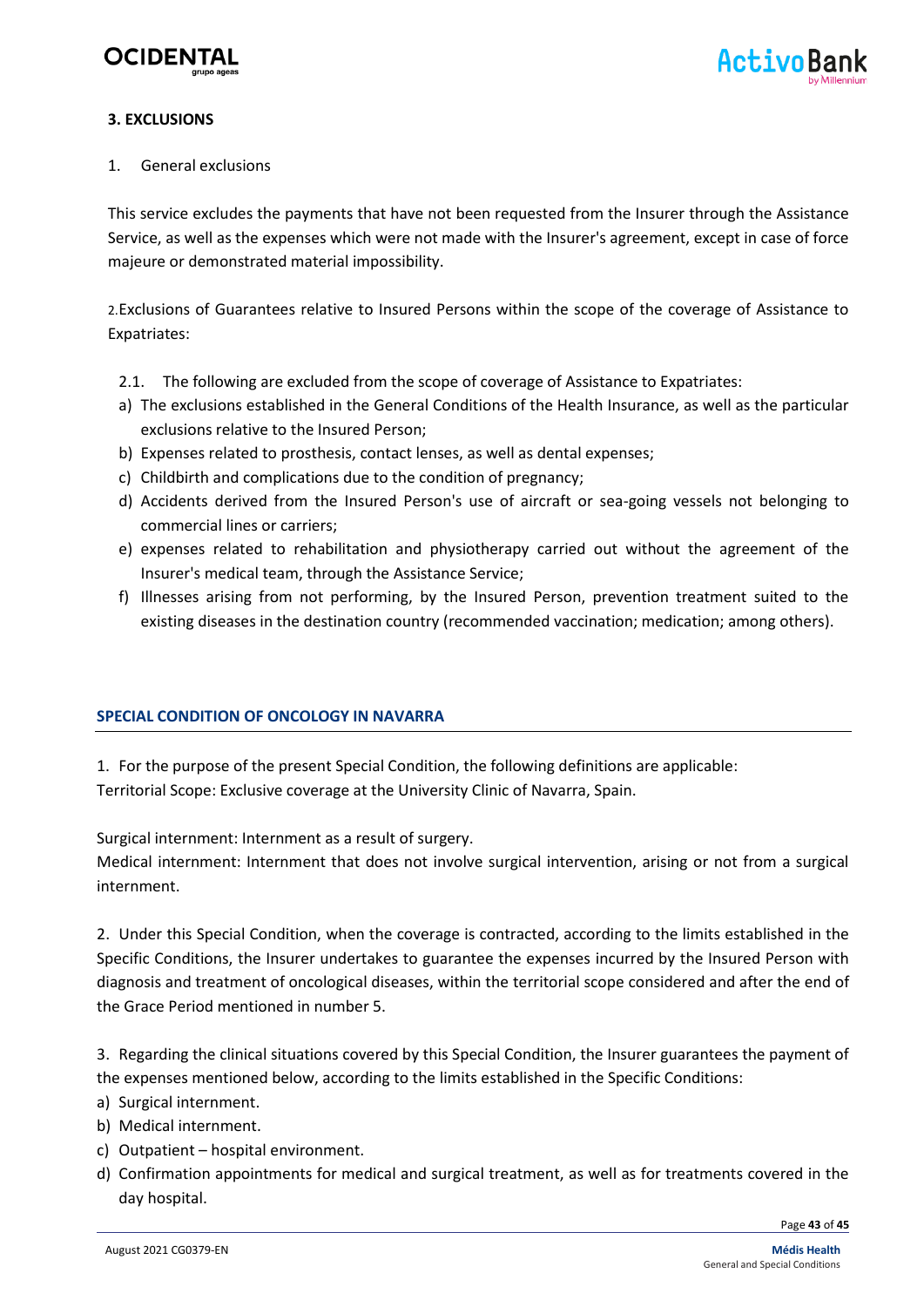- e) Pre-operation tests and analyses, once surgery has been indicated.
- f) The first post-operative outpatient reassessment.
- g) Oncological staging, after the end of each chemotherapy or radiotherapy cycle.
- h) Stay during the outpatient chemotherapy and radiotherapy treatments for the patient and an accompanying person, in a bed and breakfast regime.
- i) Expenses and organisation of the return journeys on a tourist-class plane for the patient.
- j) Surgical prostheses.

4. Without prejudice to the exclusions foreseen in the General Conditions of the Policy, there is no guarantee, under the present Special Condition, of the payment of expenses incurred of resulting from:

a) Any assistance that is not provided at the University Clinic of Navarra.

b) Illnesses, pathologies or injuries that already existed at the start date of the coverage, known by the Insured Person or that already presented some type of symptom.

- c) Medication of any class and para-pharmacy products which, even if provided by the University Clinic of Navarra, are administered outside the Hospitalisation of Day Hospital regime.
- d) Robotic surgery.
- e) Travel of the accompanying person.

5. The coverage of Oncology in Navarra is subject to a 90-day Grace Period.

6. The Contributions, Reimbursements, Capitals and Co-payments are provided for in the Particular Conditions.

#### **SPECIAL CONDITION – 2<sup>nd</sup> OPINION**

1. Under the terms of this Special Condition, and according to the limits stipulated in the Specific Condition, the Insurance Company is bound to grant the access of the Insured Person to the medical  $2^{nd}$  opinion services, provided by specialized entities appointed by Médis and upon previous request through the Médis Line <sup>(1)</sup>.

2. The approved provisions provided for in this Special Condition are only valid for the specialized provider appointed by Médis.

3. What is granted:

3.1. Within the scope of this Special Condition, the insurance contract guarantees the Insured Person, according to the limits stipulated in the Specific Conditions and for the illnesses listed in 3.2, the access to the 2nd medical opinion, which is the remote analysis of the clinical situation, the respective diagnosis and indication of the most appropriate medical care.

3.2. For the purposes of this Special Condition, are considered diseases or medical conditions that have been diagnosed by a medical physician, with the exclusion of diagnosis made by General and Family Medicine and Pediatrics specialties.

4. The financing of any additional medical acts is excluded, even if resulting from recommendation obtained within the scope of this Specific Condition.

Page **44** of **45**